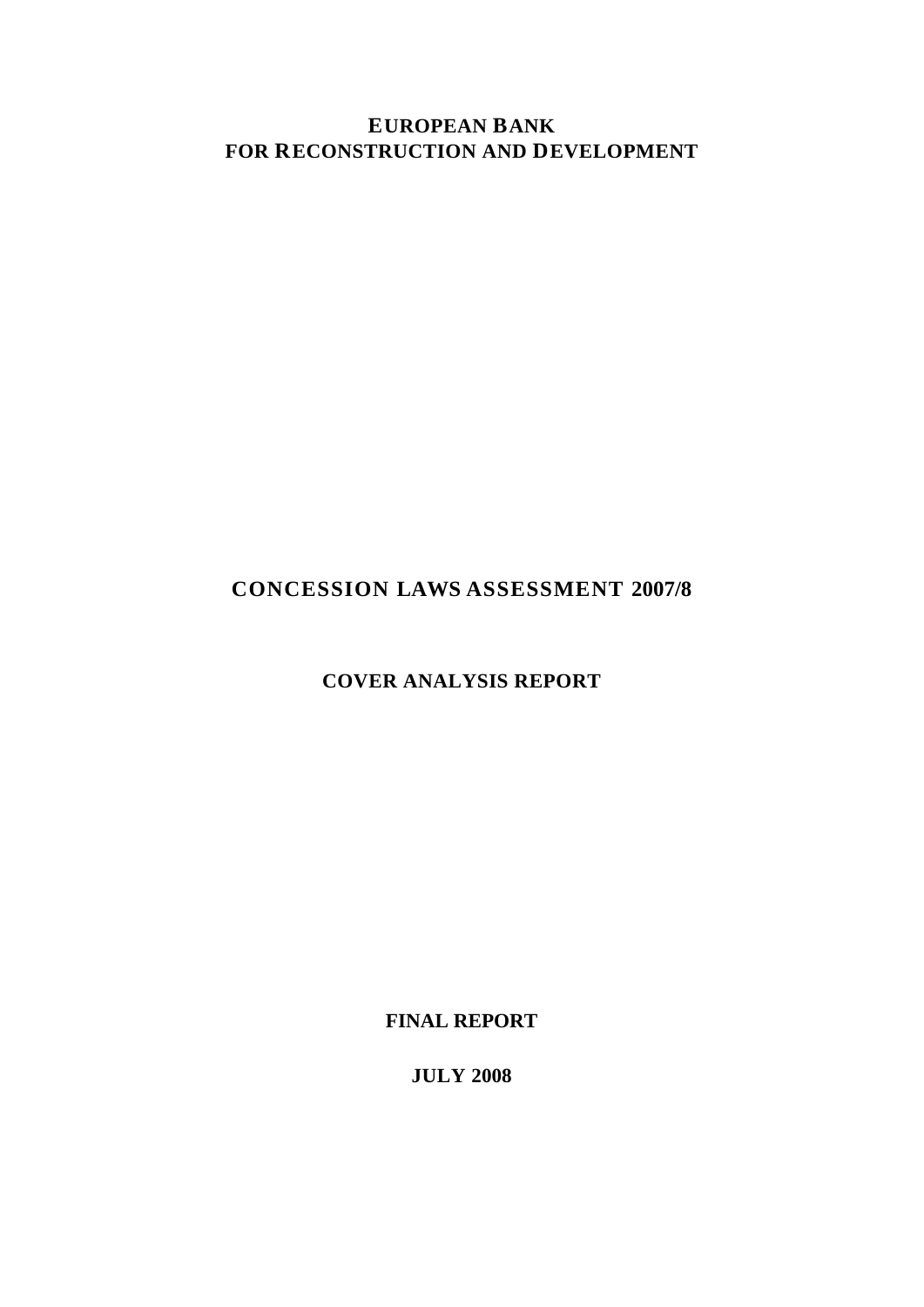# **INTRODUCTION**

1

Gide Loyrette Nouel ("GLN"/ "the Consultant")<sup>[1](#page-1-0)</sup> has been selected by the European Bank for Reconstruction and Development (**"EBRD"**) [2](#page-1-1) to provide it with an evaluation of concession laws and legal framework applicable to public private partnership (**PPP**) in each of its countries of operations benchmarked against best international practice, in particular the UNCITRAL Legislative Guide on Privately Financed Infrastructure Projects adopted in 2000 (the **"PFI Guide"**). The PFI Guide is intended to be used by national authorities and legislative bodies when preparing new laws or reviewing the adequacy of existing laws and regulations.

The 2007/8 concession laws assessment (the **"Project"**) is part of the EBRD's efforts to improve the legal environment in its countries of operations. Through the Project, the EBRD aims to encourage, influence and provide guidance to policy and law makers, while developing the concessions and PPP related legal reform in the region.

In addition to concession laws assessment the EBRD has undertaken similar evaluations in secured transactions, corporate governance, bankruptcy and securities markets.

EBRD sector assessment projects concern legal areas that the EBRD considers essential for the investment climate and private sector development. The aim is to compare the legislation applicable in the above-mentioned areas to international standards and, in so doing, identify the reforms needed. The projects place an emphasis on the written legislation *("law on the books"),* whereas its application *("effectiveness")* is measured by the use of other  $tools<sup>3</sup>$  $tools<sup>3</sup>$  $tools<sup>3</sup>$ .

The purpose of this report is to present and analyse concession assessments results as well as the evolution from the past assessments. Such analysis supposes the presentation of Project components, background and methodology.

The report is structured as follows: after a brief presentation of the scope of the Project (Section 1), the concession checklist is analysed (Section 2) and the rating methodology presented (Section 3). The assessment process is then presented (section 4) as well as the "limits" of the final results (Section 5). Such results are then analysed by core area and by country (Section 6) and the evolution and trends discussed in the last section (Section 7).

<span id="page-1-0"></span><sup>&</sup>lt;sup>1</sup> GLN team: Bruno de Cazalet (team leader), with the participation of John D. Crothers, Milica Zatezalo and Marie Bouvet -Guiramand

<span id="page-1-1"></span><sup>&</sup>lt;sup>2</sup> EBRD Office of the General Counsel: Alexei Zverev, Senior Counsel and Operation Leader

<span id="page-1-2"></span><sup>&</sup>lt;sup>3</sup> Since 2003, the EBRD has conducted case studies to measure effectiveness of the laws in various fields. An effectiveness assessment of the Concession laws has been conducted by EBRD in 2006 see <http://www.ebrd.com/country/sector/law/concess/assess/index.htm>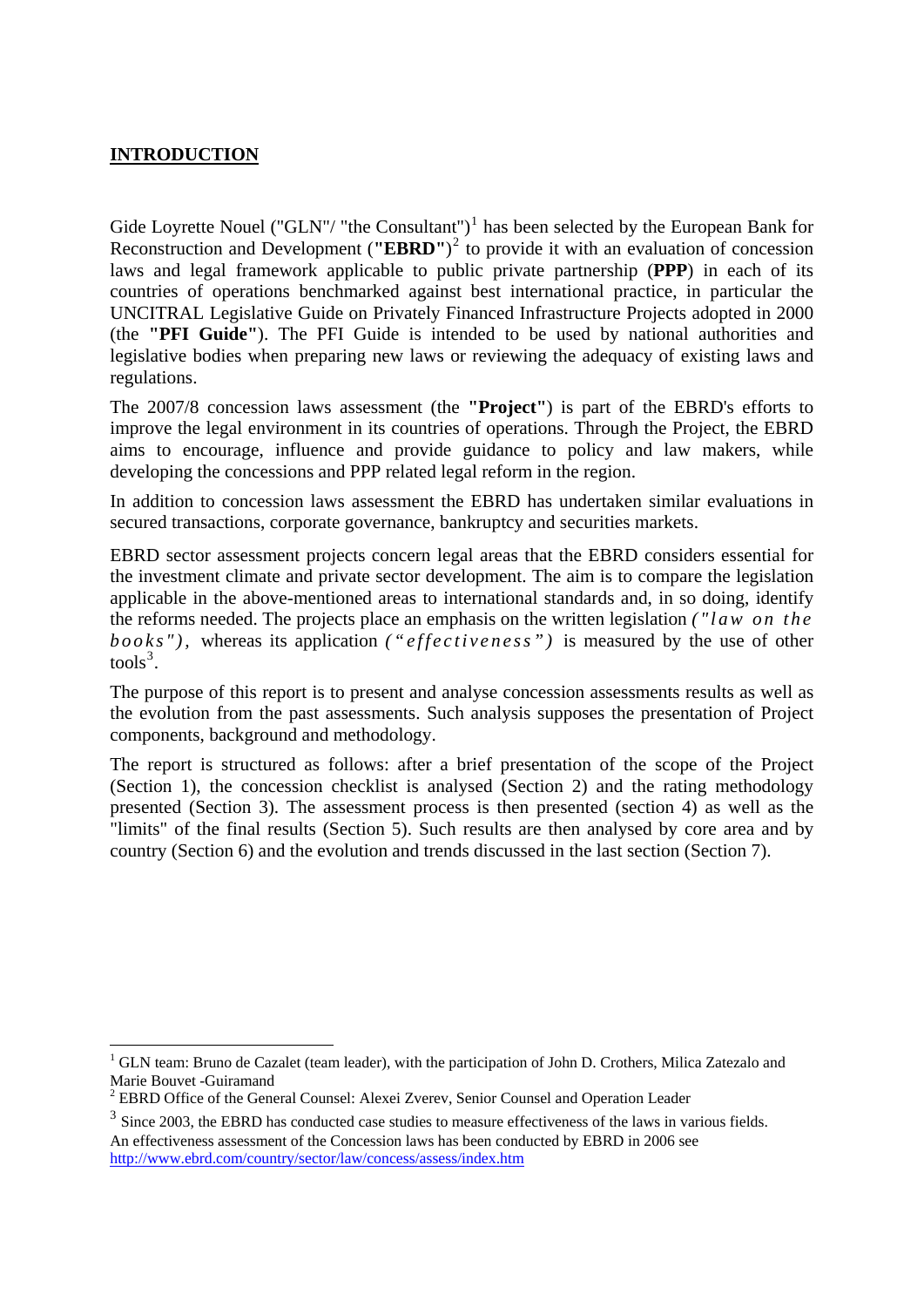# **1. SCOPE OF THE PROJECT**

To achieve the objectives of the assignment the Consultant will undertake the following tasks:

- (a) familiarise himself with the 2004 Assessment and its methodology with a view to using them as a framework for the Project;
- (b) research, identify and gather up-to-date materials necessary for the Project, including *inter alia* texts of concession laws for the countries under review and of the relevant best international standards and principles;
- (c) verify the results by confirming with at least one law firm in the relevant country that the laws and regulations to be used for the Project are up-to-date and complete;
- (d) based on this research and personal knowledge and expertise, adjust and refine, if necessary, the 2004 Assessment methodology and the Concession Checklist for the purposes of the Project;
- (e) prepare as required the Methodology Memorandum that shall include *inter alia*  an analytical statement of international best practice to be used as a benchmark and a detailed methodology for ranking/grading the level of compliance to these developed benchmarks;
- (f) assess the quality of the laws and policies regulating concessions in all the EBRD's countries of operations;
- (g) tabulate the results for each country assessed in an accessible database available for future use by the EBRD;
- (h) compile the results of the Project and present them in a comprehensive Final Report that shall at the very least include: a general section describing any update on the international best standards and practice regarding concession legislation, an assessment methodology, a cross-country overview, a detailed analysis of each country, individual country and comparative charts, a brief analysis of the assessment undertaken in task and any implications that might arise, and general conclusions;
- (i) based on the results, as necessary, adjust the Final Report of the 2006 EBRD Concession Legal Indicator Survey;
- (j) provide assistance with the promotion of the Project results, as well as their compilation together with the results of the 2006 EBRD Concession Legal Indicator Survey into a cohesive report, and answer any follow-up questions that might arise;
- (k) based on own experiences with the Project, provide a written evaluation of the methodology and suggest possible improvements for future implementations.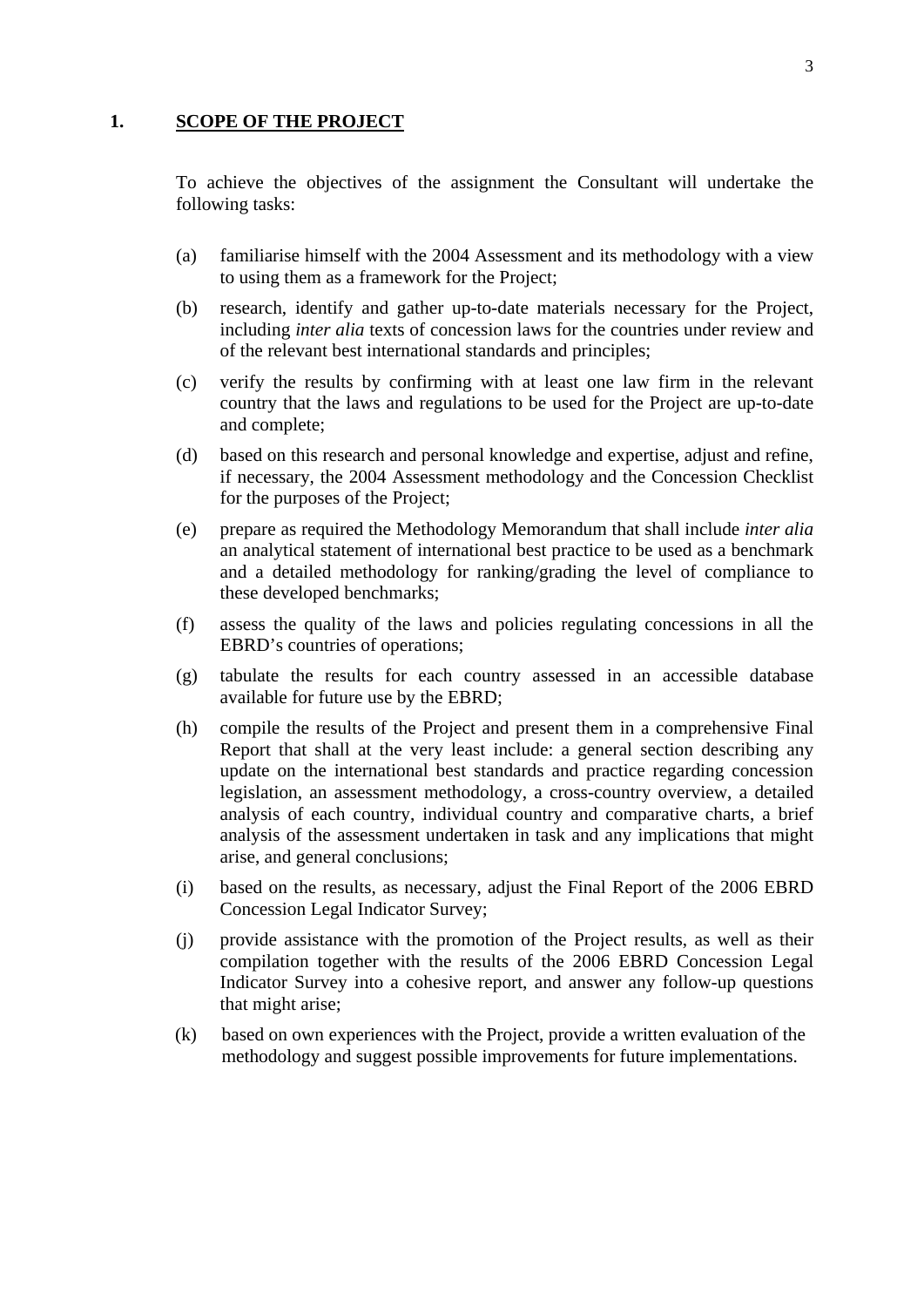# **2. CONCESSION CHECKLIST**

#### **2.1 Core Areas**

#### **2.1.1 Selection of Core Area**

The Project comprises a detailed analysis of the concession laws of the EBRD's 28 countries of operations benchmarked against seven selected core areas (the "Core Areas"): (i) policy framework, (ii) institutional framework (iii) definitions and scope of the concession law, (iv) selection of the concessionaire, (v) project agreement, (vi) security and support issues and (vii) settlement of disputes and applicable law.

It is difficult to generalise what should and should not be included in a concession law (the **"Law"**) and to create a questionnaire making it possible to assess whether the Law is over prescriptive or whether it contains problematic omissions. In addition, not only are the content and scope of the Law to be considered, but also the way in which it is structured and drafted.

This new questionnaire applied in the course of the Project aims to bring further clarity and simplification and contains fewer questions (50 instead of 78). However, the retained core areas are different from the previous assessment as a result of the allocation of a specific area for the Institutional framework in addition to the Policy framework, regrouping of general policy framework and general concession legal framework

The selection of Core Areas and the drafting of questions were accomplished on the basis of international standards developed in the concession field (mainly the UNCITRAL PFI Guide) and the experience gained in implementing public private partnership ("PPP") projects in EBRD countries of operations and in other countries, as well as on the past concession assessment experience.

Other international standards used are listed below:

- UNCITRAL Model Legislative Provisions on Privately Financed Infrastructure Projects, 2003;
- Commission Interpretative Communication on Concessions Under Community Law, 2000 (**"EU Concessions Communication"**);
- UNIDO BOT Guidelines, 1996;
- European Commission Guidelines for Successful Public-Private Partnerships, 2003 (**"EU PPP Guidelines"**);
- OECD Basic Elements of a Law on Concession Agreements, 1999-2000;
- European Commission Green Paper on Public-Private Partnerships and Community Law on Public Contracts and Concessions dated 30 April 2004 (**"EU PPP Green Paper"**);
- Additional EU major documents/ decisions /recommendations on concessions including Directives 2004/18/EC and 2004/17 EC of 31 March 2004;
- Report on the public consultation on the Green Paper (Brussels, 3.5.2005) SEC(2005) 629) Communication from the Commission to the European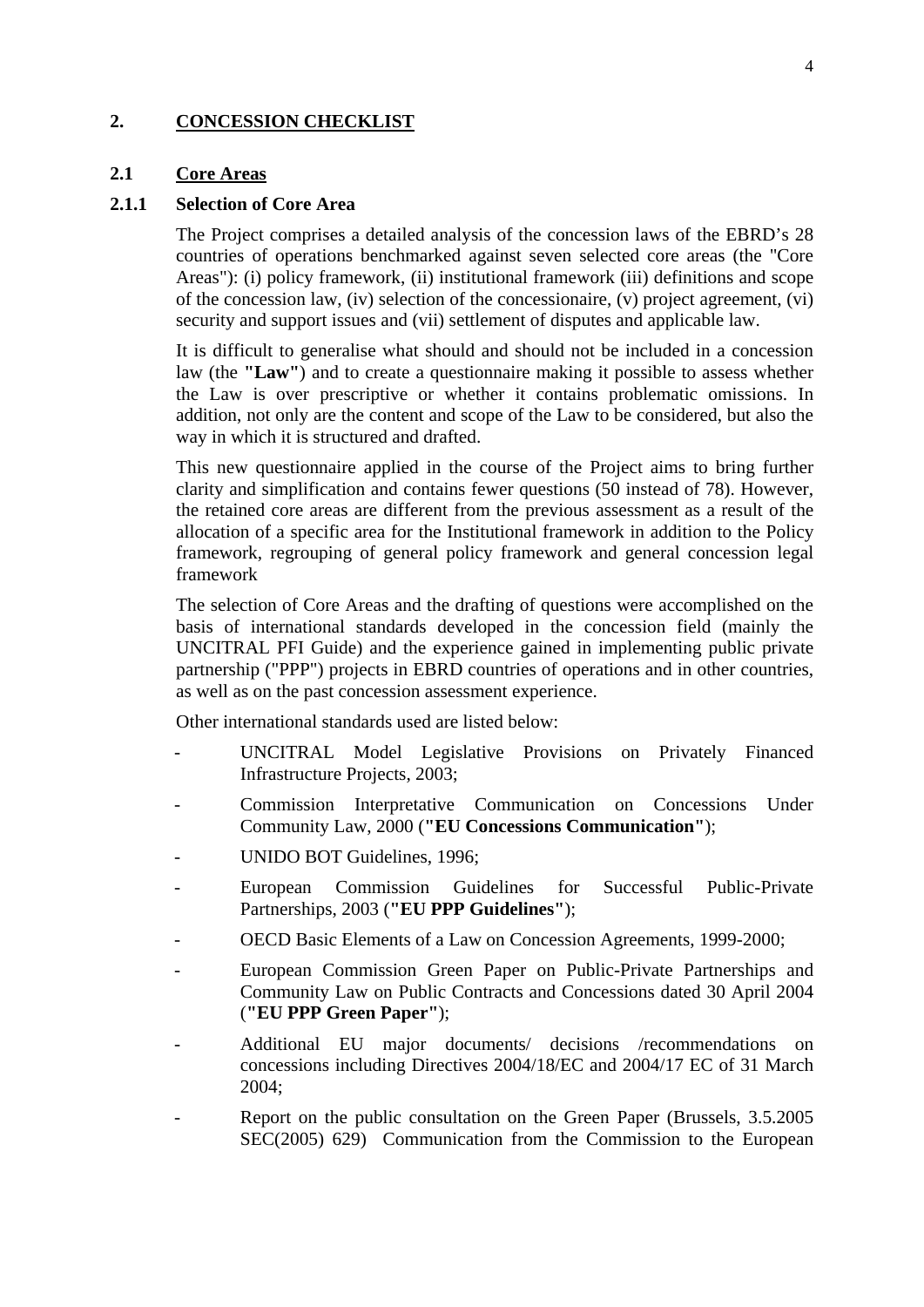Parliament, the Council, the European Economic and Social Committee and the Committee of the Regions on Public-Private Partnerships and Community Law on Public Procurement and Concessions (Brussels, 15.11.2005. COM(2005) 569) European Parliament resolution on publicprivate partnerships and Community law on public procurement and concessions (2006/2043(INI)).

For each Core Area, we have determined the main objective that needs to be satisfied for the development of PPP in the country. The Core Areas and objectives are presented on the first page of the Checklist and are aimed at those seeking a quick overview of a country's rating and assessment.

# **2.1.2 Explanation of Core Areas**

#### (a) Policy Framework (Questions 1-7)

PPP projects tend to work best when they form part of a fully thought-out policy. The aim of the questions in this Core Area is to appreciate the country's overall policy framework and efforts in improving the legal environment for PPP and promoting PPP.

The existence of policy framework documents is considered as a positive sign of a country's efforts to improve the legal environment for PPP.

This Core Area evaluates the existence of a specific Law or of a comprehensive set of laws regulating concessions and allowing easy access to a clear and stable legal environment for PPP projects. Such an environment facilitates PPP project structuring, negotiation and closing.

The existence of sector-specific laws, regulating concessions in specific sectors and of a "local services law", regulating "municipal concessions" was investigated. The existence or not of such laws is not considered as a positive element *per se .* What is considered positive is the clarity of the legal regime applicable to a particular sector/infrastructure/service.

## (b) Institutional Framework (Questions 7 to 10)

The existence of an institutional framework dedicated to concession including a PPP "task force" in either a loose format or in a more structured way, e.g. a PPP Unit set up to implement the policy framework and to assist in the selection of PPP project and in their achievement has appeared from experience as one of the most important elements for the success of PPP project in any country and as such it has been decided to distinguish Institutional framework from Policy framework and to make it a separate core area. The existence of a sound institutional framework for PPP is considered a very positive sign of a country's efforts to improve the legal environment for PPP and of its will to make the law effective. Such a task force concentrates the required expertise through proper training and accumulation of experience by a few local experts of different educational backgrounds working on various projects. These experts will be able to assist the granting authorities in project preparation, during the selection and award of the concession to a selected candidate, as well as in collection and keeping a record of the project documents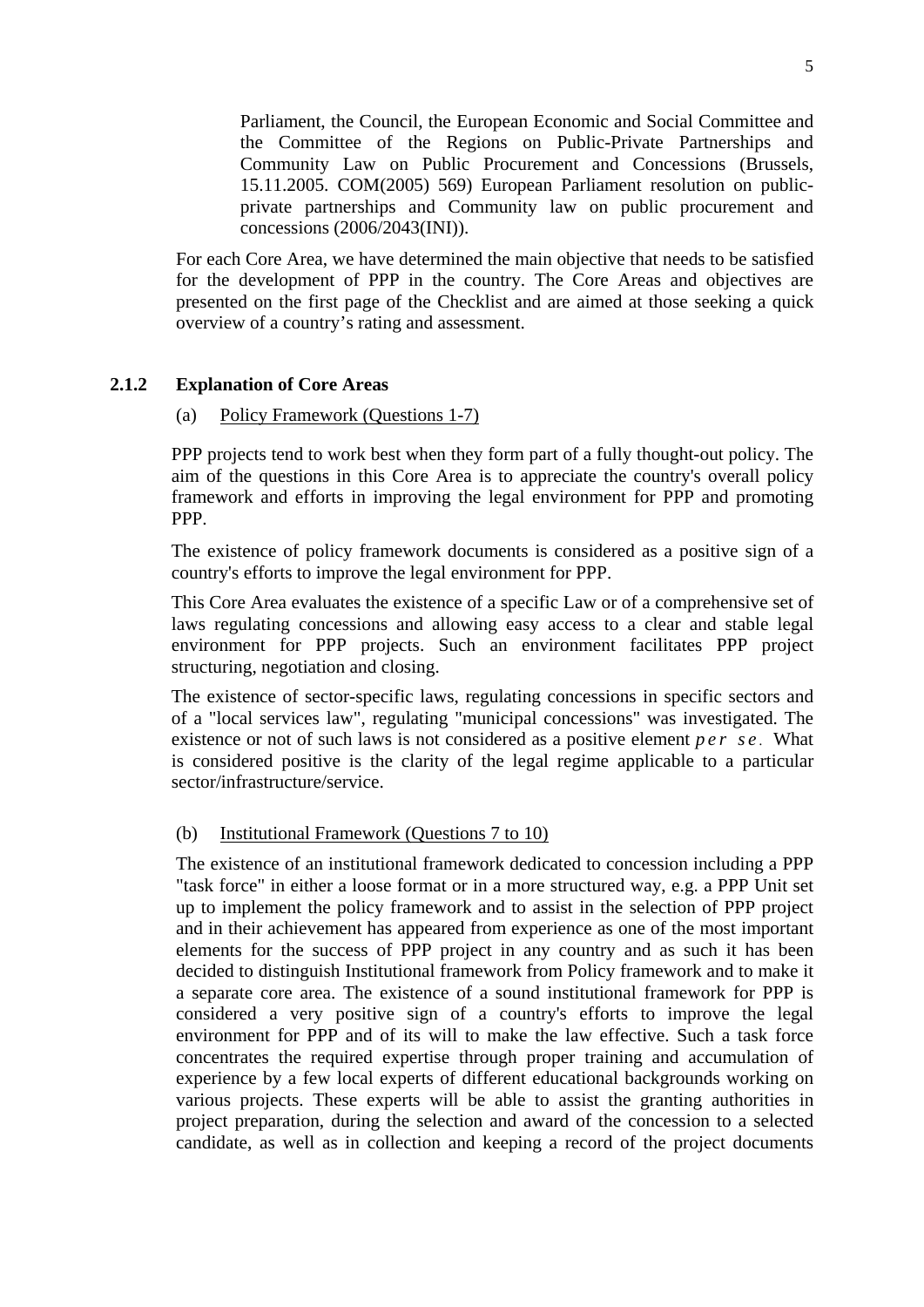which will serve as a documentary reference for future projects.

## (c) (c) Definitions and Scope of the Concession Law (Questions 11-18)

Questions in this Core Area assess the existence of a clear definition of the boundaries and scope of application of the concession legal framework.

Clarity in this respect helps to limit the risk of a challenge to the validity of a project agreement, irrespective of the name given to the document. Precise identification of public authorities empowered to award concessions and enter into project agreements, their coordinated functioning and non-discrimination against domestic and/or foreign persons becoming concessionaires is considered here. The applicable sectors are analysed, as well as the implications of the Public Procurement Law.

## (d) Selection of the Concessionaire (Questions 19-33)

The principle objective of this Core Area is to measure the existence of a mandatory application of a fair and transparent selection process and tender rules, limited exceptions allowing direct negotiations, competitive rules for unsolicited proposals and the possibility to challenge illegal awards. Reference to the principles of transparency, non-discrimination, proportionality and efficiency is made, as well as to the publicity of project information and award. The existence of provisions providing at the same time clear guidance - guaranteeing a certain degree of objectivity and minimum standards - and sufficient flexibility for Contracting Authorities while organising procedures for pre-selection and requests for proposals is also measured. Elements that avoid long and non-transparent project agreement negotiations are taken into consideration, as well as procedures for aggrieved bidders and third parties.

#### (e) Project Agreement (Questions 34-40)

This Core Area assesses flexibility with respect to the content of the provisions of project agreements which will allow a proper allocation of risks without unnecessary or unrealistic/not bankable/compulsory requirements/interference from the Contracting Authority (obligations, tariff, termination, compensation). The existence of a "model concession agreement" or model provisions is not in itself considered a positive element but this may be the case where use of such models is not compulsory and for guidance only and a mandatory list of provisions to be included in the agreement is not a handicap and even has a positive effect as a reminder of the necessity to cover a specific matter if the content of such provision is left for negotiation.

## (f) Security and Support Issues (Questions 41-46)

This set of questions addresses the availability of reliable security instruments on the assets and cash flow of the concessionaire in favour of lenders, including "step-in" rights and the possibility of government financial support or the guarantee by the contracting authority of proper fulfilment of its obligations.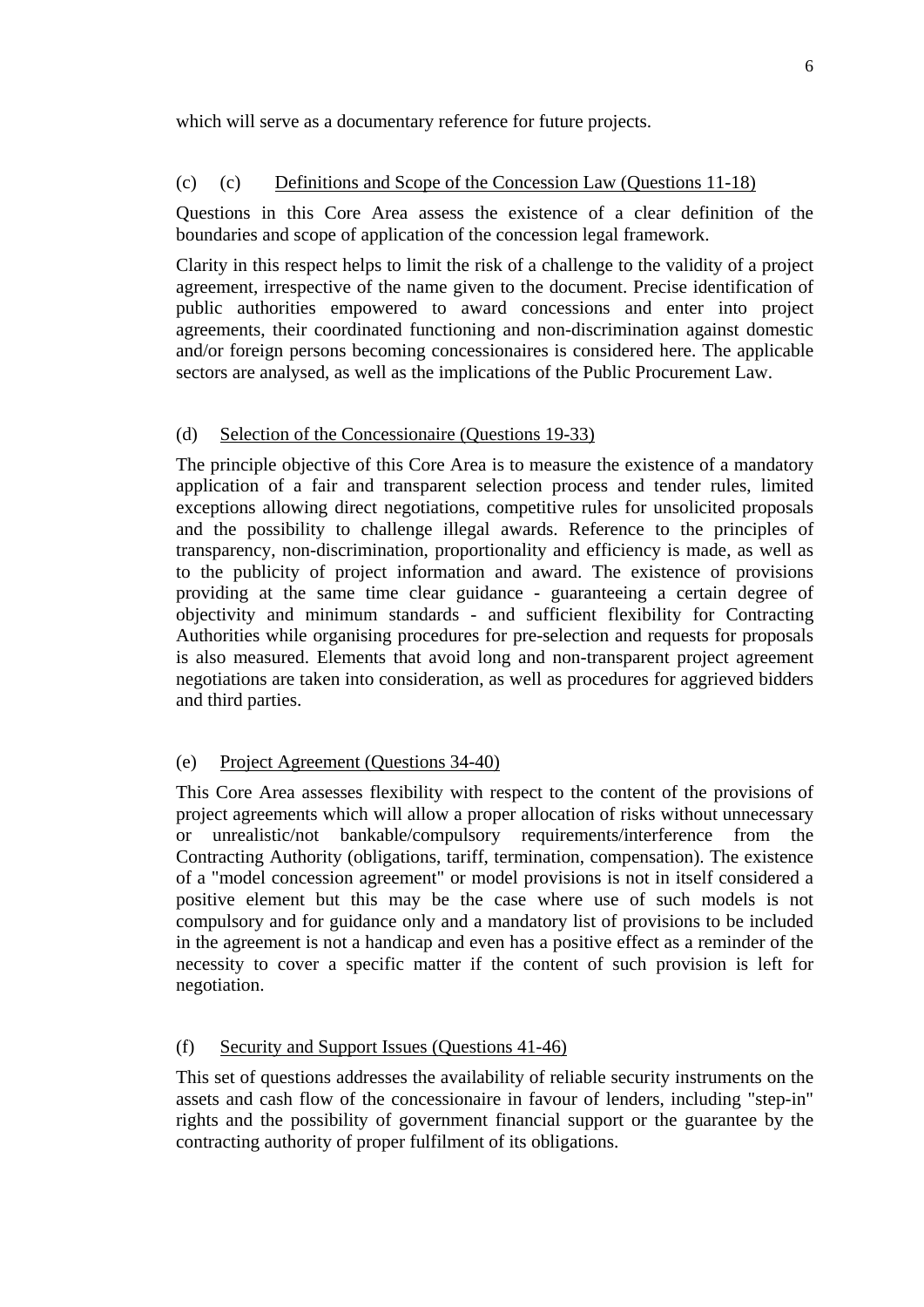#### (g) Settlement of Disputes and Applicable Laws (Questions 47-50)

The final questions assess notably the possibility of obtaining proper sanctions for breach under the applicable law through international arbitration and enforcement of arbitral awards. The ratification by the countries of the relevant international conventions contributes to the evaluation in this Core Area, this being a fundamental element for the existence of such a possibility. In addition, notice is taken of whether the parties are free to agree on the governing law and choice of dispute resolution procedure.

# **2.2 Reference to the Relevant "International Standard"**

At the beginning of a particular section or sub-section, reference is made, where applicable, to the relevant PFI Guide recommendation. Such recommendation, if consulted in parallel, gives the rationale for the selected question and further explains it.

## **2.3 "Article" and "Commentary"**

The column **"article"** makes provision for readers wishing to obtain more information and refer to a particular piece of legislation.

The column **"commentary"** provides limited additional explanatory information when needed to avoid any misinterpretations. If the answer contains a "reserve" ("yes, with reservation" or "no, with reservation"), care has been taken to provide a commentary, whenever possible.

## **2.4 "For Information"**

The section *"for information",* contained in a number of questions (e.g.,,, etc.) is aimed at refining the question and/or answer to which it refers. The answers to *"for information"* questions are not directly rated, but contribute indirectly to the rating of the question they refer to.

# **3. RATING METHODOLOGY**

## **3.1 Keys for assessment**

## **3.1.1 Keys for assessment of Each Question ("Key 1")**

In order for the answers to be **clear, visible** and **uniform,** the following symbols, keys and point system were used: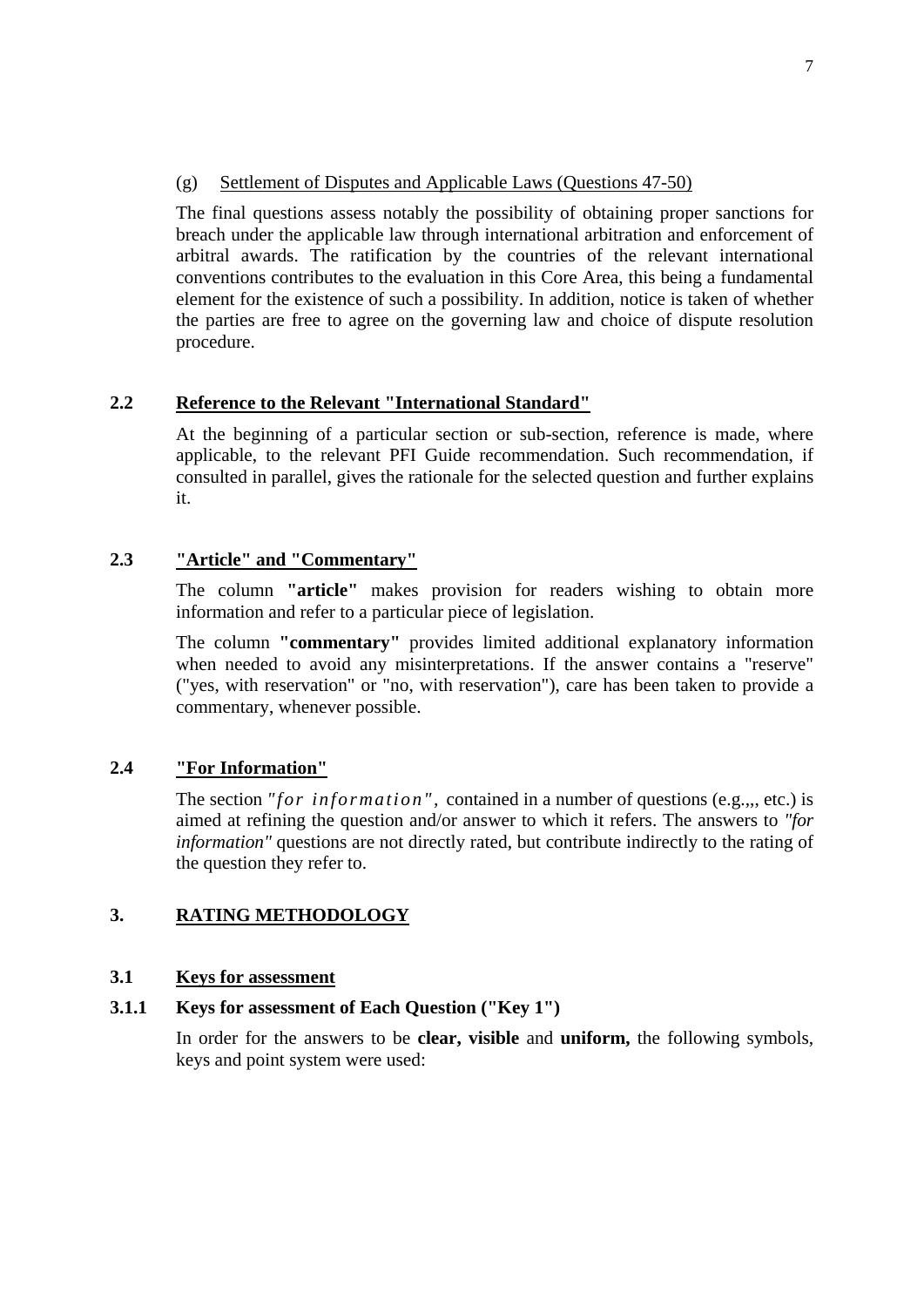| マママ            | Yes                    |
|----------------|------------------------|
| ✓ ✓            | Yes, with reservations |
| $\times\times$ | No, with reservations  |
| <b>xxx</b>     | N <sub>0</sub>         |
| N/A            | Not applicable         |

The above symbols and keys are consistent with those used in the EBRD Secured Transactions Regional Survey.

The difference compared to the latter project is that we have omitted the inclusion of "uncertain" as a possible answer in order to forestall the use of this category for "difficult" questions.

# **3.1.2 Key for Assessment of each Core Area and for Overall Assessment ("Key 2")**

The keys for assessments of each Core Area were determined based on the desire to make the assessments per Core Area and overall correspond as much as possible to the objective "reality" of a particular law/environment. As provided below, the keys for the assessments of the countries with/without a law on concessions are the same (percentage, corresponding number of questions), with the exception of the wording that needed to be adapted to the subject of the evaluation (set of laws, considered globally as representing a particular environment).

For the purposes of this exercise, percentage figures do not take into account elements coming after the whole number.

| $>90\%$ | Very High Compliance     |  |  |
|---------|--------------------------|--|--|
| 70-90%  | <b>High Compliance</b>   |  |  |
| 50%-70% | <b>Medium Compliance</b> |  |  |
| 30%-50% | Low Compliance           |  |  |
| $<$ 30% | Very low Compliance      |  |  |

# **3.2 Non Weighting of Questions and Core Areas**

It was decided neither to weight the questions nor to weight the Core Areas (i.e. to consider every question and Core Area of equal importance).

The evaluation of the importance of a particular question/Core Area is a "subjective" task, depending in particular on the party involved. For example, a lender to a PPP project would probably not accord the same weight to a question related to "step-in" rights or to the Support and Financial Securities Core Area as would a public entity representative.

However, a negative answer to certain questions could be considered as a "deal breaker". Non-weighting such questions might not sufficiently clearly represent such questions/answers. That is why, the Overall Assessment of the Law refers to the existence of such difficulty, where applicable (see 3.4).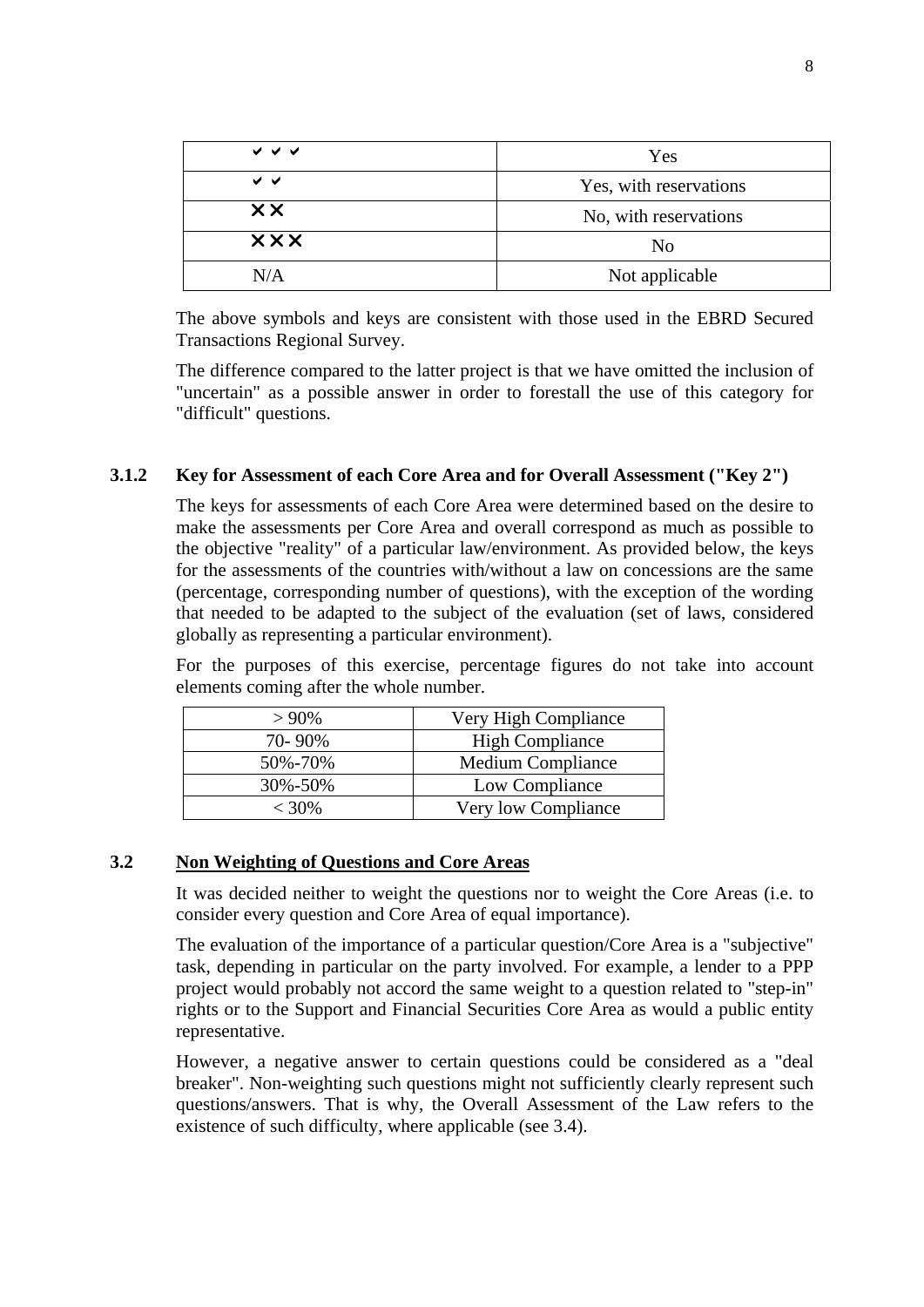# **3.3 Overall Assessment and Assessment by Core Area of all countries**

In addition to evaluating the total compliance score, we calculated the degree of compliance for each of the seven Core Areas.

For each of the countries we have applied the same mode of evaluation irrespective of the presence or not of a concession law, but for the purpose of this questionnaire, the set of rules applicable to concessions in the absence of a specific concession law has been evaluated contrary to what was done in the previous assessment where two different evaluation processes and questionnaires applied.

# **3.4 Overall Appreciation of the Law: Main Areas Where Improvement is Required**

The second page of each country assessment contains a short summary of the findings from the questionnaire, with areas requiring improvement and positive elements from the law.

# **4. FROM INITIAL TO FINAL ASSESSMENTS**

The documentation and information collection process was performed largely from August 2007 to January 2008, in parallel with the finalisation of the update of the redesigned Concession new Checklist in collaboration with EBRD.

Based on the legislation, translations and information collected from local experts, GLN prepared Initial Assessments of the concession law/concession granting legislation in each country. Initial Assessments were conducted between October 2007 and January 2008

Initial Assessments were submitted to local experts for verification in January and February 2008. Local experts were required to:

- **Complete** only certain answers (notably those not directly related to a law);
- Correct all elements considered incorrect; and
- Add any information considered relevant in particular with respect to the Effectiveness of the Law.

The majority of the Verified Checklists were received from end of January to March 2008 and analysed in March 2008 and finalised in July-August 2008. The results of the assessment are however valid as at 1 January 2008.

Final Checklists result from the Verified Checklists, amended and completed after review by local experts and the rating harmonisation conducted after the finalisation of every Checklist.

# **5. COVERAGE**

Even though we have done our best to make the rating correspond as much as possible to the "reality" of the Law/Concession Granting Legislation of each country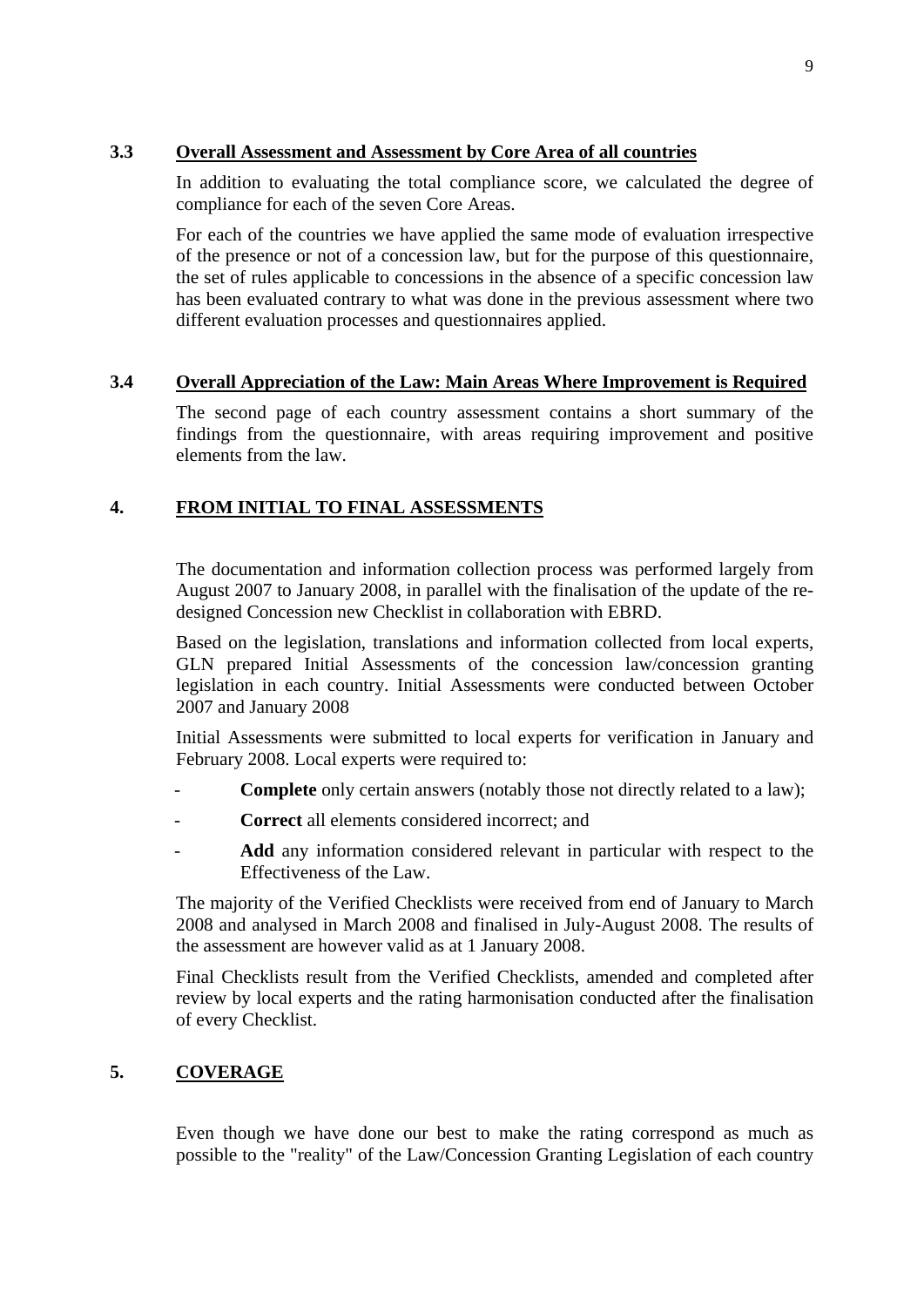(see process followed in 4.), every such exercise has inherent limits. We have identified below the main reasons for such limits:

- The Project is focused on the *"law on the books"*, thus the actual practice and the implementation of the law have not been taken into consideration and reference should be made to the 2006 EBRD Concession Legal Indicator Survey except for some countries for which additional comments on the effectiveness of the law have been added under a specific item at the end of the Checklist. Thus, if the "implementation gap" were to be taken into consideration, the assessment results might have been different;
- The Project is focused on the assessment of a Law/Concession Granting Legislation (considered generally). However, only a comprehensive duediligence of the overall general and sector-specific legislation will allow identifying all the deficiencies of a particular legislation and make more detailed recommendations for improvements.
- As described in 2. above, the Checklist was developed on the basis of international standards developed in the concession field (mainly the PFI Guide). The transformation of such standards into a list of questions creates a degree of rigidity;
- The assessment results may seem too critical. However, one should bear in mind that a number of laws were passed before "international standards" in the concession field were developed and that many of the laws were drafted when helpful documents and precedents were not yet available. In this respect, we note that the European Commission is, at this very moment, questioning its approach to PPPs (see EU PPP Green Paper);
	- The assessment was made taking into consideration the legislation in force while certain countries might be in the process of developing a new law. At this stage, only the ''for information" section of question 4 informs the reader of the existence of a draft law and no significant PPP law seemed to be close to ratification as of 31/12/2008 in any State with the exception of FYR Macedonia, which adopted its new PPP law in January 2008 and has been taken into account of in the evaluation.

# **6. ASSESSMENT RESULTS**

## **6.1 Statistics**

The average compliance for all relevant countries falls within the **medium compliance** (in 2004 the average compliance was low compliance). This suggests that there has been some progress but still considerable room for improvement.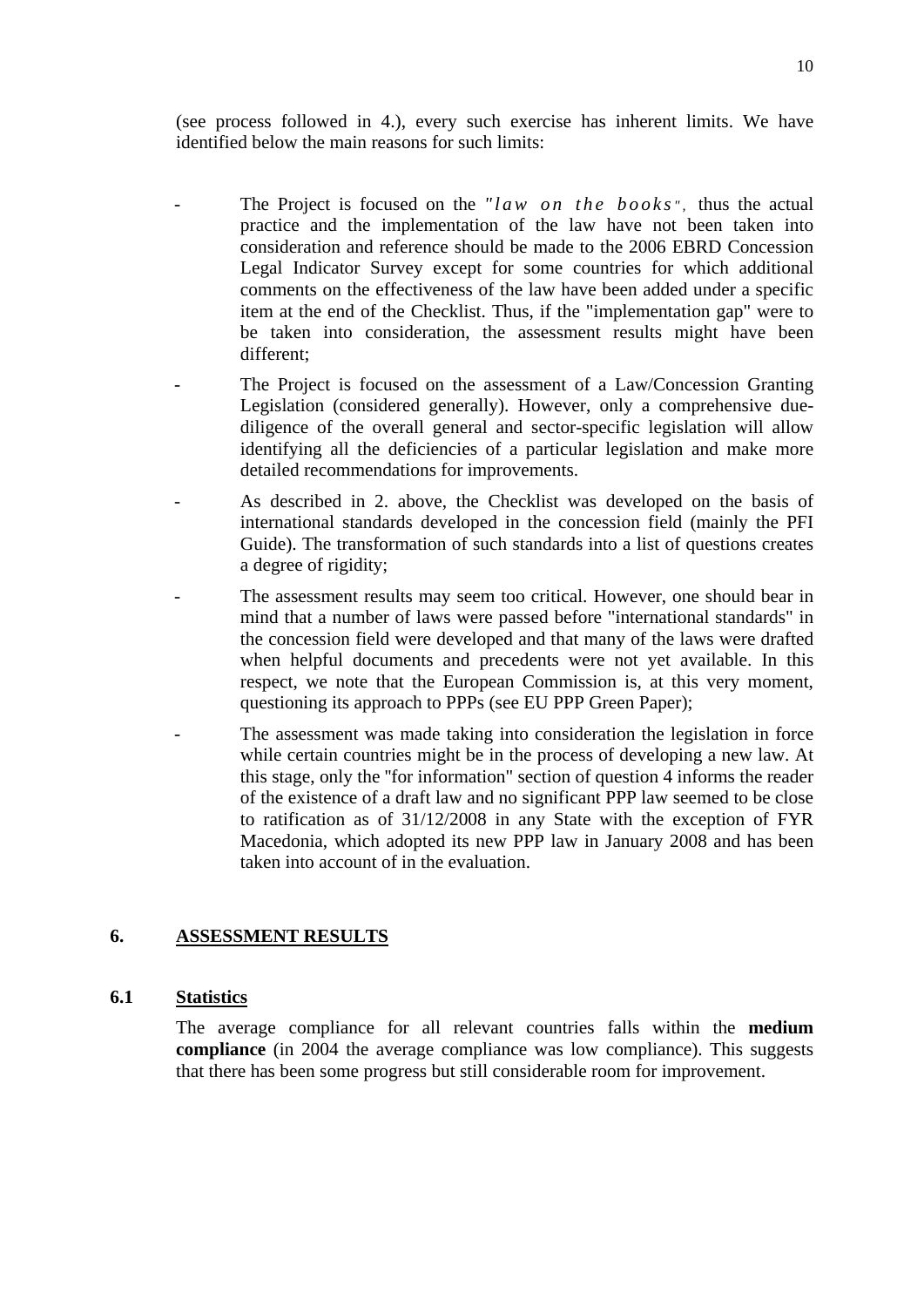| <b>Very High</b> | <b>High</b>      | <b>Medium</b>                           | Low                    | <b>Very Low</b>   |
|------------------|------------------|-----------------------------------------|------------------------|-------------------|
| <b>NONE</b>      | <b>ALBANIA</b>   | <b>BOSNIA AND</b><br><b>HERZEGOVINA</b> | <b>BELARUS</b>         | <b>ARMENIA</b>    |
|                  | <b>LITHUANIA</b> | <b>BULGARIA</b>                         | <b>ESTONIA</b>         | <b>AZERBAIJAN</b> |
|                  | <b>SLOVENIA</b>  | <b>CROATIA</b>                          | <b>GEORGIA</b>         |                   |
|                  |                  | <b>CZECH REPUBLIC</b>                   | <b>KYRGYZ REPUBLIC</b> |                   |
|                  |                  | <b>HUNGARY</b>                          | <b>RUSSIA</b>          |                   |
|                  |                  | <b>KAZAKHSTAN</b>                       | TURKMENISTAN           |                   |
|                  |                  | <b>LATVIA</b>                           | <b>UZBEKISTAN</b>      |                   |
|                  |                  | <b>FYR MACEDONIA</b>                    | <b>TAJIKISTAN</b>      |                   |
|                  |                  | <b>MOLDOVA</b>                          |                        |                   |
|                  |                  | MONTENEGRO                              |                        |                   |
|                  |                  | <b>POLAND</b>                           |                        |                   |
|                  |                  | <b>ROMANIA</b>                          |                        |                   |
|                  |                  | <b>SERBIA</b>                           |                        |                   |
|                  |                  | <b>SLOVAK REPUBLIC</b>                  |                        |                   |
|                  |                  | <b>UKRAINE</b>                          |                        |                   |

The analysis of the results by Core Area identifies particular strengths and weaknesses (see 6.2).

# **6.2 Commentary by Core Area**

Before analysing the results in each Core Area, it should be noted that Security and Support Issues Core Area obtained the worst compliance rating. Settlement of Disputes and Applicable Law was the Core Area with the best compliance rating, with one country having a "very high compliance" rating and 17 rated as "high compliance".

## **6.2.1 Policy Framework**

In this Core Area, the range of compliance is between the following categories: "high compliance" and "very low compliance". The average compliance falls within the category **medium compliance.** 

(a) Countries rated "very high compliance" NONE.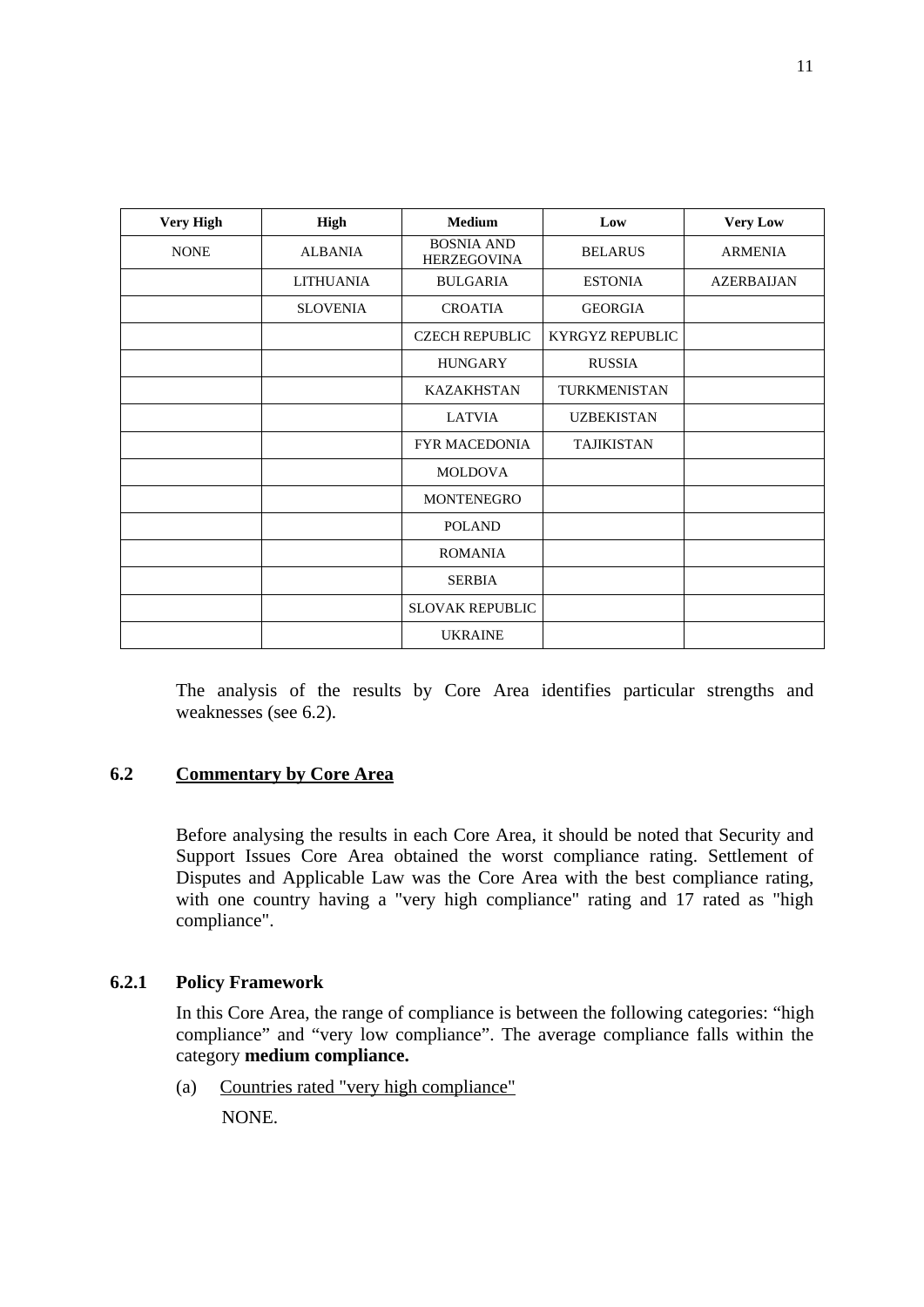(b) Countries rated "high compliance"

BULGARIA, CROATIA, CZECH REPUBLIC, KYRGYZ REPUBLIC, LATVIA, LITHUANIA, FYR MACEDONIA, SLOVENIA, UZBEKISTAN.

- (c) Countries rated "medium compliance" ALBANIA, ARMENIA, GEORGIA, HUNGARY, MONTENEGRO, POLAND, ROMANIA, RUSSIA, SLOVAK REPUBLIC.
- (d) Countries rated "low compliance" BOSNIA AND HERZEGOVINA, KAZAKHSTAN, MOLDOVA, TURKMENISTAN, UKRAINE.
- (e) Countries rated "very low compliance" AZERBAIJAN, BELARUS, ESTONIA, SERBIA, TAJIKISTAN.

In many countries, a general policy framework for PPP has not been identified and we note that the existence of such a framework is not necessarily linked with the quality of the law.

Where a general policy framework exists, it is generally based on policy framework documents.

We note that certain Laws specifically refer to the adoption of a "policy" document, e.g. Bosnia and Herzegovina, Tajikistan. However, in both examples, such a document has not been identified.

Very few countries have clear elements permitting the identification of a piece of legislation regulating the granting of concessions in a particular sector, infrastructure or service.

Such identification is particularly crucial in the countries where several general laws regulate PPP. For example, in Bulgaria, municipal concessions are governed by the Municipal Properties Act and all other concessions are governed by the Concessions Law. Given a clear **cross-reference** in the law to the Municipal Properties Act and subject to a clear definition of "municipal property", a relevant piece of legislation seems fairly easy to determine in this case.

Another example of a "dual" regime is the one applicable in Romania: concessions of public property are regulated by Emergency Ordinance no. 54/2006 and concessions of public works and services are regulated by Emergency Ordinance no. 34/2006.

# **6.2.2 Institutional Framework**

In this Core Area, the range of compliance is between the following categories: "high compliance" and "very low compliance. The average compliance falls within the category **medium compliance.**

(a) Countries rated "very high compliance"

NONE.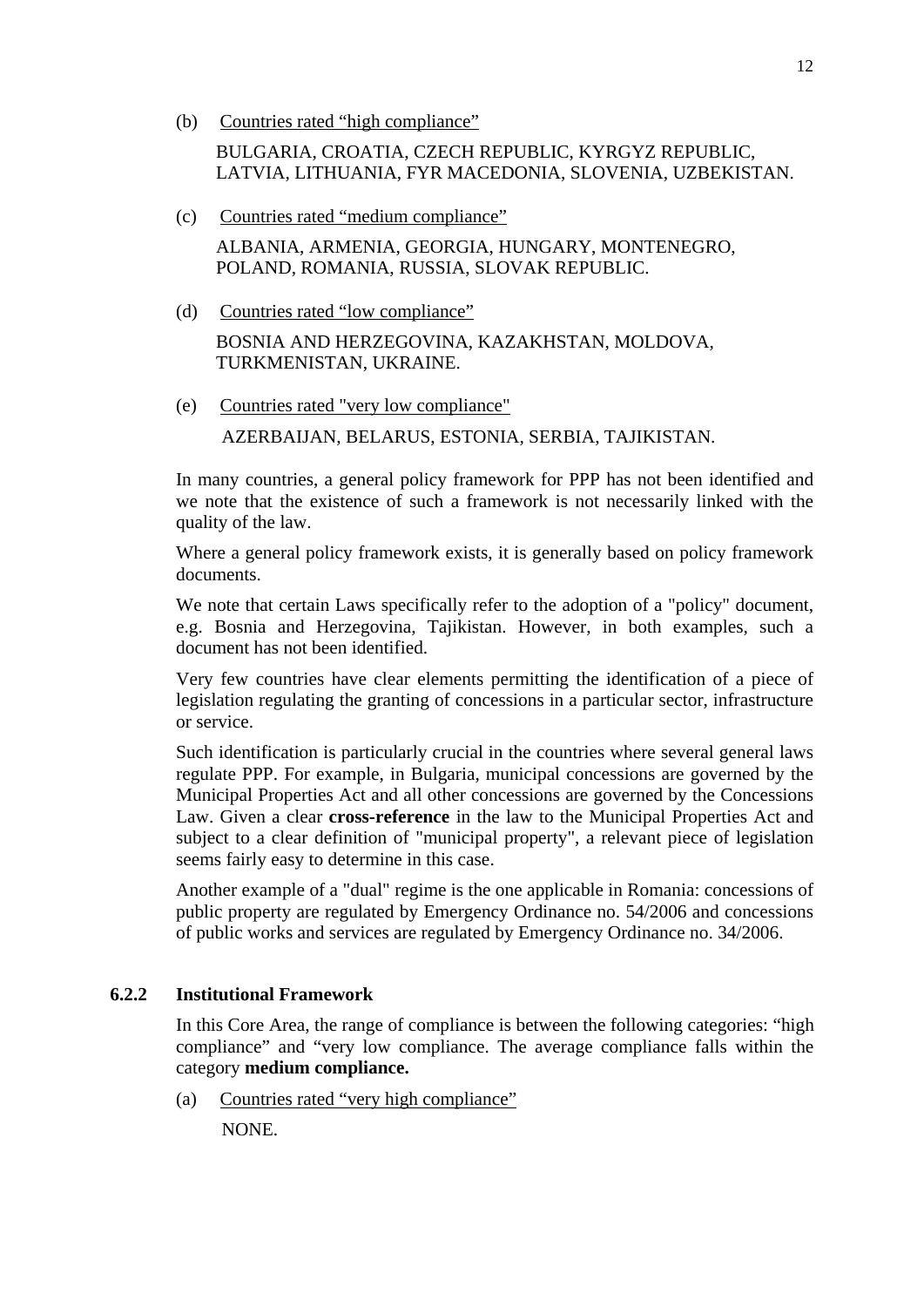(b) Countries rated "high compliance"

ALBANIA, CZECK REPUBLIC, ESTONIA, LITHUANIA, FYR MACEDONIA; SLOVENIA; UZBEKISTAN.

- (c) Countries rated "medium compliance" BOSNIA AND HERZEGOVINA, BULGARIA, CROATIA; KAZAKHSTAN; MONTENEGRO; ROMANIA, RUSSIA, SERBIA, SLOVAK REPUBLIC.
- (d) Countries rated "low compliance" BELARUS, KYRGYZ REPUBLIC, LATVIA, POLAND,, TAJIKISTAN. HUNGARY, MOLDOVA.
- (e) Countries rated "very low compliance" ARMENIA, AZERBAIJAN, GEORGIA, UKRAINE, TURKMENISTAN.

The existence of a special dedicated institution or a "task force" for PPP remains quite rare; PPP promotion and development being generally executed by several bodies. This contributes neither to the harmonisation of the approach to PPP throughout the various sectors, nor to the facilitation of learning across sectors. However it is to be noted that the latest legislation really dedicated to the promotion of PPP and not to EU harmonisation only often provides for a special task force.

# **6.2.3 Definitions and Scope of the Concession Law**

In this Core Area, the range of compliance is between the following categories: "high compliance" and "very low compliance". The average compliance falls within the category **medium compliance** (2004: same score).

- (a) Countries rated "very high compliance" NONE
- (b) Countries rated "high compliance" FYR MACEDONIA, SLOVENIA.
- (c) Countries rated "medium compliance" ALBANIA, BOSNIA AND HERZEGOVINA, BULGARIA, CZECH REPUBLIC, ESTONIA, HUNGARY, LITHUANIA, MOLDOVA, UKRAINE.
- (d) Countries rated "low compliance"

BELARUS, CROATIA, GEORGIA, KAZAKHSTAN, LATVIA, MONTENEGRO, POLAND, ROMANIA, RUSSIA, SERBIA, SLOVAK REPUBLIC, TAJIKISTAN.

(e) Countries rated "very low compliance"

ARMENIA, AZERBAIJAN, KYRGYZ REPUBLIC, TURKMENISTAN, UZBEKISTAN.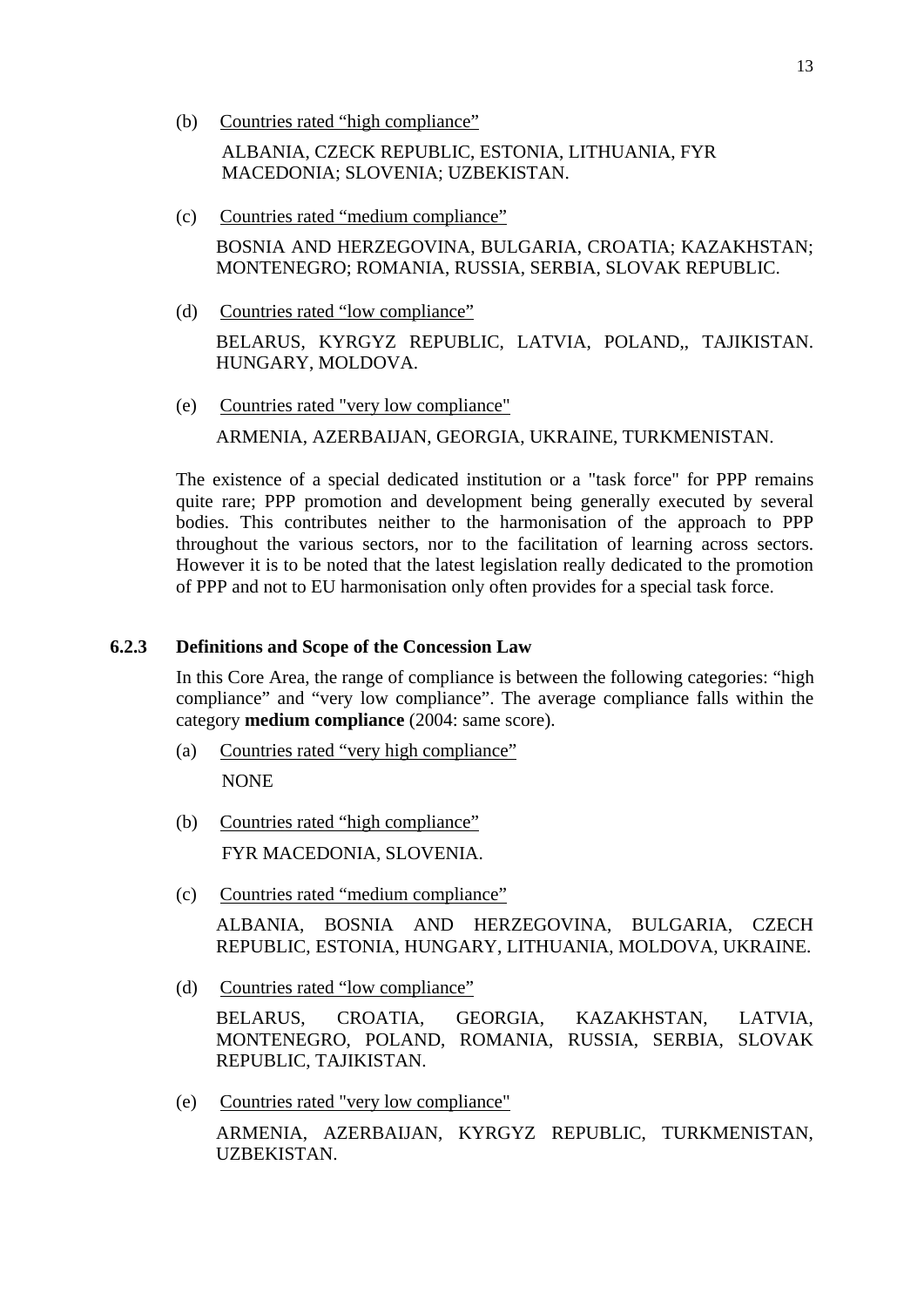Certain Laws do not define the term "concession" (e.g. Hungary), and the majority of the Laws contain unsatisfactory definitions.

Concessions are often defined as "the right to use" (sometimes qualified as "exclusive") certain objects (e.g. Bulgaria: facility of public interest; Latvia: resources), and perform certain activities (e.g. Hungary: activities referred to as "exclusive competence of state or local government"). Concessions are also defined in certain Laws by reference to a lease (e.g. Georgia: "long term leasing agreements"), sometimes restricted to certain sectors (e.g. Kyrgyz Republic: "leasing a property, land and underground mineral resources"). Such definitions are inadequate.

In this respect, the PFI Guide and the UNCITRAL Model Provisions are of limited assistance, given that no agreement was reached at that time between the member states on a common definition.

However, it should be noted that, the EU Concessions Communication provides for a definition according to which concessions cover all project/contracts with the following elements:

- the grantor is a public entity (State or local authority);
- the concessionaire may be private or public entity;
- the concessionaire is entrusted with total or partial management of public infrastructures or services (i.e. works and/or services having an economic value and for which the grantor would normally be responsible);
- the concessionaire bears the risk of operating such works/services; and
- the concessionaire has the right to charge a fee for the use of the works/ services.

Certain Laws define concessions by referring to the characteristics of the concession type arrangements (e.g. Belarus: "determined time period", "compensation"; Latvia: "specific time period", Moldova: compensation, management of the concession object, risk transfer; Ukraine: paid and "time" basis; Lithuania: reference to all the elements from the EU Concessions Communication). Albanian law includes in the definition of concession the transfer of risk to the concessionaire and the remuneration considerations.

The exclusion of a wide range of PPP arrangements can be implied from the generality of certain definitions, but is rarely provided for explicitly.

In the countries that do not have a Law, the term "concession" is rarely defined (certain isolated definitions provided in sector-specific acts e.g. Armenia), and is sometimes defined differently in different legislations (e.g. Azerbaijan).

Many Laws do not clearly state their boundaries, one of the basic elements that limits the risk of a project agreement being challenged.

Certain Laws refer to "other legal acts" regulating concessions, without further precisions (e.g. Belarus: concessions are regulated by the law and "other legal acts of the Republic of Belarus and international agreements of the Republic of Belarus"), the lack of which limits the scope of application of the Law and further increases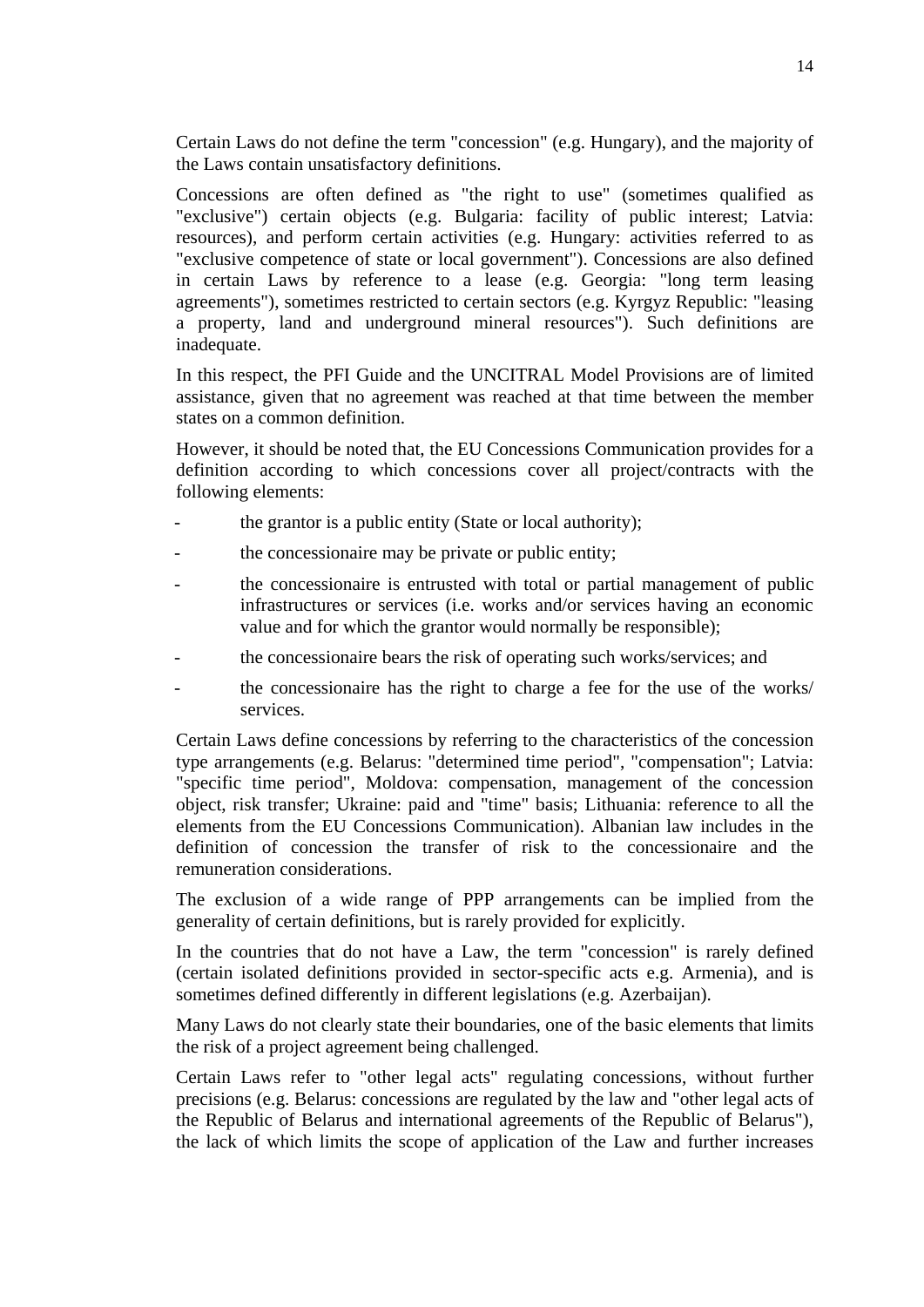uncertainty.

Only very few Laws apply to all contracts entering into the concession definition, irrespective of the name given to the document (e.g. Albania). Some prevail over sector-specific laws. In this respect, the Hungarian Law contains a useful provision specifying that sector-specific laws may only "provide in the scope of the law" while the Macedonian Law considers sector-specific laws as complementary to the law. Such an approach constitutes a relatively solid basis for the creation of a harmonious approach to PPP regulation in a particular country. Similarly, the Moldovan Law obliges the government to make "its normative acts" in conformity with the Law and to propose necessary suggestions to the Parliament, while the Ukrainian Law prevails over laws regulating concessions previously adopted. The Croatian Law, on the other hand, clearly states that sector-specific law may derogate from the law. Such an approach clearly reduces the rationale of the general law.

The status of concessions awarded before the Law came into effect is frequently unregulated (the Law of Bosnia and Herzegovina being an exception).

Even though the general legislation of many countries would, as observed by numerous local experts, declare null and void any contract entered into without due regard to the terms of the law, it is rarely clearly stipulated in the law (the Law of Bosnia and Herzegovina is again an exception).

Public bodies are often referred to in fairly imprecise terms (for example the Law of Georgia refers to an: "authorised body as defined under the legislation of Georgia"; Kyrgyz Republic: "government authorised or specially set up agencies", Belarus: "Republic of Belarus, represented by the Government" or the "republic administrative body authorised by the Government") and can often include a number of different bodies (e.g. Serbia, Bulgaria). Only the Bosnia and Herzegovina Law provides for the creation of a permanent special agency. However, the establishment of a tender commission on a project basis is often provided (e.g. Serbia, Georgia, Albania). In this respect, we note that the EU PPP Guidelines suggest that, given the complexity of the implementation of concessions, the establishment of a special purpose agency with the sole responsibility for overseeing PPP projects is one of the most effective steps towards achieving such a goal.

With respect to the concessionaire, the majority of the Laws do not contain provisions against domestic or foreign persons becoming concessionaires, though some do contain provisions against the former (e.g. Tajikistan, Georgia). We also note the possibility, provided in the Belarus Law, to restrict the procedure to domestic or foreign investors only. Also, the requirement to register a company in a country is often stipulated (e.g. Bosnia and Herzegovina, Bulgaria, Hungary), provided it is not representing a particular issue in the implementation of PPP projects.

Very few Laws refer to concessionaire shareholders whereas any potential restriction in this respect can pose a major problem in PPP implementation (the concessionaire is often a local company, with a significant foreign participation). The Bosnia and Herzegovina and Lithuanian Laws referring specifically to domestic or foreign shareholders are an exception. The Belarus Law limits public participation in the concessionaire to 25%, while the Moldova Law refers to the "grantors' participation in the managing organs of the concession company", without further description.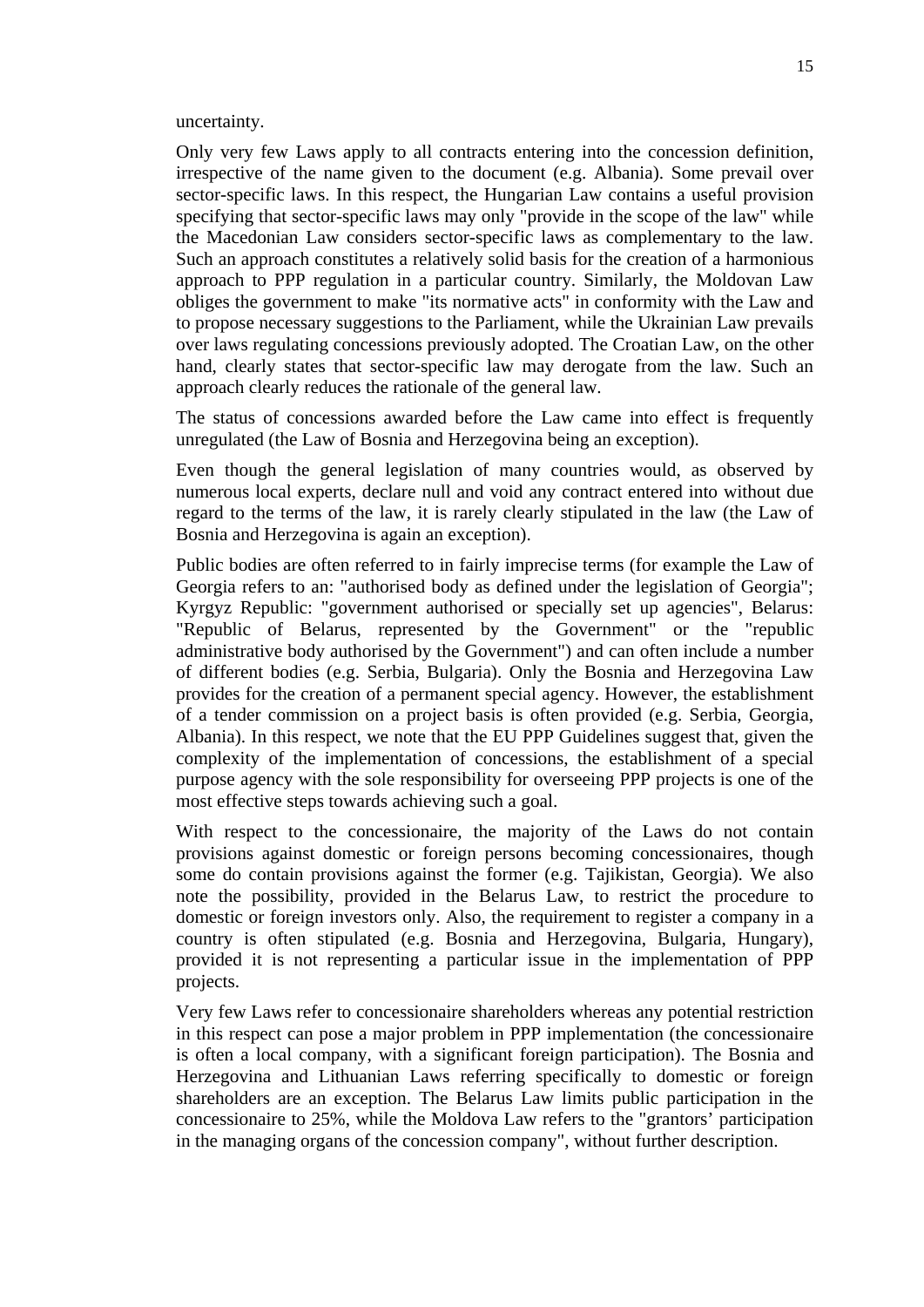Regarding the sectors involved, numerous laws contain a list of sectors in respect of which concessions may be granted (e.g. Albania, Bulgaria, Hungary, Russia); sometimes this list is not exhaustive (e.g. Serbia) or distinct from the one on privatisation (e.g. Lithuania). Certain Laws provide for publication of such a list by a separate act, the nature of which remains unclear - general act or an act adopted on a project by project basis - and/or was not identified (e.g. Georgia, Kyrgyz Republic).

However, a number of Laws do not contain such a list and refer to the nature of activities/property (e.g. Belarus: activities subject to "exclusive Republic management right", "object subject to exclusive state property", FYR Macedonia: "possessions of common interest" and activities related thereto, Serbia: "goods in general use", "activities in general interest") or remain very general (e.g. Latvia: "concession resources"). Such an approach does not facilitate the identification of sectors, infrastructures and services that may be subject to concession and creates legal uncertainty in this respect.

However, the major concern in this respect is the limitation of the scope to a very limited number of sectors (e.g. Georgia: "natural resources and activities related thereto", Tajikistan, Uzbekistan: natural resources).

Very few countries adequately regulate the extent of the application of the Public Procurement Law to Concessions. The Macedonian and Ukrainian Laws are examples of legislations that address this issue, and state in their Law on Procurement that its provisions do not apply to procurement in connection with the granting of concessions. Therefore the rules applicable to concessions are entirely governed by the specific Concession Law. In many cases however the situation is not as clear. A variety of situations exist, ranging from the non application to the full application of Procurement rules with few specific provisions concerning types of concessions or with respect to subcontracting by concessionaires.

The same problem applies to EU acceding countries which is a direct consequence of the fact that the Community Law applicable to the award of concessions is derived primarily from general obligations. These leave the Member State at liberty to choose whether or not to adopt specific governing rules for works or services concessions provided that Directive 2004/18/EC is satisfied, in addition to the EU general principles (see developments in this respect in the EU Concessions Communication, EU PPP Green Paper and EU PPP Guidelines).The way this matter has been dealt with by EU acceding countries which have tried to integrate the Public Works Directives into their new Procurement Law governing the award and implementation of works or services contracts and concessions demonstrates the extent of confusion in this domain.

#### **6.2.4 Selection of Concessionaire**

In this Core Area, the range of compliance is between the following categories: "very high compliance" and "very low compliance". The average compliance falls within the category **medium compliance** (2004: same score).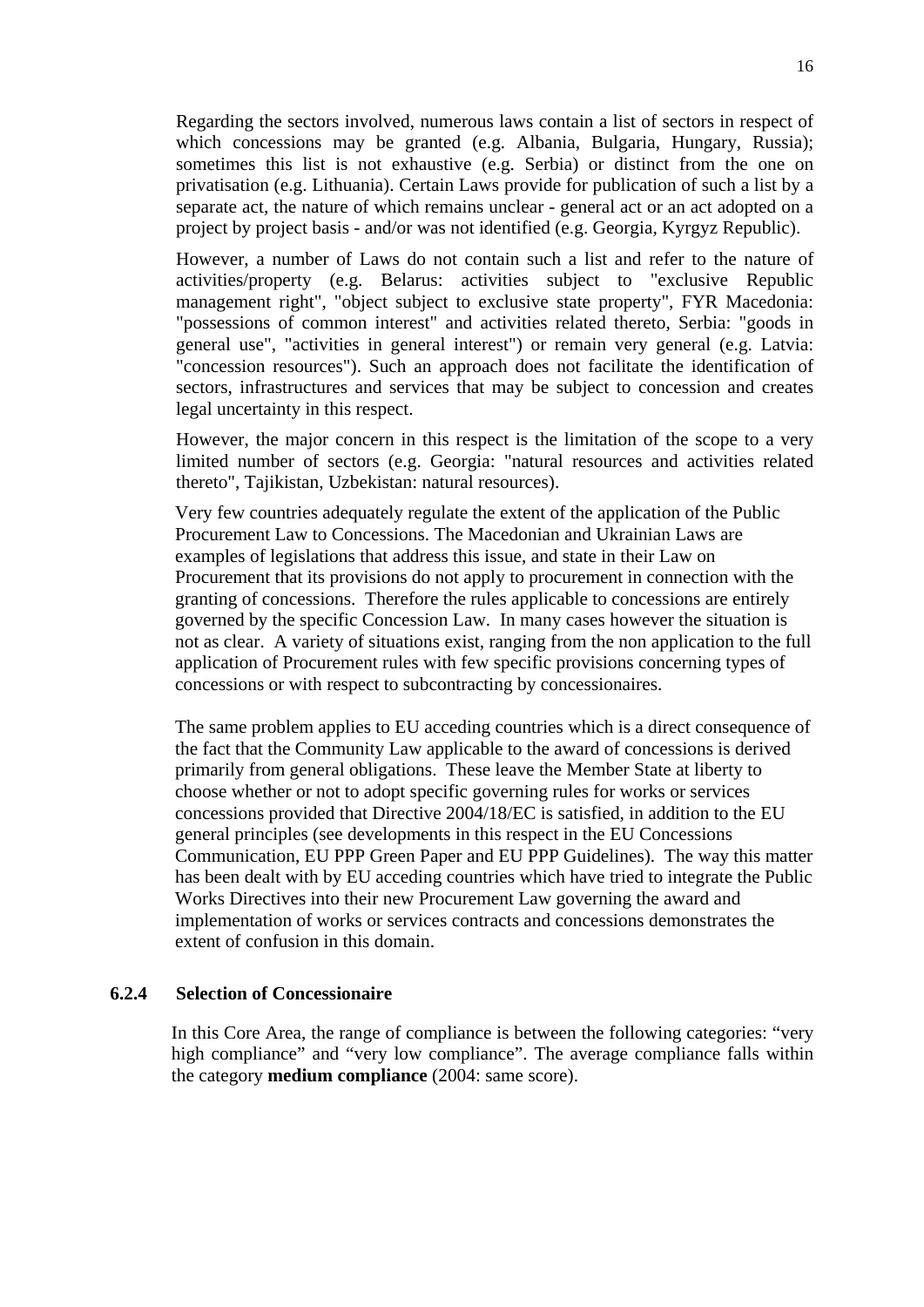- (a) Countries rated "very high compliance" ALBANIA, SLOVENIA.
- (b) Countries rated "high compliance" BULGARIA, CZECH REPUBLIC, LITHUANIA, FYR MACEDONIA, POLAND, ROMANIA.
- (c) Countries rated "medium compliance" BELARUS, BOSNIA AND HERZEGOVINA, CROATIA, ESTONIA, KAZAKHSTAN, LATVIA, MOLDOVA, MONTENEGRO, SLOVAK REPUBLIC.
- (d) Countries rated "low compliance" AZERBAIJAN, HUNGARY, RUSSIA, TAJIKISTAN, TURKMENISTAN, UKRAINE.
- (e) Countries rated "very low compliance" ARMENIA, GEORGIA, KYRGYZ REPUBLIC, SERBIA, UZBEKISTAN.

Even though the majority of Laws refer to competitive procedures for the selection of the concessionaire and contain certain provisions in this respect, very few contain sufficient guidance for the selection procedures (e.g. Lithuania, FYR Macedonia).

Reference to the EU principles of transparency, non-discrimination, proportionality and efficiency is rare (Romania being an exception). However certain Laws do follow similar principles (e.g. Bosnia and Herzegovina: "equitable treatment of the private sector"; Serbia: "equal and equitable treatment", "free market competition", "autonomy of will", Tajikistan: "mutual advantage").

Publication of information related to the competitive procedure is often provided, but very rarely is reference made to international publication. However, certain Laws do require international publication (e.g. Albania, Serbia, Bosnia and Herzegovina), whereas others leave it to the Contracting Authority's discretion (e.g. Bulgaria, Lithuania).

Numerous Laws require the registration of the main elements pertaining to the selection procedure/concession award (e.g. Bulgaria, Serbia), but public access to such register is rarely accorded (an exception here is the Hungarian Law). Sometimes the registration procedure is to be defined in a separate act, which has not always been identified (e.g. Georgia).

Provisions related to direct negotiations and unsolicited proposals are often not regulated with sufficient precision, and so leave room for uncertainties in respect both of the cases, where such procedure is allowed, and the procedure to be followed (e.g. in Turkmenistan and in Uzbekistan, direct negotiations are allowed in "exceptional cases" which is a non defined wording). Review of the selection process by aggrieved bidders is more often properly regulated than the possible challenge of a project agreement.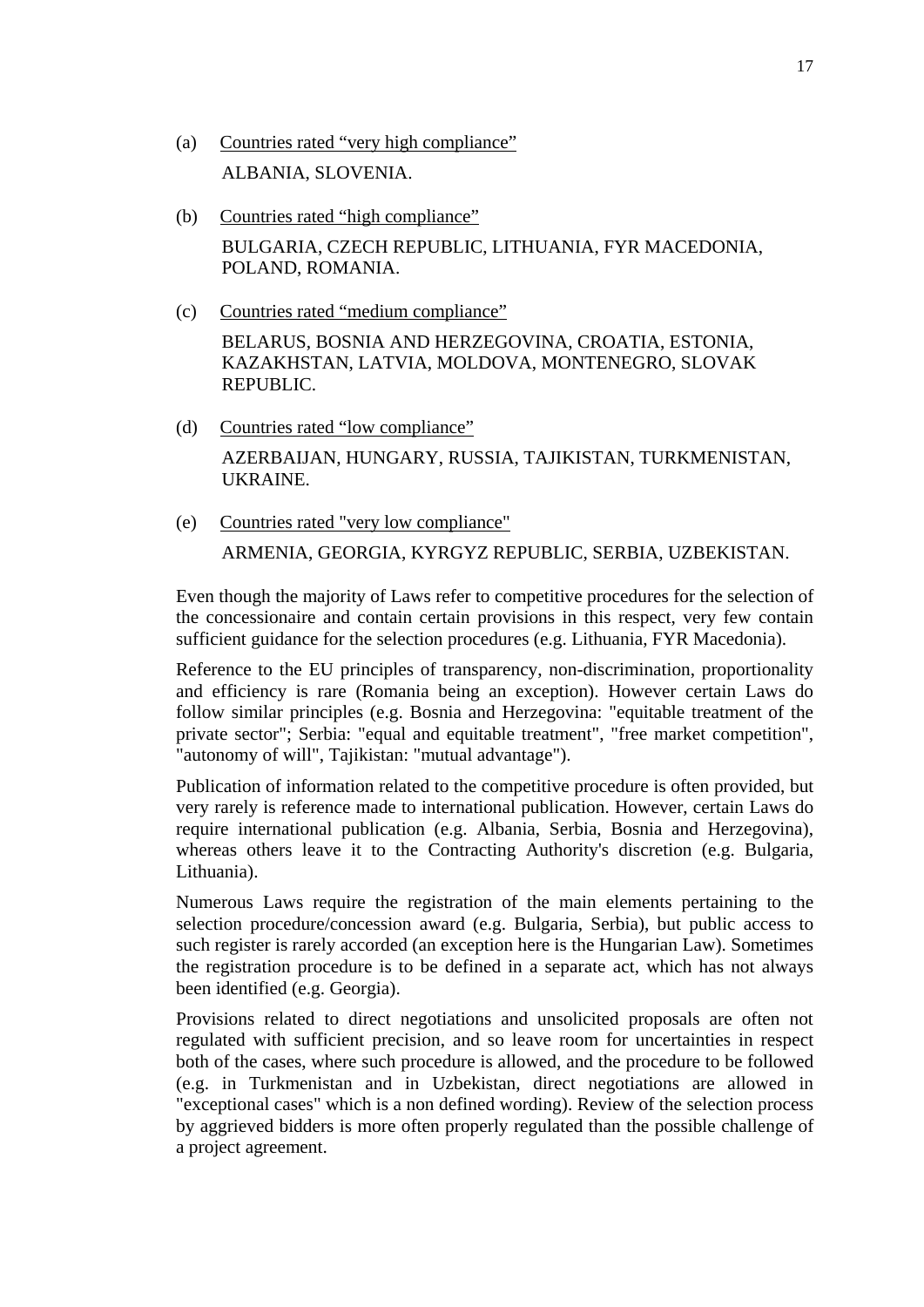Limitation of final negotiations is rare: the Lithuanian Law is an exception as it states that the scope of negotiations is limited by reference to technical, financial and commercial specifications set forth in the tender conditions.

For the countries that do not have a Concession Law, the selection process is regulated either by general or sector-specific acts, or by a combination of the two (e.g. in Estonia, reference to the Competition and Public Procurement Act is provided in the sector-specific laws). This contributes to their rating.

# **6.2.5 Project Agreement**

In this Core Area, the range of compliance is between the following categories: "high compliance" and "very low compliance". The average compliance for countries that have a concession law falls within the category **low compliance** (2004: same score).

(a) Countries rated "very high

NONE.

(b) Countries rated "high compliance"

BOSNIA AND HERZEGOVINA, BULGARIA, LITHUANIA.

(c) Countries rated "medium compliance"

ALBANIA, CROATIA, KAZAKHSTAN, FYR MACEDONIA, MONTENEGRO, ROMANIA, SERBIA, SLOVENIA.

(d) Countries rated "low compliance"

CZECH REPUBLIC, ESTONIA, HUNGARY, KYRGYZ REPUBLIC, MOLDOVA, POLAND, RUSSIA, SLOVAK REPUBLIC, TAJIKISTAN, TURKMENISTAN, UKRAINE, UZBEKISTAN.

(e) Countries rated "very low compliance" ARMENIA, AZERBAIJAN, BELARUS, GEORGIA, LATVIA.

The majority of Laws contain provisions on the project agreement and a few countries have a model project agreement (e.g. Ukraine). However, the provisions regarding the terms of the project agreement are often prescribed too narrowly, giving rise both to inflexibility and to uncertainty as to what can be included.

Termination provisions are frequently oriented on Contracting Authorities' prerogatives (e.g. Moldova). Provisions on compensation for cases of early termination, where provided, are often insufficient and sometimes limited (excluding compensation in the case of concessionaire's fault).

Provisions regarding tariffs and service standards are omitted in the great majority of cases, creating ambiguity as to what can be negotiated with respect to minimum standards.

Moreover, a number of Laws contain certain unnecessary restrictions regarding the project agreement (e.g. Romania: prohibition to sub-concede; Tajikistan, Uzbekistan: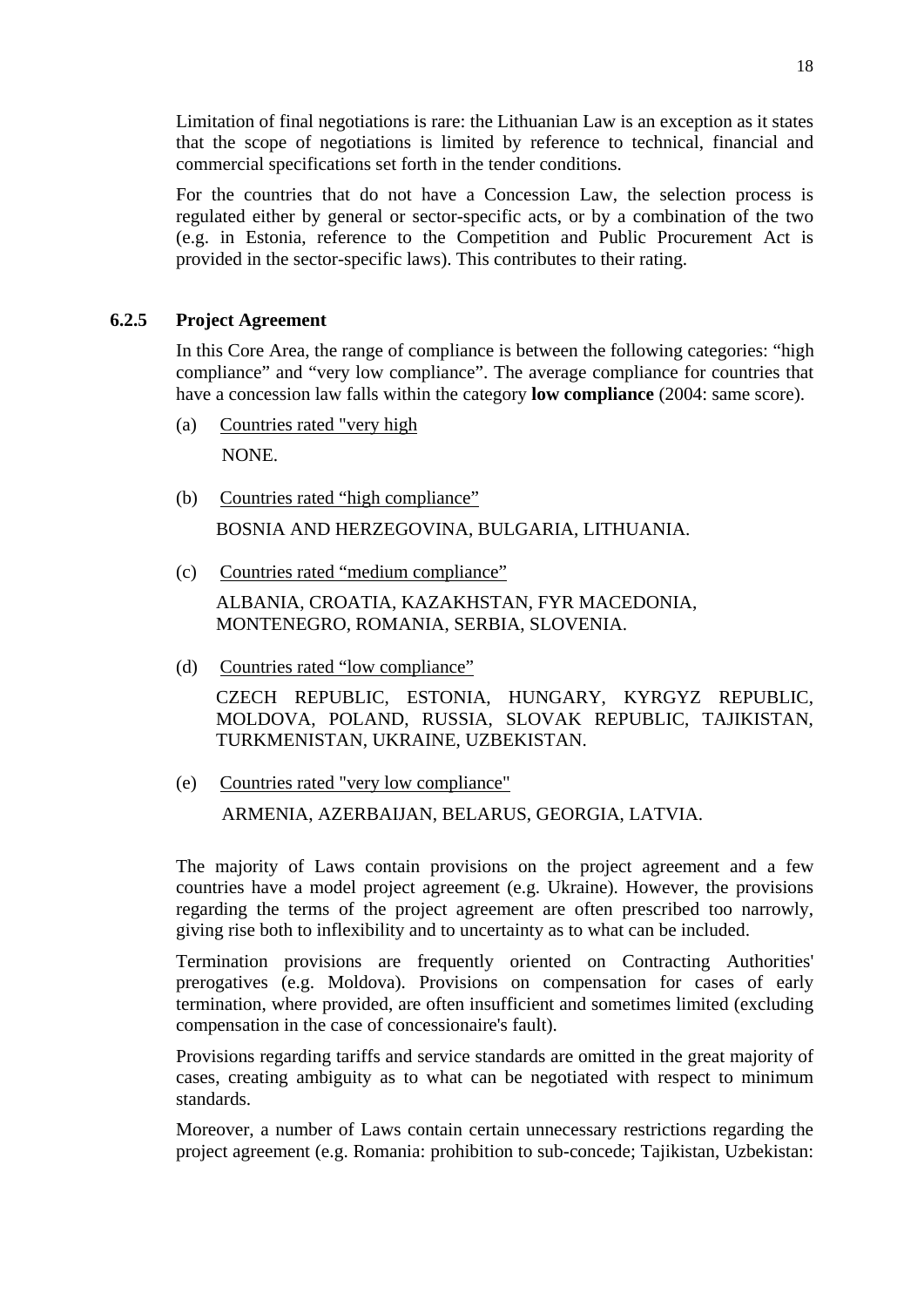priority of the state to purchase concession production – unclear under which conditions –; Moldova: prohibition of concession transfer).

# **6.2.6 Security and Support Issues**

In this Core Area, the range of compliance is between the following categories: "medium compliance" and "very low compliance". The average compliance for countries that have a concession law falls within the category **very low compliance**  (2004: same score).

- (a) Countries rated "very high compliance" NONE.
- (b) Countries rated "high compliance" NONE.
- (c) Countries rated "medium compliance" LITHUANIA, SERBIA.
- (d) Countries rated "low compliance"

BOSNIA AND HERZEGOVINA, CROATIA, GEORGIA, HUNGARY, KAZAKHSTAN, LATVIA, MONTENEGRO, ROMANIA, SLOVENIA, UKRAINE.

(e) Countries rated "very low compliance"

ALBANIA, ARMENIA, AZERBAIJAN, BELARUS, BULGARIA, CZECH REPUBLIC, ESTONIA, KYRGYZ REPUBLIC, FYR MACEDONIA, MOLDOVA, POLAND, RUSSIA, SLOVAK REPUBLIC, TAJIKISTAN, TURKMENISTAN, UZBEKISTAN.

This Core Area is generally either entirely omitted, or contains inflexible elements.

There are a few exceptions (Lithuanian and Albanian Law), which contain specific reference to concessionaires' power to create securities and to obtain governmental support. Latvian Law cross-refers to another law for the purposes of the government support issues. The Moldovan Law specifically refers to privileges accorded to concessionaires using "progressive technologies and accomplishing priority activities" and the Ukrainian Law provides for the support of concessionaire with regard to "disadvantageous and low profit objects".

Countries that do not have a general concession law benefit from references to general legal framework (such as the Civil Code).

# **6.2.7 Settlement of Disputes and Applicable Law**

In this Core Area, the range of compliance is between the following categories: very high compliance and very low compliance. The average compliance for countries that have a concession law falls within the category **high compliance** (2004: same score).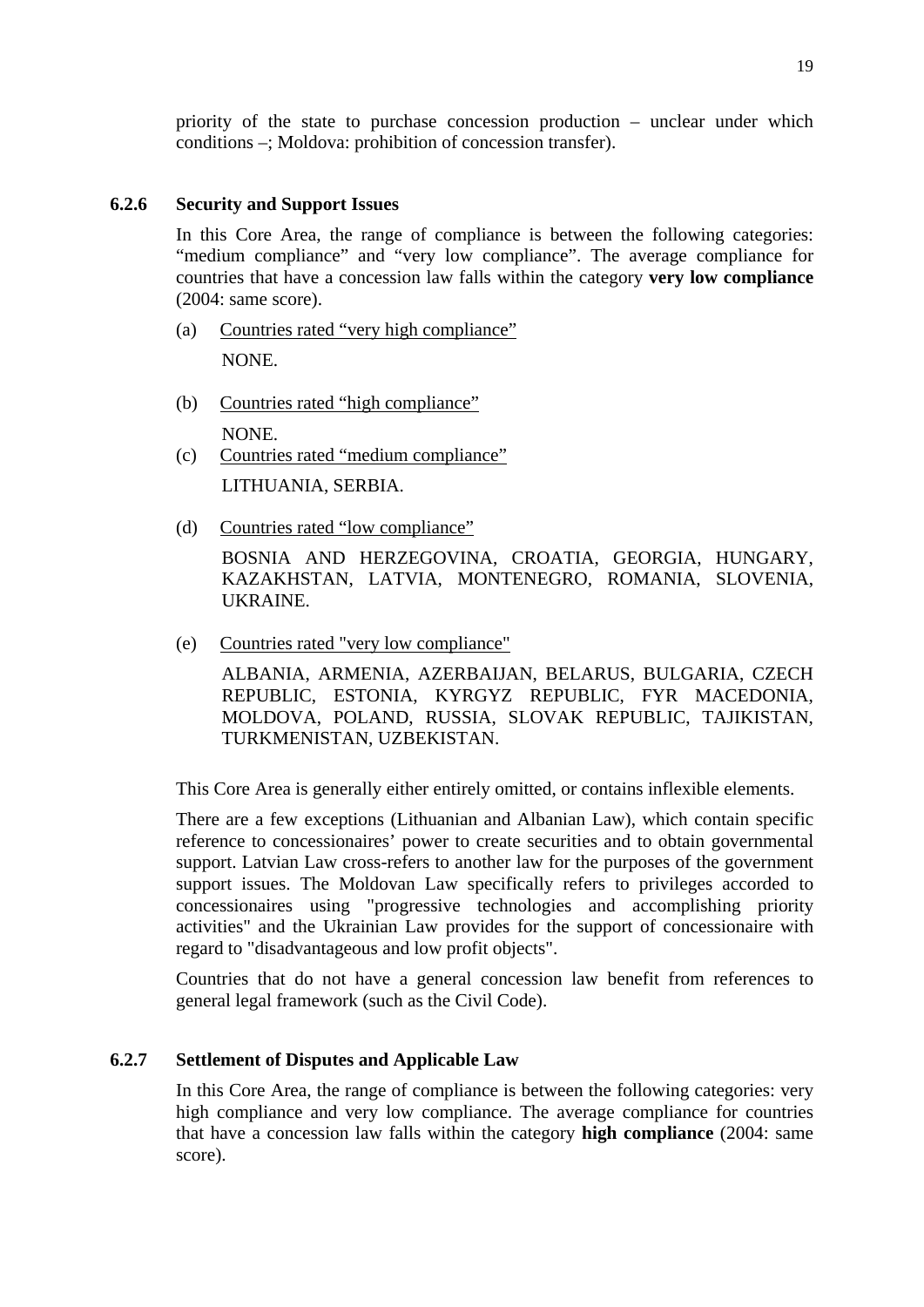- (a) Countries rated "very high compliance" ALBANIA.
- (b) Countries rated "high compliance"

ARMENIA, BELARUS, BOSNIA AND HERZEGOVINA, BULGARIA, CROATIA, CZECH REPUBLIC, ESTONIA, FYR MACEDONIA, HUNGARY, KAZAKHSTAN, KYRGYZ REPUBLIC, LATVIA, LITHUANIA, MONTENEGRO, ROMANIA, SERBIA, SLOVAK REPUBLIC, SLOVENIA, UKRAINE.

(c) Countries rated "medium compliance"

AZERBAIJAN, GEORGIA, MOLDOVA, POLAND, RUSSIA, TURKMENISTAN.

- (d) Countries rated "low compliance" UZBEKISTAN.
- (e) Countries rated "very low compliance"

TAJIKISTAN.

The relatively good score in this Core Area comes from the ratification, by numerous countries of the relevant international treaties (on arbitration and protection of foreign investments).

Generally speaking countries refer to arbitration, but not particularly to international arbitration (e.g. Bulgaria), even though a non explicit reference does not signify that international arbitration is excluded. However, certain Laws do specifically refer to "international arbitration" (e.g. Bosnia and Herzegovina, Lithuania). Sometimes international arbitration is allowed only for foreign concessionaires (e.g. Belarus), which might raise an issue where a concessionaire is a domestic legal entity but foreign-controlled.

The great majority of the laws require, directly or indirectly, the application of national law (e.g. Bosnia and Herzegovina); Lithuanian law is an exception to this.

# **6.3 Commentary by Country in the Region**

## **6.3.1 Albania (High Compliance)**

Even though a general policy framework for improving the legal environment and promoting PPP has not been identified in Albania, the way the Government recently approached concession legal framework reform shows its interest in promoting and using PPP in its infrastructure and services. The Albanian Law, dated 2006 is very close to the PFI Guide recommendations.

It is one of the few Laws in the region that includes in its definition the transfer of risk to the concessionaire and the remuneration considerations. It also requires a value for money analysis. However, reference to "management contract" in article 2 is unclear.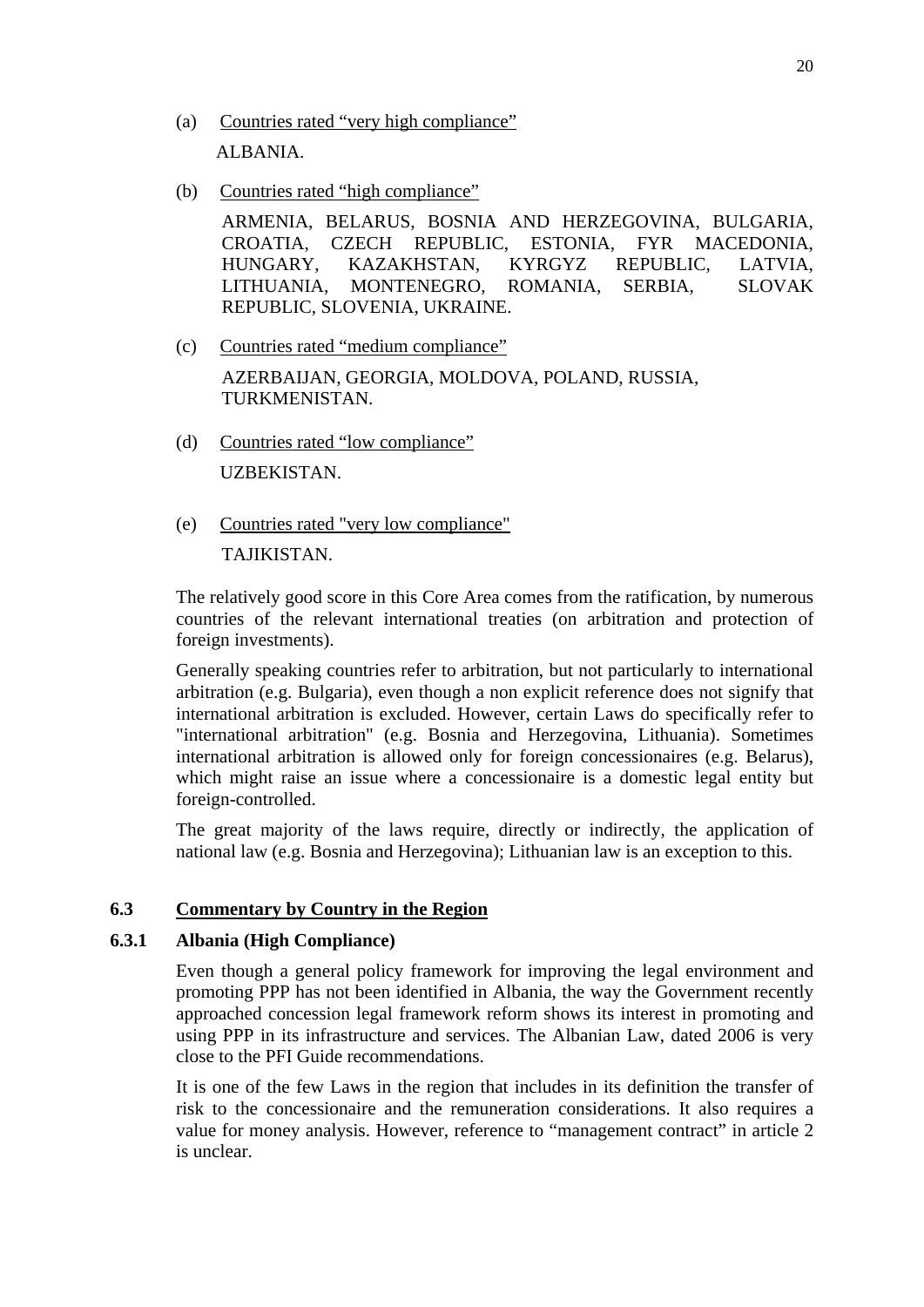The entities involved and sectors concerned are clearly identified. Sectors eligible for PPP include *inter alia* transport, electricity, water, waste water, solid waste, education, health care and prison as well as any other sector approved by government resolution.

The Law contains provisions assuring a fair and transparent selection process (preselection of bidders, procedure for requesting proposals - with a distinction drawn between technical and financial proposals, possibility of two-stage procedure, publication of concession award, limited exceptions to concession award without competitive procedure, existence of review procedures, parameters for the negotiation process).

The provisions regulating the project agreement give clear guidance on the main issues to be covered and yet remain sufficiently flexible, thus allowing the parties to freely negotiate its terms.

However, the Law is silent on security and support issues. We understand that this comes from the fact that Albania is particularly concerned with the degree of public debt and potential consequences on the public budget of PPP projects.

The Albanian Law is one of the best drafted laws in the region. The lack of practical experience in the implementation of the Law may present an obstacle to investors at this stage.

# **6.3.2 Armenia (Very Low Compliance)**

An indirect general policy framework for improving the legal environment and promoting PPP has been identified in Armenia (Poverty Reduction Strategic Paper).

Armenia does not have a general concessions Law. General laws do not refer to or regulate concessions (apart from the general reference in the Law on Foreign Investments providing that concessions are one of the forms of foreign investments).

Two sector-specific laws regulate concessions, in the mining and water sectors. However, such laws do not contain clear definitions and need to be improved with regard to selection procedures (even though the general rule is that concessions are granted based on a tender/auction). In the water sector, the use of a model concession agreement is optional. The recently adopted Republic of Armenia Law "On Railway Transport" contains specific reference to concession by stating that the concessions shall be regulated under the relevant contract as approved by the government of the Republic of Armenia. Government support and financial securities are defined in the general legislation (Civil Code, Law on Budgetary System) and allow, to a certain extent, such elements.

No clear reference is made to international arbitration. In this respect, it should be noted that international arbitration has been provided in privatisation contracts in Armenia.

Thus, despite certain positive features, the general legal framework for PPP still needs to be elaborated in Armenia.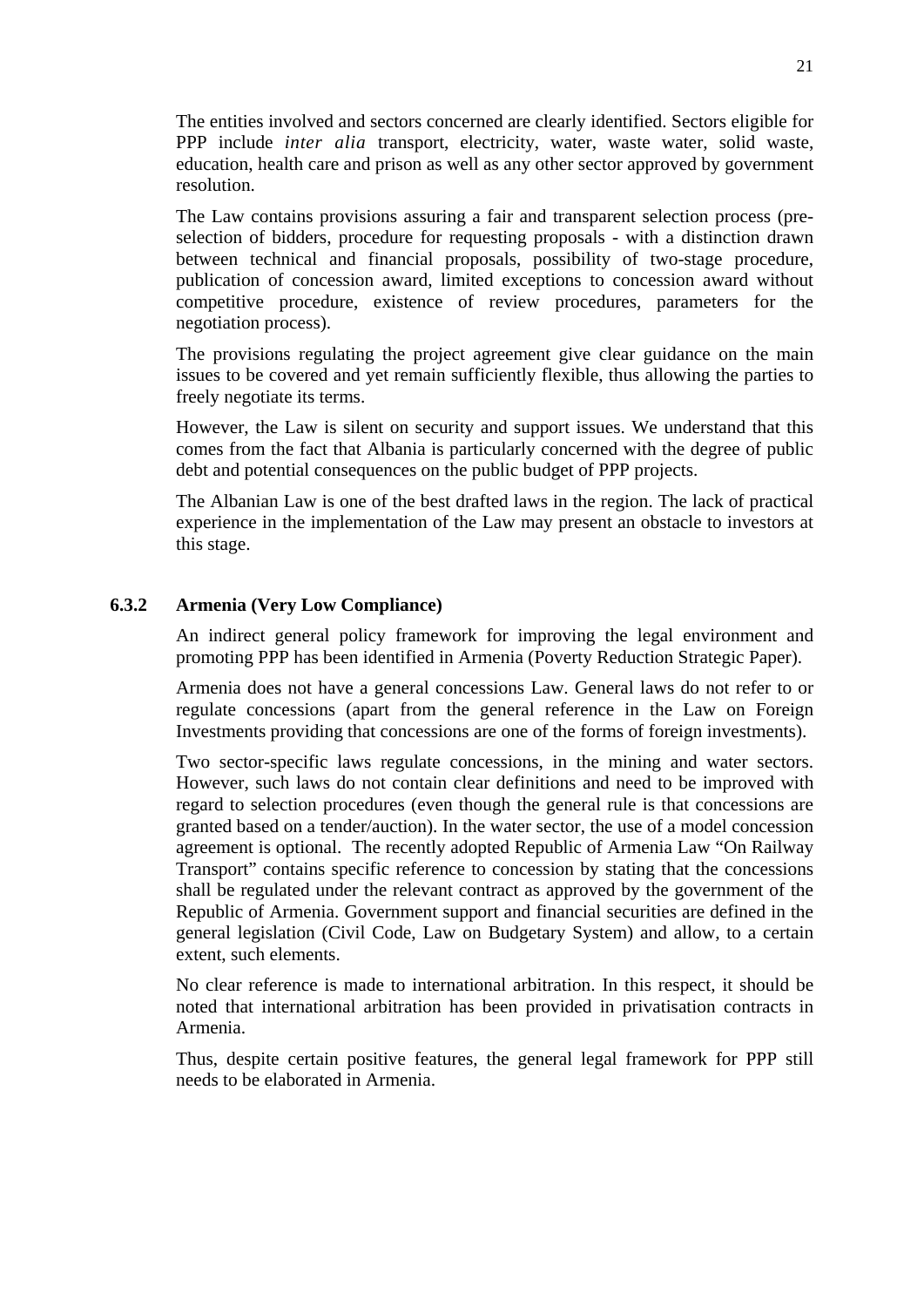#### **6.3.3 Azerbaijan (Very Low Compliance)**

No general policy framework for improving the legal environment and promoting PPP has been identified in Azerbaijan.

Azerbaijan does not have a general concession Law. The Civil Code and the Law on Protection of Foreign Investments recognise concessions, but define the term differently. In the Civil Code the term is related to the definition of "commission". The Law on Protection of Foreign Investments contains only one article relating to concessions and limits the 'concessions' to natural resources and 'concessionaires' to foreign investors.

The Law on State Purchase dated 2001 sets the basis for public procurement, organisation, rules of tenders, other methods of public procurement, selection of the contractor and complaints procedures.

The Regulations on transfer of state enterprises (objects) into management on a contractual basis, dated 1996 regulate the transfer of the right of use of certain public enterprises (infrastructure), based on management contracts, as a preparation for future privatisation. Such contracts are awarded on a competitive basis.

Sector-specific laws do not regulate specifically concessions, but privatisation and private ownership.

Thus we note the absence of general legal framework for PPP. Azerbaijan has yet to adopt a favourable legal basis to PPP.

#### **6.3.4 Belarus (Low Compliance)**

A general policy framework for improving the legal environment and promoting PPP has not been identified in Belarus. However, Belarus now has some elements of a governmental policy for promoting PPP and improving its legal environment.

Belarus does not have a specific concession Law, but the Investment Code dated 2002, as amended in 2006, does contain detailed provisions regulating concessions (Section III-articles 49 to 76). Although substantial work remains to be done to enable an effective legal and regulatory environment for private sector investment into public utilities and services, clear signs are evident of the Government's intent to attract private sector investment into some municipal services as well as renewable energy projects.

The Investment Code needs serious improvement concerning regulation of the project agreement: it is silent on certain major elements in this respect (in particular termination/compensation provisions). In addition, it contains very few elements regarding government support and financial securities.

Moreover, the scope of application (Contracting Authority and possible sectors, relation with the Public Procurement Law) and the provisions on the selection procedure need to be improved (the introduction of the possibility of prequalification procedure, not allowing only domestic or foreign concessions except possibly for "small concessions", and the extension of the preferential right existence to the initial concessionaire can be questionable). However, we do note certain positive elements (e.g. a reference to "equal rights and obligations" of all participants, publicity of concession award, registration, review procedures, etc.).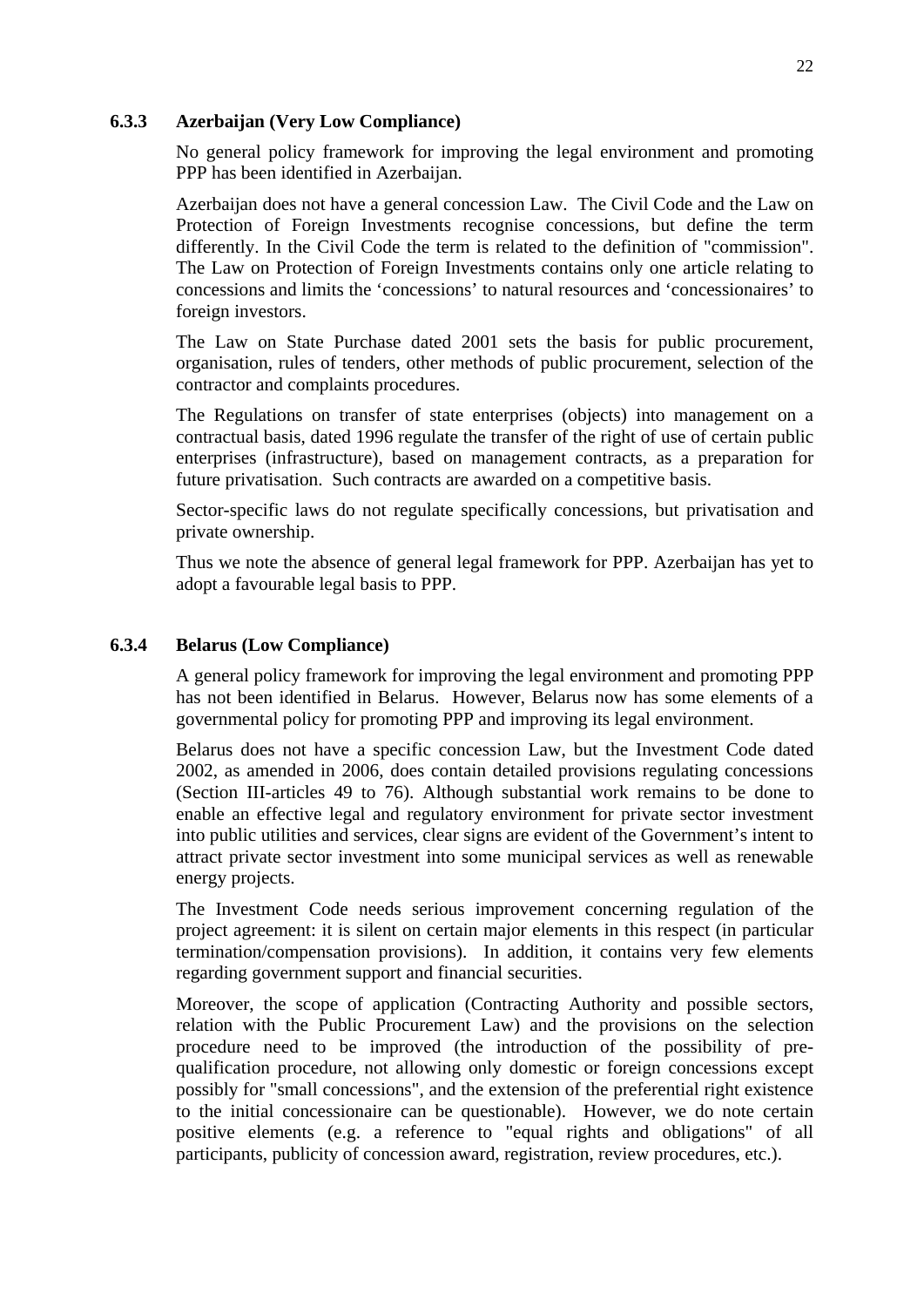International arbitration is possible for foreign investors.

Thus, despite certain favourable elements, the Investment Code does not constitute a sufficient legal basis for the development of PPP in Belarus.

#### **6.3.5 Bosnia and Herzegovina (Medium Compliance)**

A general policy framework for improving the legal environment and promoting PPP has been identified through The Policy paper on granting concessions in BiH but a PPP document has not been adopted yet. In October 2006, the Commission for Concessions of Bosnia and Herzegovina (BiH) adopted The Policy paper on granting concessions in BiH. In this Document the Commission concluded that there are still many issues to be resolved in order to further improve the business climate.

The Law (30/09/2002) relatively clearly defines its scope of application: it regulates the selection procedure and provides for a flexible framework for the project agreement. It is one of the few Laws in the region to contain a clear reference to the principles of transparency, non-discrimination and proportionality (and to the "equitable relations toward the private sector") and to refer to consumers' rights (contract, claims). The Law defines particularly clearly its scope of application, stating that it does not apply to concessions awarded before it came into force and that every contract entered into contradiction with its terms is null and void. In addition, a reference is made to the "international invitation to tender".

However, certain provisions, in particular those concerning collaboration of public authorities, involved pre-qualification procedure (reference to the "request of fulfilment of conditions" that is "delivered" to qualified persons), direct negotiations, and compensation in case of early termination could be improved/supplemented. Also, a reference should be made to the publication of contract award.

Moreover, provisions regarding security interests, lenders' rights and government support need to be created/ supplemented.

Thus, the Bosnia and Herzegovina Law constitutes a solid basis for the development of PPP in the country. However, it requires a good delineation of competences between the federal and entities levels, and effective functioning of the Commission for Concessions and collaboration with the "competent ministry" (to be defined). The Commission for Concessions in Republika Srpska was created and has granted a number of concessions during 2004-2005.

The organisation of the Bosnia and Herzegovina State may, in practice, impede the effective application of the Law, given the existence of four similar Laws in one state (Bosnia and Herzegovina Law, Concession Law of Republika Srpska, Concession Law of the Federation of Bosnia and Herzegovina and Concession Law of Brcko district).

#### **6.3.6 Bulgaria (Medium Compliance)**

Two pieces of legislation govern the granting of concessions in Bulgaria: the Concession Law and the Municipal Property Law. In addition, Regulations, adopted on the basis of the Concession Law, regulate in more detail the granting of concessions. Thus, Bulgaria has a good basis for the development of concessions: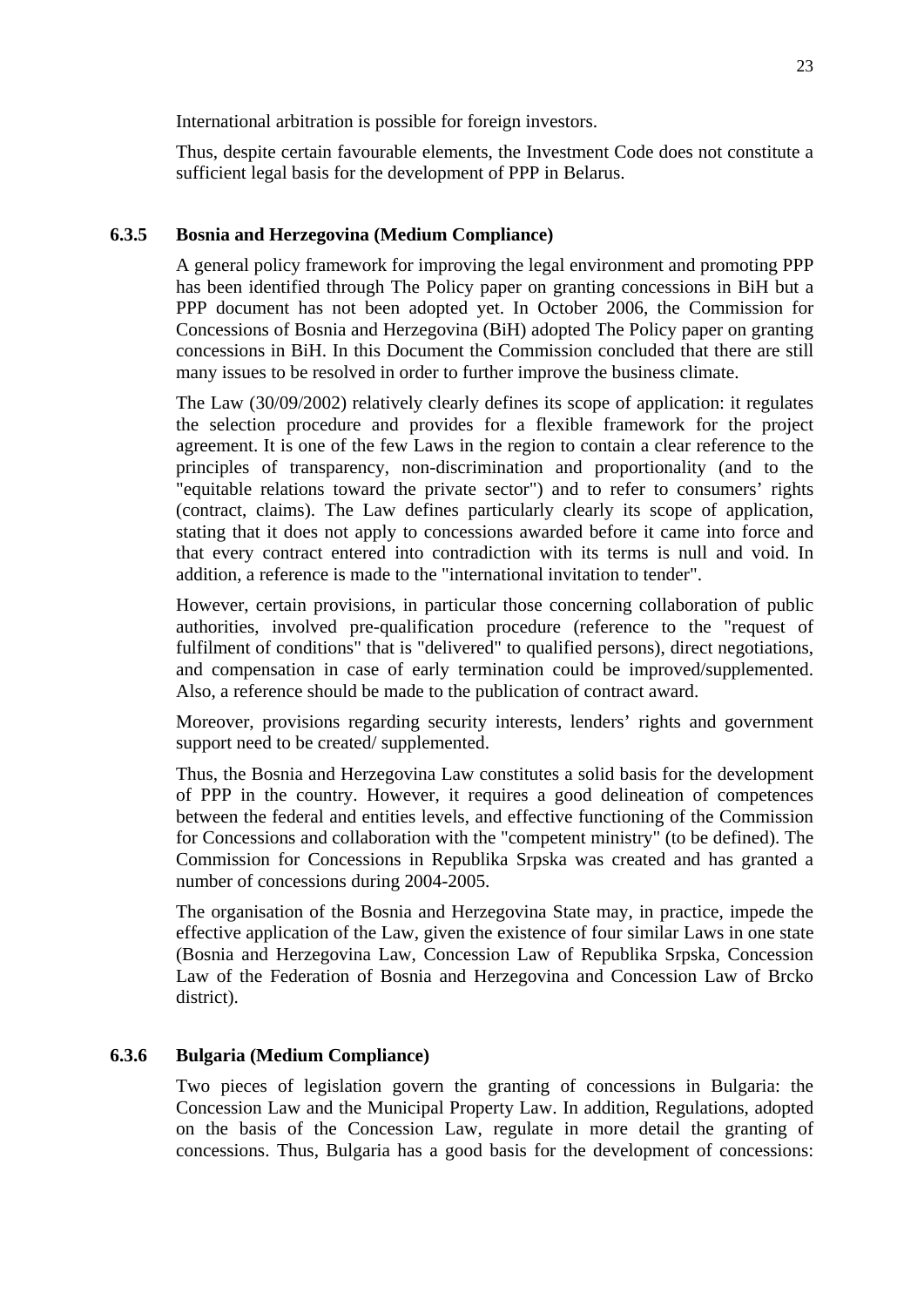concessions can be granted for the majority of sectors, through a competitive procedure and in a flexible project agreement framework.

However, the existence of several texts, amended a number of times, creates a very detailed and complex overall framework the functioning of which will in practice depend on the efficiency of each government body involved and its capacity to abide by the Law. We note certain contradictions between the Law and Regulations.

Certain aspects require clarification such as the relations with the sector legislation, the possibility of pre-selection procedure as well as financial and compensation issues.

#### **6.3.7 Croatia (Medium Compliance)**

To facilitate the implementation of PPP projects, many European states have adopted special regulations or guidelines to provide legislative framework or to direct and encourage the implementation of such projects.

Implementation of PPP in the Republic of Croatia has already started but has encountered a number of difficulties resulting from the absence of a clear legal framework for concession/PPP.

An important precondition for further development is to achieve strong political willingness to further develop and implement a PPP model for the growth and building of infrastructure in the Republic of Croatia.

On 1 September 2006, the Croatian Government issued the Guidelines for Purely Contractual Public Private Partnerships (the "Guidelines"), but not covering institutional PPPs such as joint venture-type arrangements. The Guidelines prescribe: (i) the principles which have to be complied with by the PPP project and the procedures of cooperation between public and private partner; (ii) the rules for foundation and execution of PPP which would mitigate the risks for public budget, and (iii) the competences of public authorities to enter into PPP. Besides defining PPP set-ups which will be applied in PPP project implementation, the Guidelines set out the procedure for the selection of the private partner, the basic elements of PPP contract, approval of PPP projects.

Pursuant to the provisions of Article 13 Paragraph 4 State Budget Execution Act for 2007 (National Gazette No. 137/2006), at the meeting held on 15 February 2007, the Government of the Republic of Croatia passed a Regulation on issuing a preapproval for public private partnership following the model of Private Finance Initiative.

In the meantime the Public Procurement Act was amended in July 2005 to comply with EU Directives.

In addition to the Guidelines, two laws govern the general concession legal framework in Croatia: the Concession Law of 1992 and the Municipal Activities Law of 1995. Both laws are very general and provide by themselves insufficient specifications as far as all Core Areas are concerned, but combined with the Guidelines they now provide a more acceptable set of rules and proper references to the basic principles adopted by the EU. The Law is however considered as a subsidiary piece of legislation, compared to the sector-specific legislation. As such,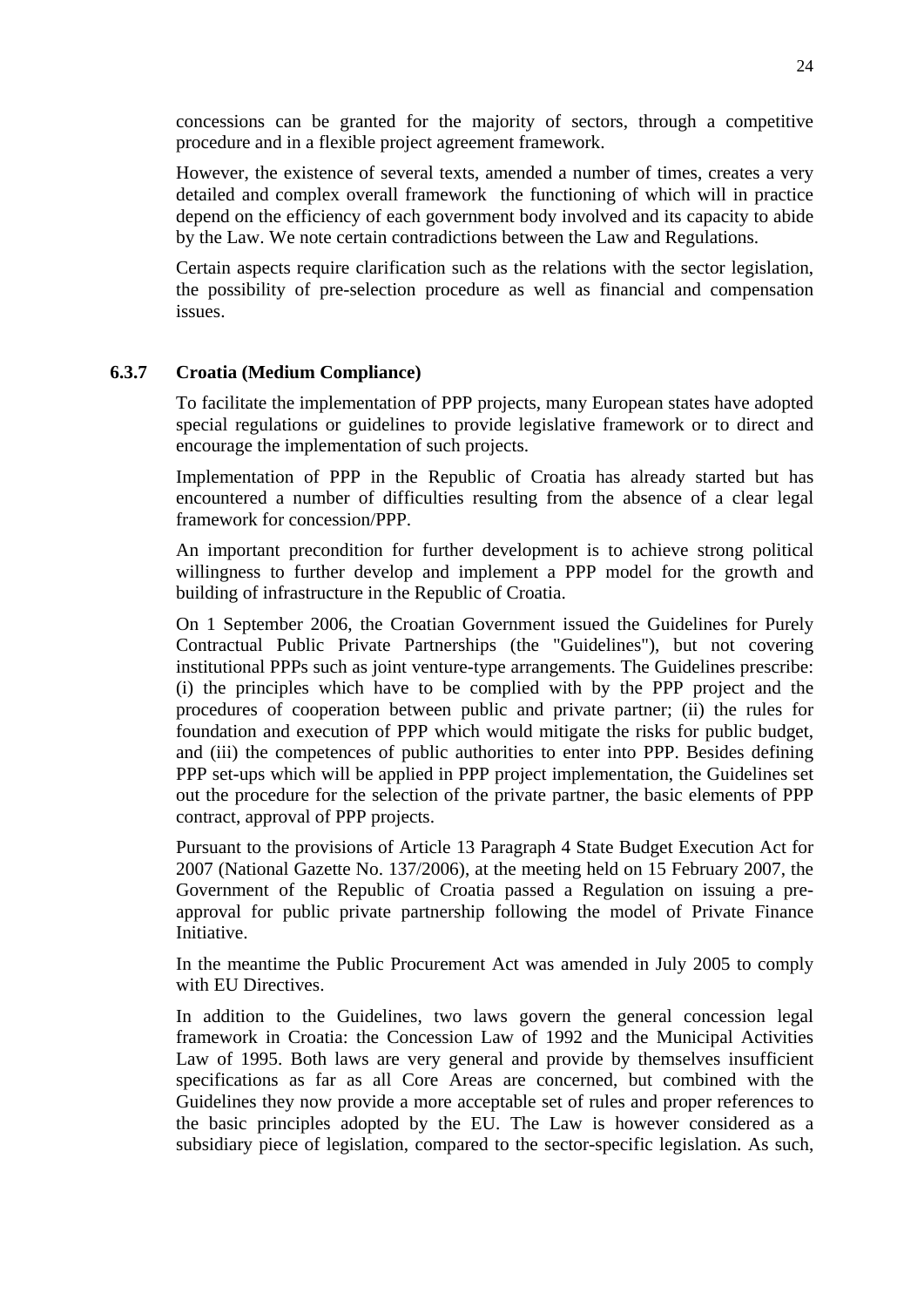confusion may still arise and a specific set of legislation may still be necessary despite the existence of the Guidelines.

According to the Croatian Concession Act (NN 89/92), a concession entitles to the commercial utilisation of natural resources and other assets for which specific legislation determines that they are of interest to the Republic of Croatia. Concessions cannot be issued for a period longer than 99 years.

In Croatia there are at least 16 specific sector-related laws which allow the granting of concessions, not always under identical terms. These elements should be harmonised according to the Guidelines with the EU law in a new Concession Act of the Republic of Croatia which has not yet been enacted.

#### **6.3.8 Czech Republic (Medium Compliance)**

The Concession Act was introduced with the aim of separating concessions (as a specific type of public private partnership) from the regulation of public procurement, recognising the specific nature of concessions. Prior to the adoption of the Concession Act (see definition below), the Public Procurement Act (see definition below) applied to these relations.

Yet the two acts are closely interconnected since the Concession Act is rather concise and makes frequent cross references to the Public Procurement Act. However, the cross reference is at times vague and therefore the scope of application of the Public Procurement Act on concessions is not always entirely clear.

The Concession Act implements the relevant European directives and to a certain extent exceeds the minimum regulation harmonised by these directives. For example, the Concession Act governs not only concessions on public works but also services and regulates activities excluded from the scope of the Directive 2004/1 8/EC (water management, energy sector, postal services etc.).

Some parts of the Concession Act, however, may be seen as unclear (for example identification of the public procurement contracts which are governed by some provisions of the Concession Act).

In some cases, the different regulation in the Public Procurement Act and the Concession Act seems ungrounded – for example the possibility to conclude the concession contract with SPV (special purpose vehicle/concession company) of the selected concessionaire or the Contracting Authority, lacking in the Public Procurement Act.

Certain situations are not regulated by the Concession Act at all, which may be seen as a deficiency – for example lack of provision enabling direct negotiations for award of additional works.

The first amendment to the Concession Act will soon enter into effect, aiming to remedy the initial flaws. The practice will surely demand more such amendments. Yet at this stage the Concession Act provides a more or less clear legal environment for concessions as one type of PPP, while also implementing the European regulation.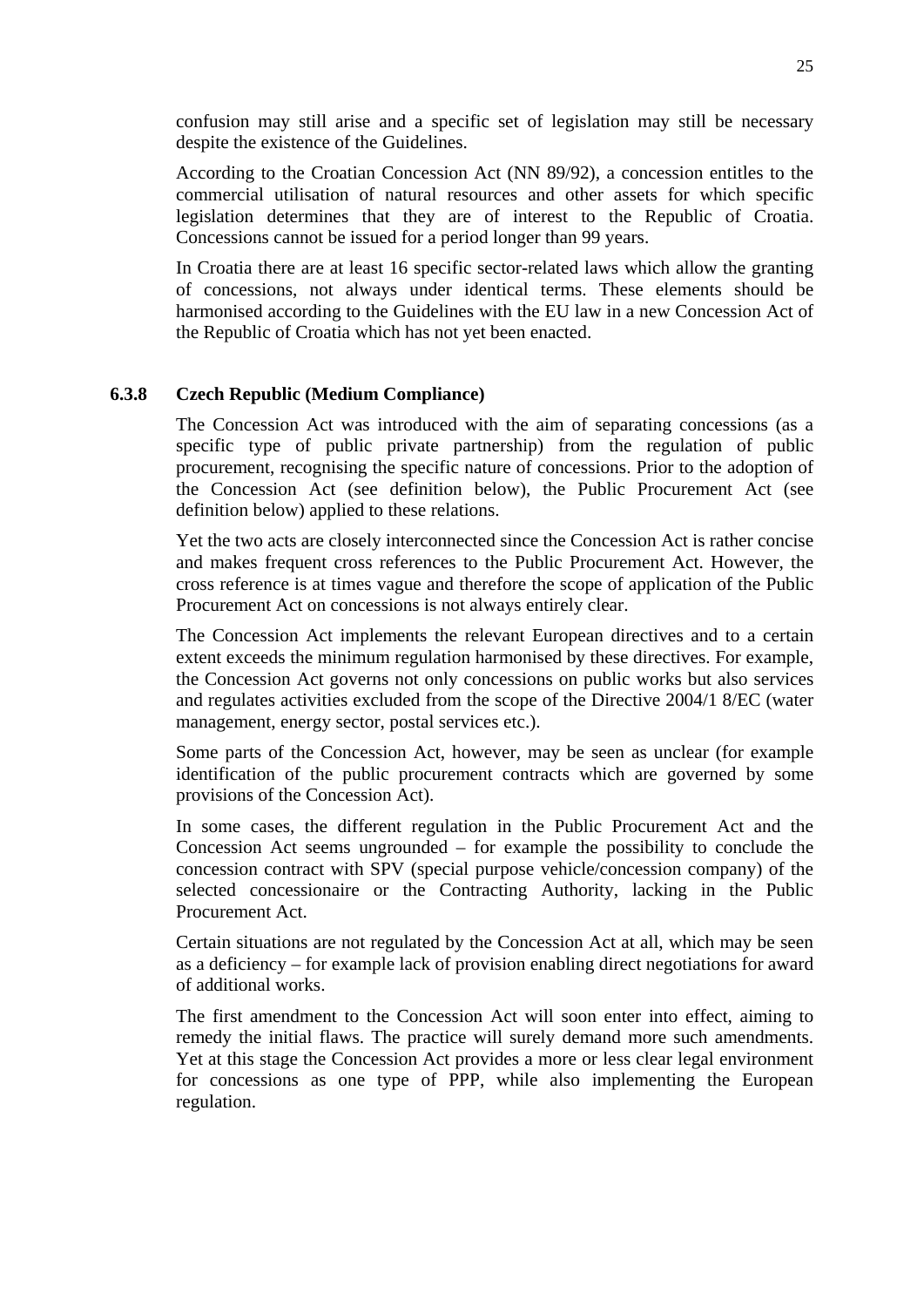#### **6.3.9 Estonia (Low Compliance)**

A general policy framework for improving the legal environment and promoting PPP has not been identified in Estonia and the country does not have a general law on concessions.

Concession-related issues are regulated by the Competition Act, dated 2001 (and the Decree adopted on its basis) and the Public Procurement Act, dated 2007. More particularly, the former regulates the granting of "special or exclusive rights" and the latter regulates the granting of a "construction work concession" (and other contracts concluded by public authorities above certain thresholds). However, the application of one general law over the other is not simple to determine. The new Public Procurement Act of 24 January 2007 came into force on 1 May, 2007, thus the Public Procurement Act of 19 January 2001 is no longer in force. The aim of the new act is to bring Estonian public procurement legislation into line with EU public procurement directives 2004/17/EC and 2004/18/EC and to update the law.

Sector-specific legislation does not refer directly to concessions, even if the regulation of certain activities (e.g. transport) allows concession-type arrangements. The procedure to be followed is rather vague in the sector-specific laws that refer to the general law (Competition Act or Public Procurement Act).

Thus, the general legal framework for PPP is yet to be elaborated if the country wishes to use PPP.

#### **6.3.10 Georgia (Low Compliance)**

An implicit general policy framework for improving the legal environment and promoting PPP has been identified in Georgia (numerous government statements).

The Georgian Law (Law of Georgia "On the Procedure for Granting Concessions to Foreign Countries and Companies") was adopted in 1994.

The Law needs to be improved regarding the scope of application (concessions are defined as "long-term leasing agreements" and seem to be limited to natural resources and activities related thereto; Contracting Authority is not clearly defined - "authorised body as defined under legislation" - and domestic investors are discriminated against). The Law provides for the adoption of a list of objects that can or cannot be subject to concessions but no such list could be identified.

Moreover, the Law contains very few provisions regarding the selection of the concessionaire and provides for the adoption of regulations in this respect. No such regulations could be identified. Also, the Law refers to the establishment of a special register of concession agreements, but no such register could be identified. Thus, the selection procedure is (at this stage) insufficiently regulated. We note, however, a number of positive elements (e.g. concessionaires' right to bring claims to the court or to the arbitration court "against public organs for their abuse of power").

The Law contains very few elements regarding the project agreement, government support and financial securities. We note, however, a certain number of positive elements in this respect (e.g. reference to the protection of rights and security guarantees, to the right of the concessionaire to manage its own products and profits after paying all dues and taxes, and to the obligation of the Contracting Authority to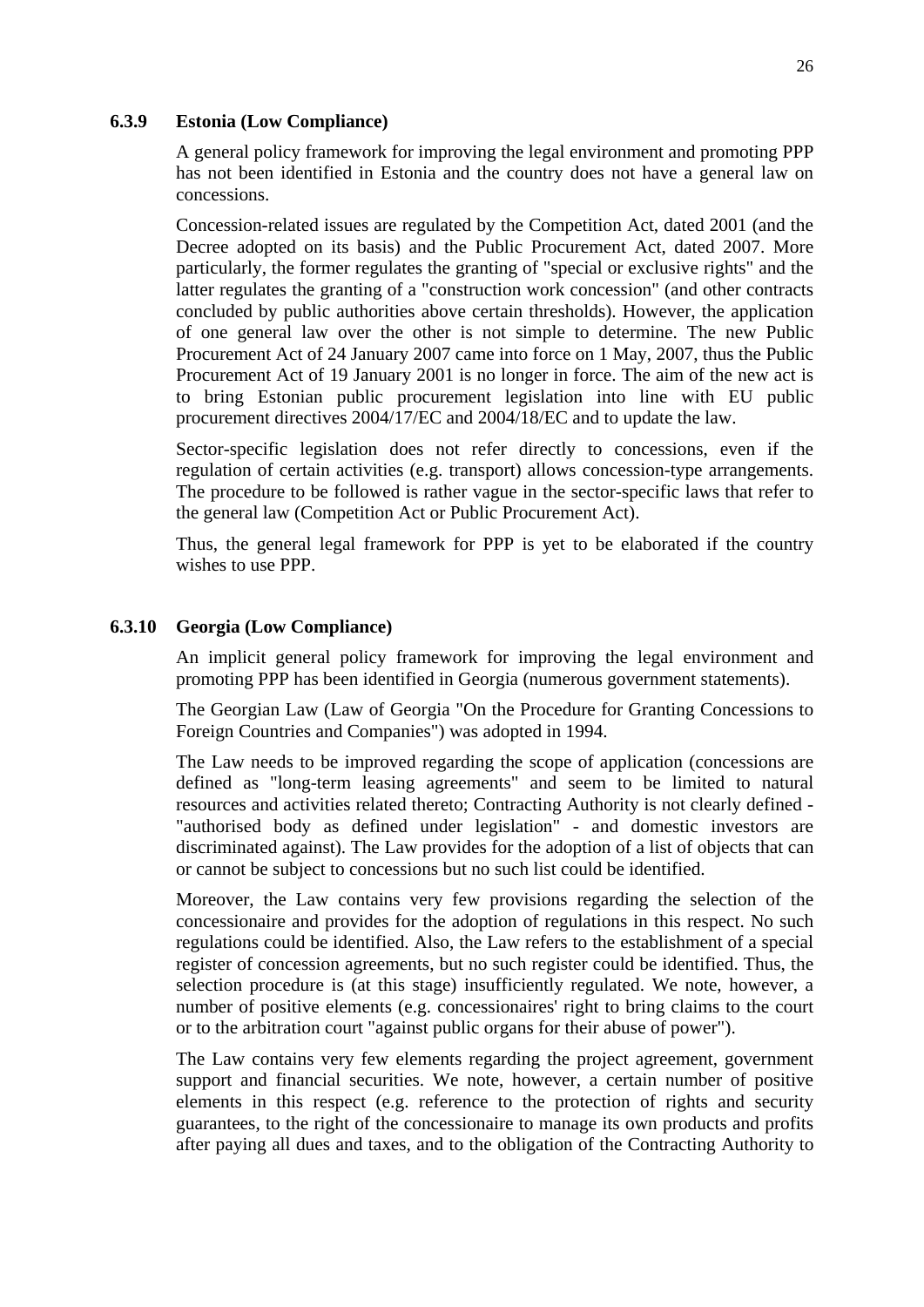<span id="page-26-0"></span>reimburse all damages suffered by the concessionaire due to "illegal acts of state organs").

Finally, the possibility of international arbitration is not clearly provided for.

Thus, whilst it contains a number of positive features, the Law does not constitute a sufficiently solid legal basis for the development of PPP. We note that a first step towards improvement could be the adoption of numerous legal texts provided in the Law, with certain minor amendments to the law (in particular concerning the definition of concession and the sectors concerned).

# **6.3.11 Hungary (Medium Compliance)**

A general policy framework for improving the legal environment and promoting PPP has been identified in Hungary with the/a PPP task force team set up by the Ministry of Economy and Transport in 2003.

The Hungarian Concession Law was adopted in 1991.

The Law needs serious improvement regarding selection, government support and financial securities (in particular, introduction of the possibility of pre-qualification procedure, details in respect of the procedure for requesting proposals, regulation of unsolicited proposals and of review procedures). However, we note the requirement to publish the concession award and to maintain records that are accessible to the public.

Moreover, the Law contains very few provisions regarding the project agreement (in particular, insufficient termination/compensation provisions).

Finally, the Law is not very clear in its scope of application (the term concession is not defined and the Law seems only to apply to a contract named "concession"). We note however a certain number of positive elements in this respect (possibility for the sector-specific act to apply only within the framework of the Law, clear identification of major sectors eligible for PPP).

Thus, even though Hungary does have a solid concession track record, the actual Law already appears to be somewhat outdated and not very clear in many respects. In the context of EU integration and the adoption of the new Public Procurement Law in 2004, a new PPP law, harmonised with PFI Guide, would contribute to the development of PPP in Hungary.

## **6.3.12 Kazakhstan (Medium Compliance)**

1

In recent years Kazakhstan has introduced notable reforms to its legal system, including to PPP and in particular the adoption of the new concessions law in  $2006<sup>4</sup>$  $2006<sup>4</sup>$  $2006<sup>4</sup>$ . However, Kazakh commercial laws still fall short in certain respects of standards that are generally acceptable internationally.

The new Kazakh Concessions Law No. 167-III was approved on 7 July 2006 and became effective on 19 July 2006 (the "Concession Law"or "CL").

<sup>4</sup> *According to the document "STRATEGY FOR KAZAKHSTAN" as approved by the EBRD Board of Directors on 21 November 2006*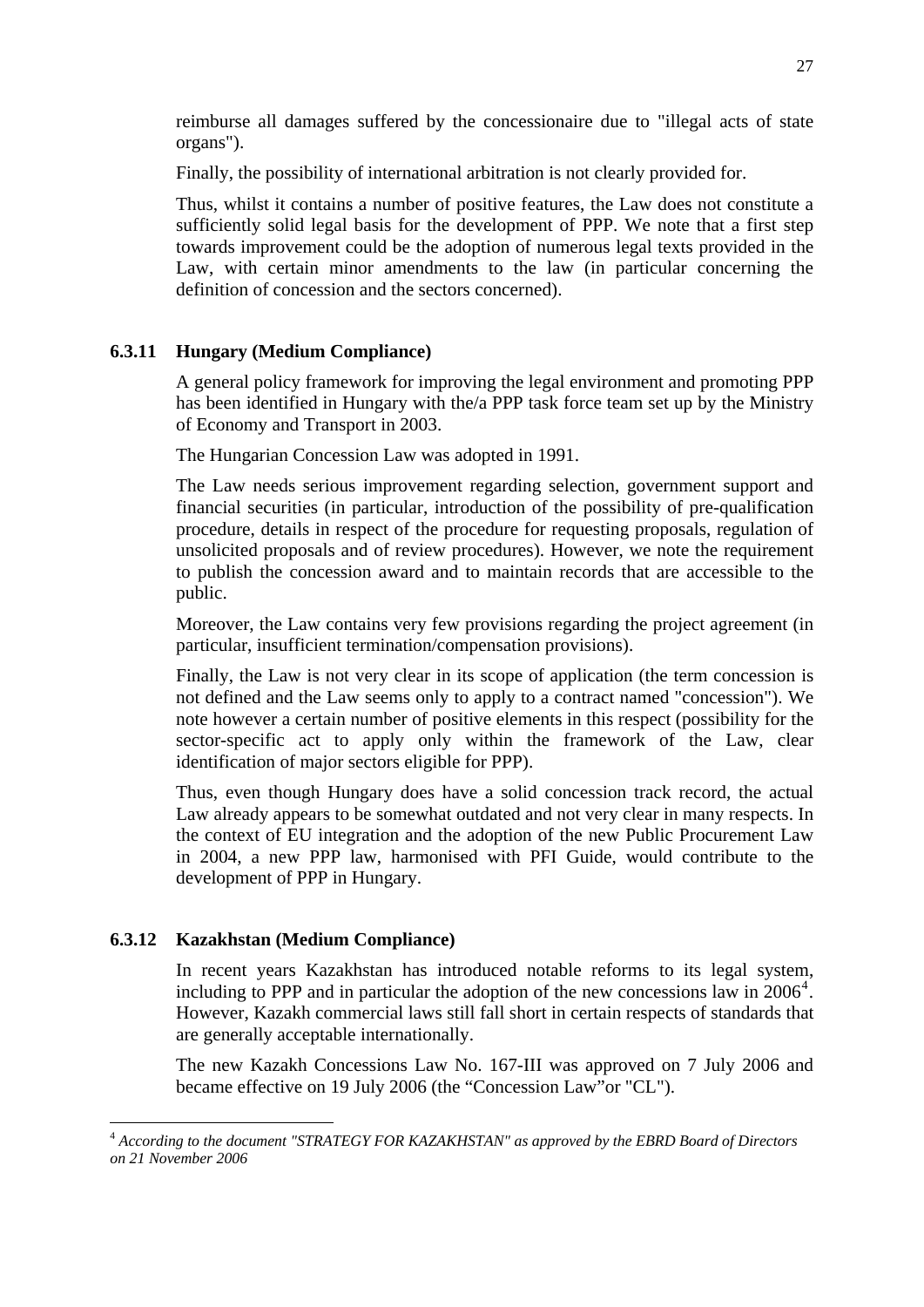<span id="page-27-0"></span>The Concession Law was motivated by government policy to promote PPPs (including numerous sector-specific and municipal policy framework documents) and sets forth the legal framework for concession-type arrangements in various industries, except for those involving subsoil use (oil, gas and mining).<sup>[5](#page-27-0)</sup>

The Concession Law states that the President of Kazakhstan may define a list of assets/facilities which may not be transferred into concession. The Concession Law is a bit vague as to whether a particular concession is within the authority of the State Property Committee or a relevant industry regulator. It states that the choice will be made by the government, though it is unclear how that choice will be made.

The new Law contains a number of shortcomings and certain provisions are somewhat ambiguous. It lacks flexibility such as the 30 year duration for all concession which in many cases may not be justified. Security issues may also present a significant obstacle to the bankability of potential projects.

Its acceptability to foreign investors will largely depend on the position taken by the Government in specific pilot projects as the State keeps an overall tight control over all steps of the selection of the project to be handled under the Concession law and of all stages of the awarding process.

It is unlikely that any concession contracts will be awarded under the Concession Law until the necessary implementing regulations are adopted, including the list of public assets which cannot be transferred into concession and regulations concerning concession tender procedures (including a standard concession agreement). There is currently no indication of when such regulations will be adopted.

## **6.3.13 Kyrgyz Republic (Low Compliance)**

1

An implicit policy framework for improving the legal environment and promoting PPP has been identified in the Kyrgyz Republic (in the scope of the promotion of foreign investments).

The Kyrgyz Concession Law *(Law of the Kyrgyz Republic on Concessions and Foreign Concessionary Entities)* was adopted in 1992. The Law was amended on 9 December 2004. Such amendment removed the discrimination against domestic investors becoming concessionaires.

The Law is too vague as far as the majority of Core Areas are concerned. Its scope of application requires significant improvement (a concession is defined as "a permit (…) to run certain kinds of entrepreneurial activities connected with the leasing of property, land and underground mineral resources", unclear definitions of the sectors concerned). In this respect, the Law provides for the adoption of a list of objects that can or cannot be subject to concessions. However, no such list could be identified.

The selection procedure is not detailed. The Law states that such a procedure, together with the list of necessary documents to be attached to a bid are to be defined by the Government; again, no such document could be identified (it is not clear whether such documents have general application or are particular to each concession).

<sup>&</sup>lt;sup>5</sup> Subsoil use concessions are specifically exempt from application of the Concession Law and are subject to special subsoil use regulations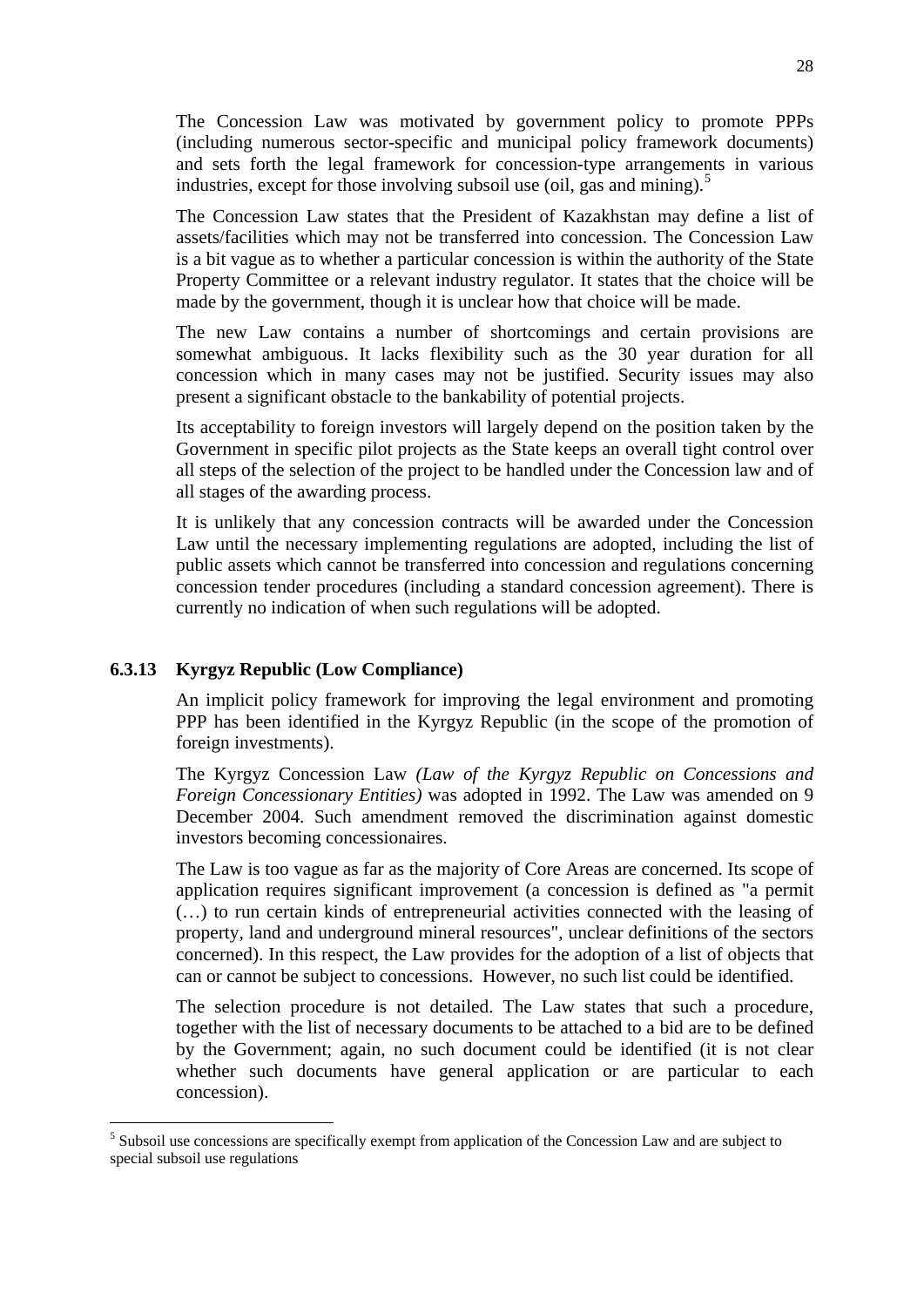Even though the Law contains provisions on the project agreement, these do not contribute to the creation of a flexible environment for the negotiation of such agreements (e.g. limitation of concession transfer, possibility for the government to withdraw the decision on the objects included in the list of concessionable objects "due to provisions of the concession agreement which are contrary to the interests of the Kyrgyz Republic").

Finally, the Law is mostly silent as far as government support and financial securities are concerned (with a reference to eventual tax benefits only).

We note, however, a certain number of positive elements: clear reference to compensation in case of unilateral termination (including lost profit), to compensation for "inseparable improvements" of concession object and to international arbitration as well as to the right of possession and use (not disposal).

Despite certain positive elements, the Law does not constitute a sufficiently solid legal basis for the development of PPP in infrastructure and utility services in the Kyrgyz Republic.

## **6.3.14 Latvia (Medium Compliance)**

A general policy framework for improving the legal environment and promoting PPP has been identified in Latvia (Concession Division, "Conception on facilitation of Concessions", approved by the Cabinet of Ministers in 2002). The Latvian Investment and Development Agency cooperates with the Latvian Ministry of Finance, and assists with the implementation of PPP projects, proposals for promotion of PPP developments, provision of informative and legal services and the elaboration of standard documentation. Latvia adopted a PPP Policy Framework Document in 2005 and is currently working on a PPP Action Plan due to be finalised in 2009. The tasks in the Action Plan include establishing an adequate institutional set-up for PPPs and promotion framework, legal framework, PPP's interaction with national planning instruments and effectively disseminating knowledge on PPP. The Action Plan further provides for the drafting of a new and more detailed Concessions Law, which has already been done. This law has been adopted at the second level of the legislative procedure (there are three levels in total). The Action Plan also provides for the drafting of government regulations on PPP in accordance with the EU directives.

The Latvian Concession Law was adopted in 2000.

The Law is too general as far as the majority of Core Areas are concerned.

Its scope of application needs to be improved (the Law seems to apply only to agreements entitled "concession", vague identification of the sectors/types of infrastructure/services - reference to "concession resources" only).

The selection procedure also needs to be specified (no reference to the possibility of a pre-selection procedure; unsolicited proposals and direct negotiations not regulated). However, we note the reference to the "non-discrimination" principle, the publication of concession award and the possibility to review procedures.

Many issues in the project agreement are to be included in "conditions for granting concessions" (e.g. termination, tariffs), and it is unclear whether or not such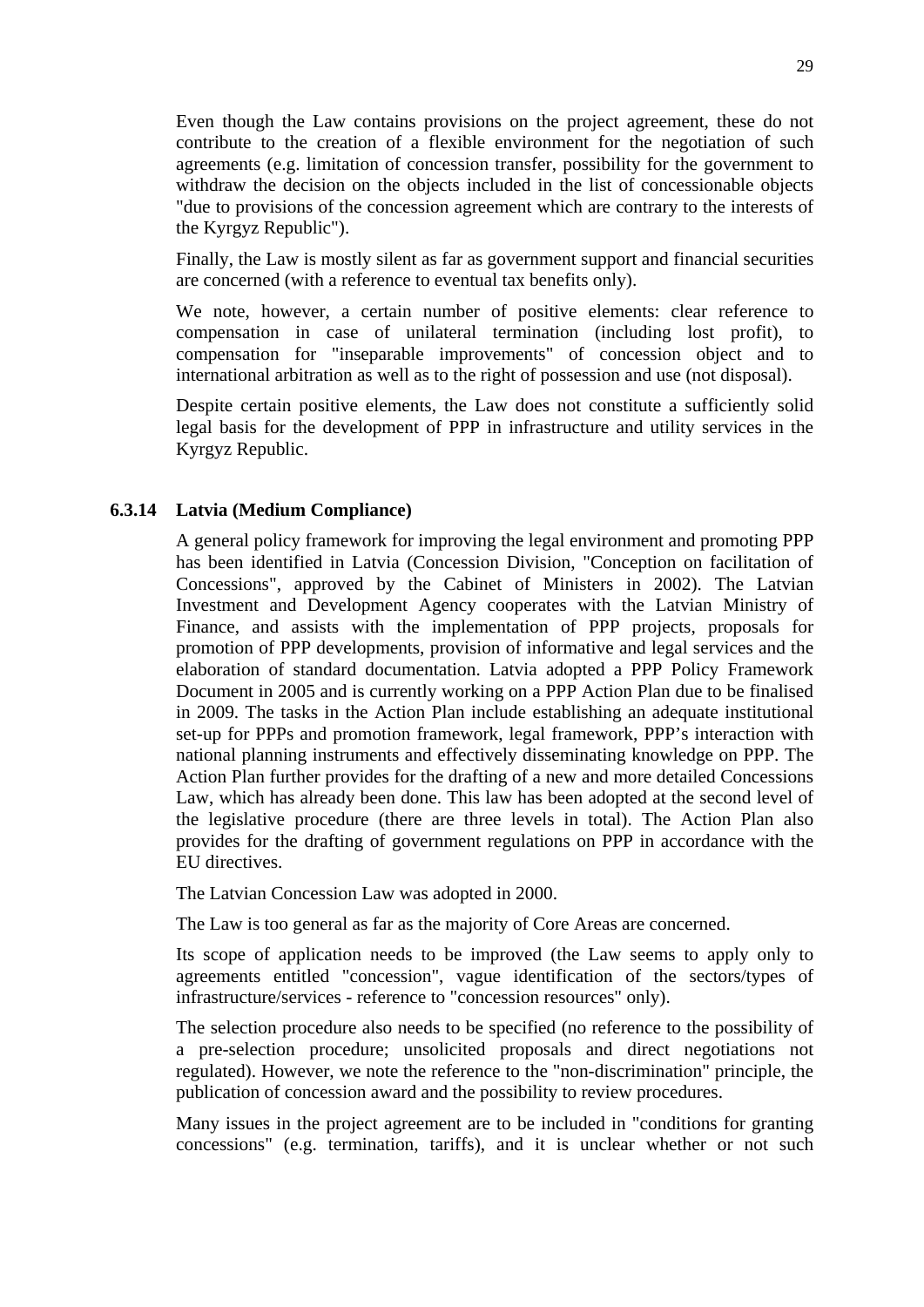conditions can be negotiated.

The Law is rather restrictive as far as financial securities are concerned (e.g. prohibition of pledge of concession resources). On the other hand, regarding government support, the Law refers to the "guarantees of a conceder to a concessionaire regarding financial and commercial risks" (to be provided in "conditions for granting concession"), and to the Law on the Control of State and Local Government Aid Provided for Commercial Activity which provides for different types of government support.

Thus, the Law would require improvements in order to constitute a sufficiently solid legal basis for the development of PPP in the infrastructure and utility services in Latvia.

For the past couple of years, the Latvian Parliament has been considering a new Concession Law. Amendments to the Law on the Control of State and Local Government Aid Provided for Commercial Activity are currently also under preparation. Pursuant to the publicly available information, both documents have been adopted in the first level of the legislative procedure (there are three levels in total). Considering the draft Concession Law available in the Parliament, this statutory instrument seems to be more detailed and substantial than the existing regulation. The deadline for submission of proposals for the draft laws for the second level of legislation is already over. However the timeframe for adoption of the final drafts of the above laws is not certain yet.

## **6.3.15 Lithuania (High Compliance)**

Even though a general policy framework for improving the legal environment and promoting PPP has not been identified in Lithuania, the way the Government recently approached concession legal framework reform shows its interest in promoting and using PPP in its infrastructure and services. The Lithuanian Law, dated 2003 was very close to the PFI Guide recommendations and the 2006 amendment goes in the same direction. Recent changes to the legislation include amendments to the Law on Concessions (2006), amendments to the Law on Local Self-Government (2006), and amendments to the Law on Management, Usage and Disposal of State and Municipal Property (2006).

The scope of application of the Law has been further clarified and the absence of sector-specific laws regulating concessions and the existence of a comprehensive definition of concessions should avoid potential conflicts.

It is one of the few Laws in the region that includes in its definition the notion of "activities having a commercial component" and of the transfer of risk to the concessionaire particularly as far as the operation is concerned.

The proposed definition can include a wide range of PPP structures. The concession can be applied to healthcare (construction, renovation and maintenance of hospitals), education (construction, renovation and maintenance of schools and other educational institutions), transport (design, construction and maintenance of roads and transport facilities), and collection and management of waste, waste water and energy.

There have been a number of positive developments in the legal regulation of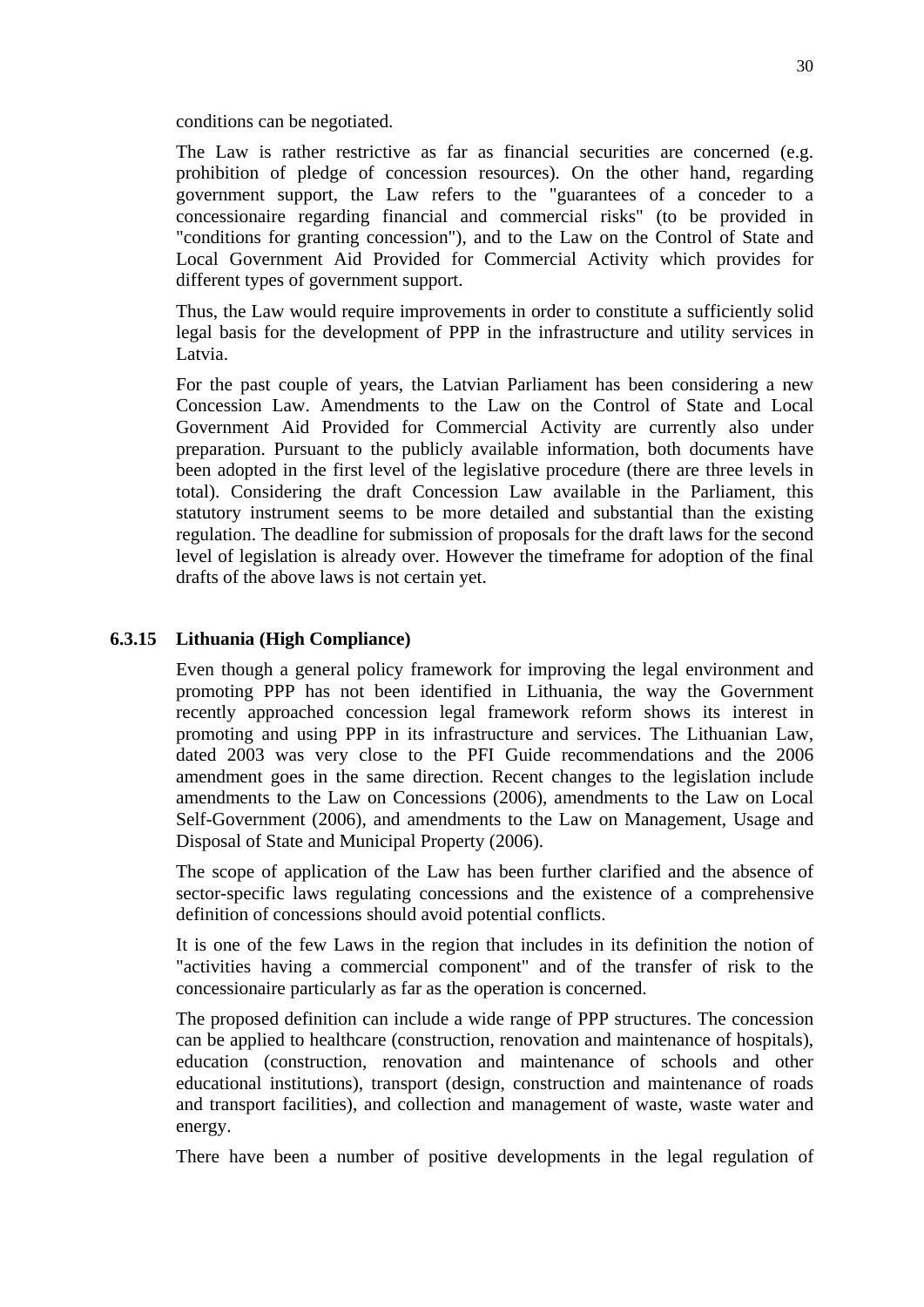concessions, which is presently a good legal environment. Recent changes to the Law on Concessions include a stipulation that the awarding authority shall appoint a commission (or several commissions) to arrange and award the concessions. It was also established that the refusal of applications for tender offers shall be based on the grounds specified under the Law on Concessions. Furthermore, the authorities supervising concessions must be established by the Government and provide assistance to granting authorities.

The Law on Concessions, as amended, also provides the possibility of setting up a special purpose company, controlled throughout the concession period by the concessionaire, either national or foreign, to implement the project.

The Law contains provisions assuring a fair and transparent selection process (preselection of bidders, procedure for requesting, possibility of two-stage procedure, publication of concession award, limited exceptions to concession award without competitive procedure, existence of review procedures and recourse in case of violation of the rules, etc.). We note however that the Law does not refer to unsolicited proposals.

These amendments elaborate the essential terms of the concession agreement:

It was established that concessions should not last more than 25 years but shall be of a sufficient duration to allow depreciation of new infrastructure and return on investment, and that the concession agreement must describe the sharing of risk between the concessionaire and the awarding authority.

It is also one of the few Laws in the region stating that a concessionaire has the right to create security over its property, rights and assets and that the parties are free to agree (subject to Lithuanian Civil Code) on the governing Law applicable to the project agreement with a possibility of international arbitration.

The provisions regulating the project agreement give clear guidance on the main issues to be covered and yet remain sufficiently flexible, thus allowing the parties to freely negotiate its terms.

It is noteworthy however that the Law does not provide for establishing a record of the key information pertaining to the selection and award.

The Lithuanian Law is one of the best drafted Laws in the region.

#### **6.3.16 FYR Macedonia (Medium Compliance)**

A general policy framework for improving the legal environment and promoting PPP has not been identified in FYR Macedonia.

A new Law for Concession and other types of Public Partnership was adopted by the Government of the Republic of Macedonia and published in the Official Gazette of the Republic of Macedonia No. 7/2005) on 15 of January 2008.

The Law clearly defines its scope of application, regulates the selection procedure (publication, pre-selection and procedure for requesting proposals, publication of concession award, possibility of review procedures) and provides for a flexible framework for the project agreement (with reference to termination/compensation, tariff setting/service standards, etc) as well as the manner and procedure for the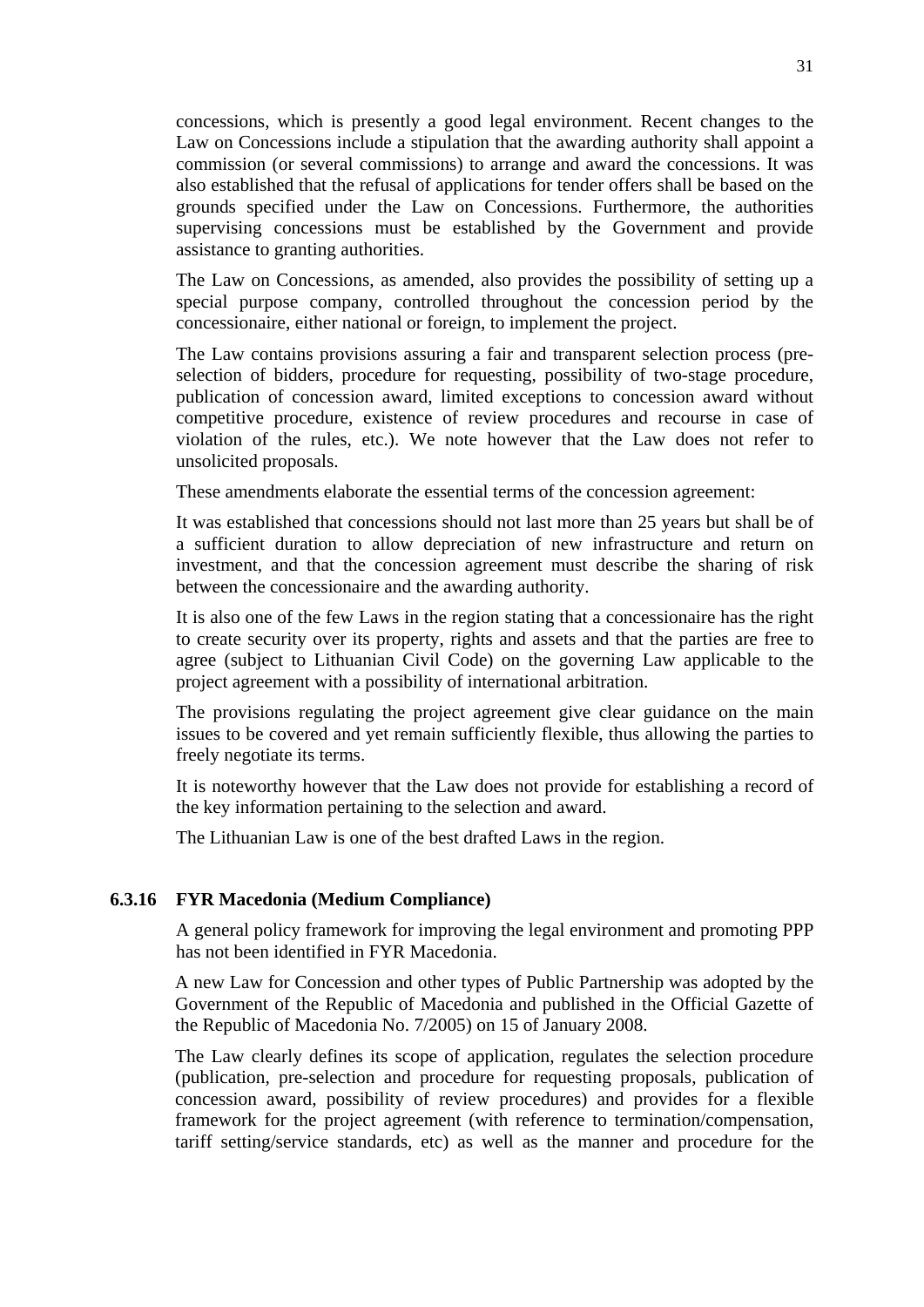granting of the agreements regarding other types of public private partnership, contest of the agreement of public private partnership, rights and obligations of the public and the private partner and legal protection in the procedure for the granting of the agreements for public private partnership.

The Law, however, applies to "possessions of common interest", an ambiguous phrase and it relies heavily on sectoral law for implementation purposes. Additionally, the Law does not contain clear provisions concerning government support and financial security and generally, the possibility of international arbitration remains questionable, except with respect to arbitration governed by the Washington Convention on the Settlement of Investment Disputes (ICSID).

Thus, the Macedonian Law is one of the best drafted in the region and constitutes a solid basis for the development of PPP in the country, provided the financing and arbitration issues can be solved in accordance with best international practice for PPP. The Law is, however, quite a recent development, so its implementation is to be verified in practice.

#### **6.3.17 Moldova (Medium Compliance)**

The Moldovan Law on Concessions was adopted in 1995 and completed by International Tender Regulations in 1996.

The scope of application of the Law and the selection procedure are clear (e.g. concession definition includes the notion of "risk", publicity provided, pre-selection, and procedure for requesting proposals provided, notification of the applicants on the tender results, registration, limited grounds for direct negotiations, etc). It is one of the few Laws in the region that refers to the grantor's participation in concession company organs.

Certain provisions in relation to the project agreement may give rise to inflexibility in negotiations (e.g. the use of model concession agreement is compulsory, reference to "obligatory conditions" of concession agreement to be fixed by the Parliament, prohibition of concession transfer, only grounds for the Contracting Authority's right to claim early termination provided).

The Law contains no provisions regarding security interests to be created by the concessionaire and the lender's rights. However, it does refer to the possibility of government support (for concessionaires using "progressive technologies" and accomplishing "priority activities").

International arbitration is no longer provided for; Article 23 (3) of the Concessions Law providing the concessionaire with the possibility to defend his rights by means of international arbitration was repealed in 1996. There are only references to administrative and other local courts (e.g. for disputes in case of unforeseen circumstances) or the necessity to refer to the Washington Convention on the Settlement of Investment Disputes (ICSID). It seems however that Article 23 (3) of the Concession Law provides the concessionaire the possibility to defend his rights by means of access to a competent court (including international), as well as by arbitration, according to the agreement between the parties. Therefore, the concession agreement may provide an international arbitration clause.

Thus, Moldova has a relatively solid legal framework for the development of PPP.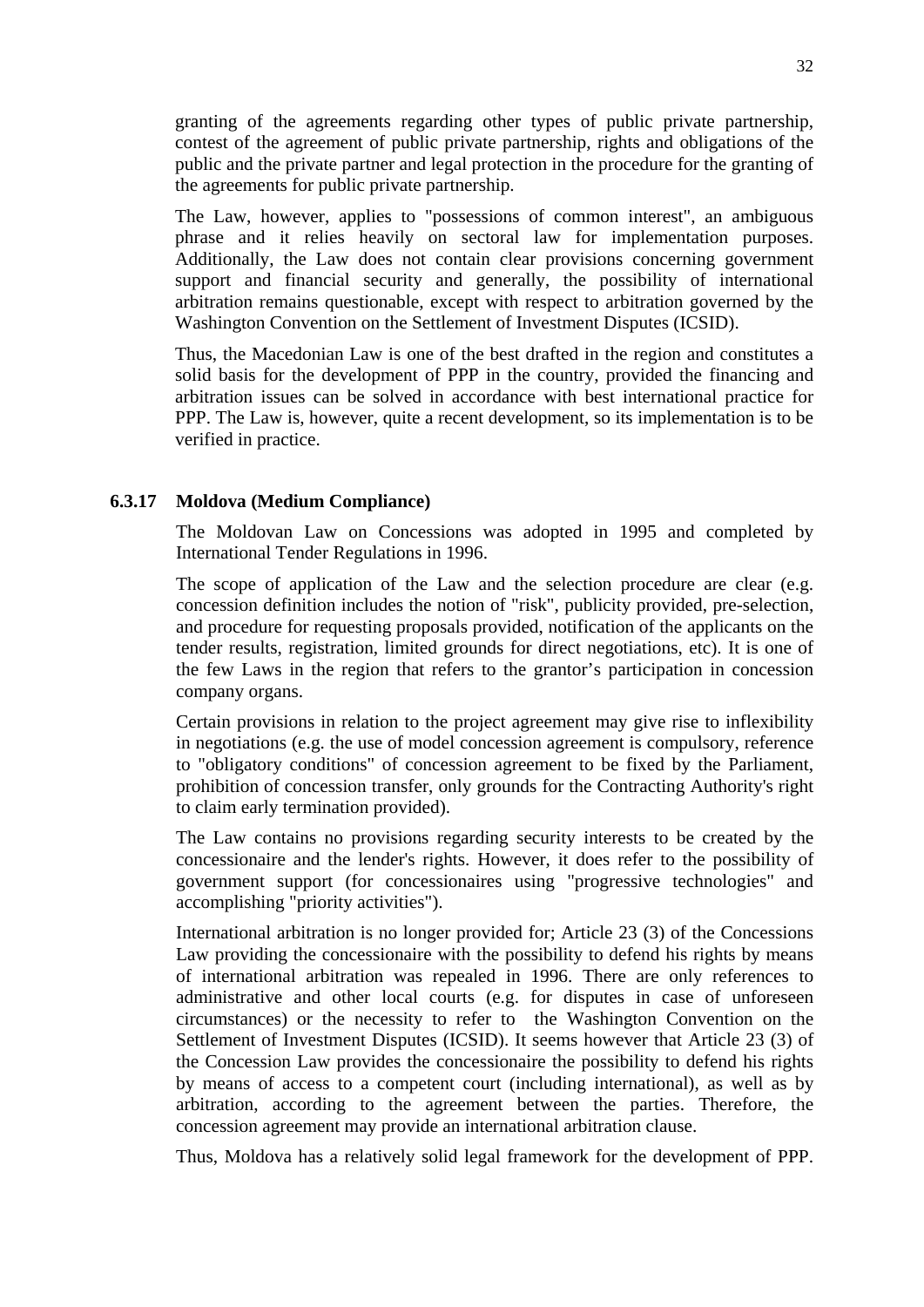However, serious amendments may be required in order to create a clearer, more flexible and more stable legal environment for PPP.

#### **6.3.18 Montenegro (Medium Compliance)**

An implicit general policy framework for improving the legal environment and promoting PPP has been identified in Montenegro. Privatisation and concession policy and legal framework are closely connected.

Concessions are regulated in Montenegro by the Law on Participation of the Private Sector in Performing Public Services, dated 2002.

Even though the Law refers to and/or regulates different PPP arrangements (concession, BOT, lease, management contract), every such arrangement is regulated separately, in certain cases by reference to public procurement regulations. Concessions seem limited to natural resources, while BOT arrangements are applicable to other sectors such as transport, electricity or water. Numerous public entities are involved, including the Privatisation Council, which makes the overall process rather complex and lacking coordination. The selection procedure is also unclear in many respects (e.g. provisions regulating pre-qualification and request proposals procedures are not clearly distinguished) and seems difficult to implement. Provisions regulating the project agreement need to be improved as well (e.g. two articles in the Law regulate provisions to be included in such agreement) but they do give guidance as to the main issues to be covered, and remain flexible.

The Law regulates a number of important areas and is rather incoherent. A number of terms used are not defined, a number of provisions are imprecisely drafted (e.g. reference to "newest EU Rules") and some of them conflict.

Thus, even though Montenegro appears to have a relatively solid legal framework for the development of PPP in the country, the Law creates a very detailed and complex overall framework, not ensuring full reliability and stability.

#### **6.3.19 Poland (Medium Compliance)**

A general PPP Law was introduced in Poland in October 2005. The PPP Law largely conforms with internationally accepted principles of concession laws for some core areas, with however some serious exceptions which could undermine the success of PPP projects in the country.

Regrettably, there are no government institutions specialising in the promotion and development of PPP in Poland.

There is no explicit PPP policy except for the law itself. The position with respect to security issues necessary for financing is unsatisfactory, and uncertainty prevails as to the possibility of application of international arbitration. The situation is aggravated by Poland's non-ratification to date of the Washington Convention on the Settlement of Investment Disputes ("ICSID") which could have imposed the validity of an international arbitration provision backed by the ICSID.

The lack of institutional government support for PPP projects and the relative novelty of the PPP regulations in Poland mean that PPP projects have yet to be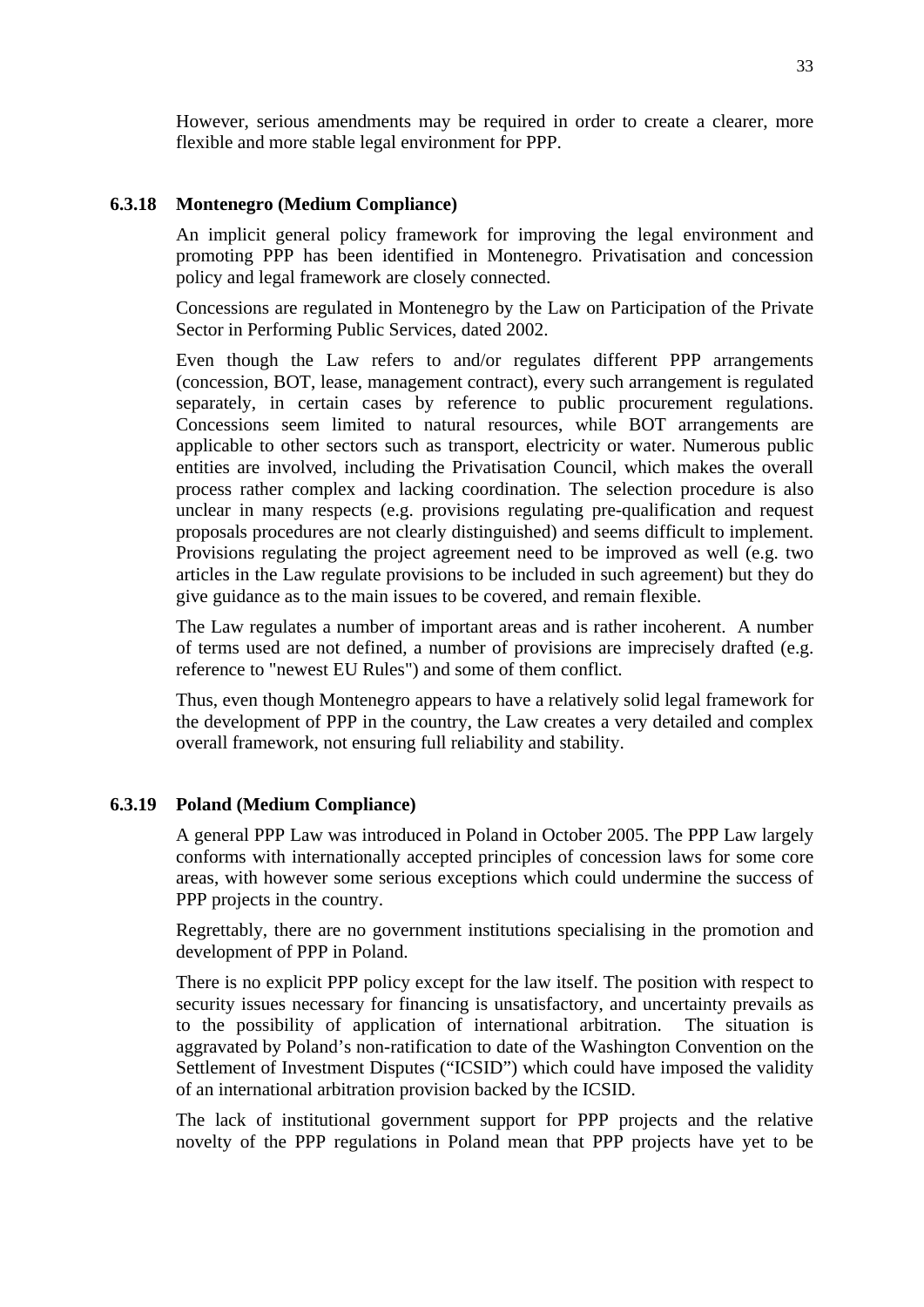<span id="page-33-0"></span>implemented in practice. It can reasonably be expected that the situation will change in the next few years since many large infrastructure projects (stadia and toll motorways) are to be developed in connection with the co-hosting of EURO 2012 football championship in Poland.

# **6.3.20 Romania (Medium Compliance)**

<u>.</u>

Since its accession to the EU, Romania has undergone significant changes to its legislation, including to its concession regime, which is now subject to entirely new legislation.<sup>[6](#page-33-0)</sup>

Concession agreements governing public assets are regulated by Emergency Ordinance no. 54/2006 (hereafter "GEO no.54") concerning the legal regime of public property, and by the Methodological Norms regarding the application of GEO no.54, issued in February 2007 (hereafter the "Norms").

Concession agreements governing the award of Government public work concessions and public services concessions are regulated by Emergency Ordinance no. 34/2006 (hereafter "GEO no.34") completed by the Standards for the application of the provisions relating to the award of service concessions and public works concessions approved by Government Decision no. 71/2007 of 24 January 2007 (hereafter the "Standards")

Thus, a distinction has been drawn between the concession of public assets on the one hand, and the concession of public works and services, on the other.

A Regulation for Organising and Functioning of the National Council for Settlement has also been enacted.

Romania has endeavoured to align its public procurement legislation with European Union regulations through the adoption of GEO no. 34 concerning the award of procurement agreements and of concession agreements for public works and services. The new law merges EU 2004 Directives 17 and 18 into a single act. The unitary law is intended to facilitate usage by all participants in the public acquisition process but the fact that it also regulates concessions for public works and services and special sectoral procurement legislation for water, transport, energy and postal services and others makes it quite complex and not always clear in its application.

The Law specifies numerous situations for sectoral contracts under which the Law should not apply, but without reference to the legal framework applicable to such numerous exceptions.

GEO no. 34 further provides for too many exceptional circumstances which allow the contracting authority to apply direct negotiation without publication of a participation notice.

With respect to concession, the same basic principles are applied but the basis for the

 $6$  The two Government Emergency Ordinance N° 34 and 54 have replaced two general acts: the *Concession Law*, dated 1998 and the *Government Ordinance on Public-Private Partnership Agreements*, dated 2002 ("PPP Ordinance").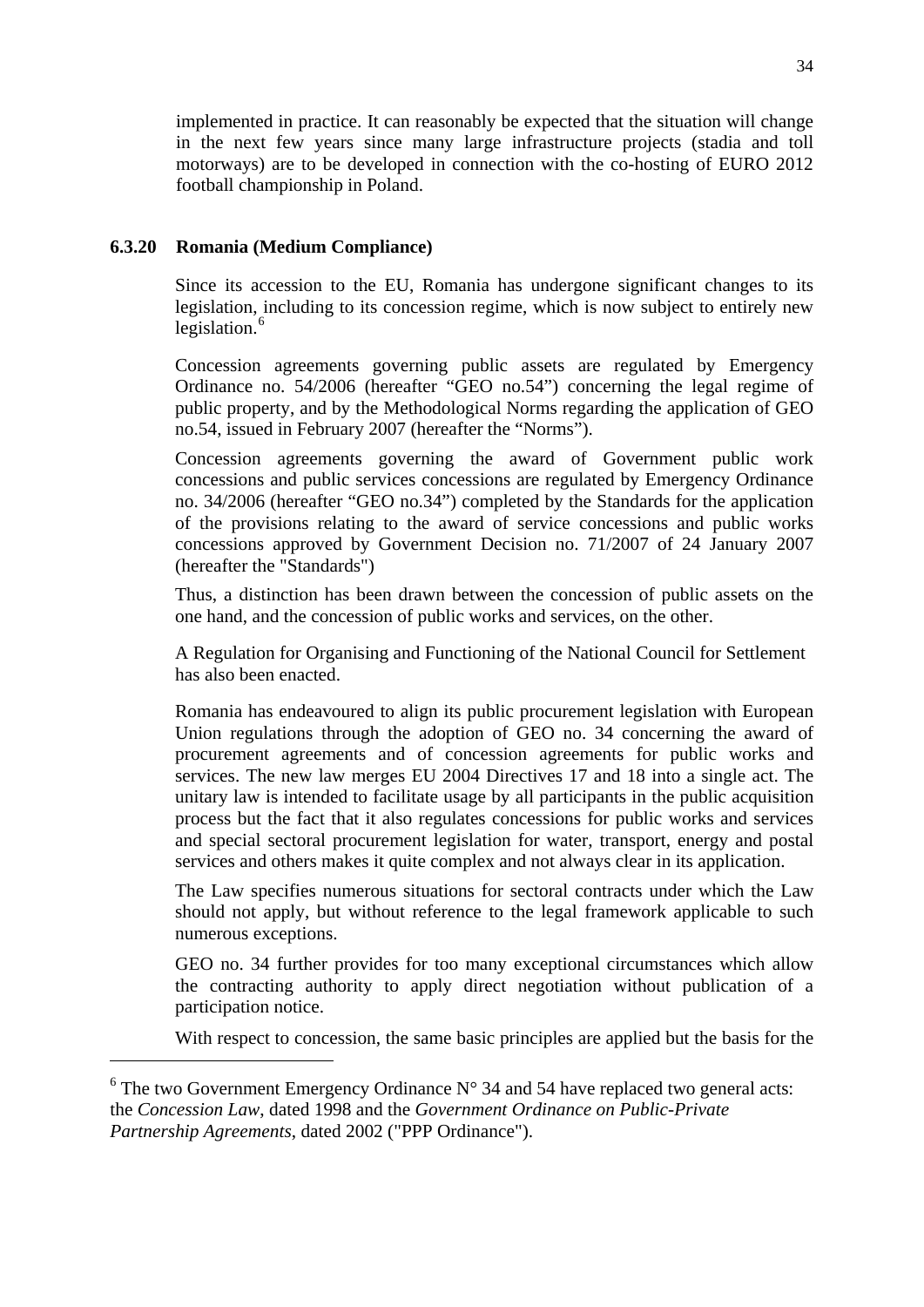decision for the realization of the project, the way of transferring and recuperating the object of the concession, the modalities for preparing the tender documentation and the specific ways for applying the procedures provided by this law for awarding the concession contract are to be determined by Government Decision, which is precisely the objective of the "Standards for the application of the provisions relating to the award of service concessions and public works concessions" which clarify the matter to some extent.

GEO no.54 with respect to concession of public assets has been drafted along the same lines as the EU fundamental principles, such as: transparency, proportionality, equal treatment, non-discrimination and free competition.

The interaction between the two legislations, despite the priority given to GEO no. 34 in case of joint application of the two texts, remains unclear as does the interaction between public procurement and concession for works or services.

The parties involved in the concession process are clearly defined, subject to the proper separation of state, county and municipal property and interests. There is no discrimination between foreign and Romanian entities for the purpose of becoming a concessionaire / private investor.

The GEOs contain very few references to financial and security issues, even though they provide for a principle of "financial balance". GEO no. 34 refers to an arbitration clause (not specifically to international arbitration) and GEO no. 54 does not contain any provisions in this respect.

Thus, even though Romania now has a solid legal framework for the development of concessions in the country based on EU principles, the existence of several texts, amended a number of times, creates a somewhat over-detailed and complex overall framework, not ensuring full reliability and stability.

The Assessment is based on the Government Emergency Ordinance and this may have contributed to the higher than anticipated rating of the country.

#### **6.3.21 Russia (Low Compliance)**

The Russian Law on Concession Agreements was adopted in 2005 (the "Law"). It was completed with Model Concession Agreement regulations. It is not supported by a general policy framework for PPP.

The Law is a relatively long piece of legislation (37 articles) covering issues that one would expect to be covered by a general concession law including *inter alia* entities involved in the concession granting process, concerned sectors, selection procedure, concession agreement as well as certain financial security and government support issues. It contains a number of other positive elements (guarantee of non discrimination, open tender procedure, etc.).

The Law is a comprehensive piece of legislation that contains no fundamental omissions.

However, the Law *(i)* is too detailed and over prescriptive regarding a number of issues which can make the implementation of concession projects based on the Law difficult / impossible in practice and *(ii)* contains numerous general / unclear articles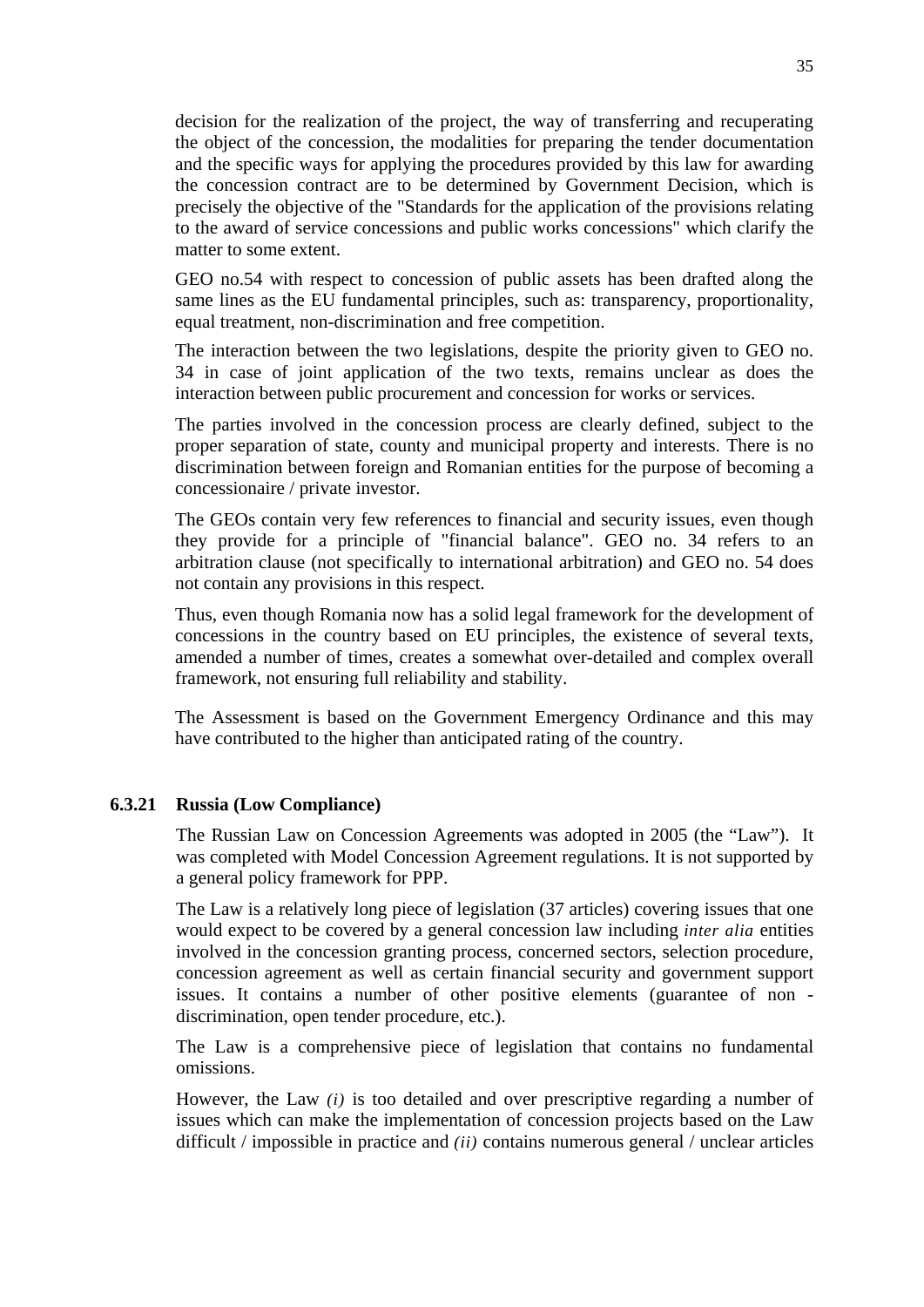the application of which can create a degree of legal insecurity in practice. In particular, the Law is very restrictive regarding the creation of security instruments, too prescriptive regarding concessionaire's obligations and selection procedure, does not contain clear reference to international arbitration and provides for a case by case institutional scheme.

Generally speaking, the Russian Law constitutes a solid basis for the development of PPP in the country, but needs some significant improvements compared to international standards. Given the very recent passing of the Law, its implementation is yet to be verified in practice.

# **6.3.22 Serbia (Low Compliance)**

Serbia does not have a general policy framework for PPPs, even though seminars are organised from time to time on the subject.

The Serbian Concession Law was adopted in 2003. Serbia is currently working on a new concession law, the objective being to create a modern legislation in line with EU and international standards that will enable more efficient implementation of concessions in the country.

The Law clearly defines its scope of application (concessions, BOT and its variants included, clear identification of entities involved and sectors concerned), regulates the selection procedure and provides for a relatively flexible framework for the project agreement.

It is one of the few Laws in the region that contains an implicit reference to the principles of transparency, non-discrimination, proportionality and efficiency ("equal and equitable treatment", "free market competition", "autonomy of will") and a specific obligation for the publication of information related to the competitive procedures in international media (for strategic/international projects). Also, we note a clear reference to "step-in" rights.

Concerning the selection procedure, the Law should provide clearly for the possibility of pre-selection procedure but also simplify the overall procedure (number of steps and bodies involved - proposal for concession award, proposal concession enactment, concession enactment/ competent ministry, government, tender commission, negotiation commission and, eventually autonomous province and local self-government unit involved).

Given that a project agreement must be concluded in accordance with the concession enactment, the degree of flexibility will depend, in practice, on the generality of such document (as stated in the Law, such provisions are rather general).

Thus, the Law seems to be adapted to "big" concessions (the award procedure being very complex and centralised), as opposed to "small"/municipal concessions.

A major shortcoming of the Law is that it does not clearly define its boundaries and coordination with, on the one hand, the *Law on Public Companies and Activities in General Interest, Municipal Activities Law* and the *Public Procurement Law*  provisions, and on the other hand, the sector-specific laws.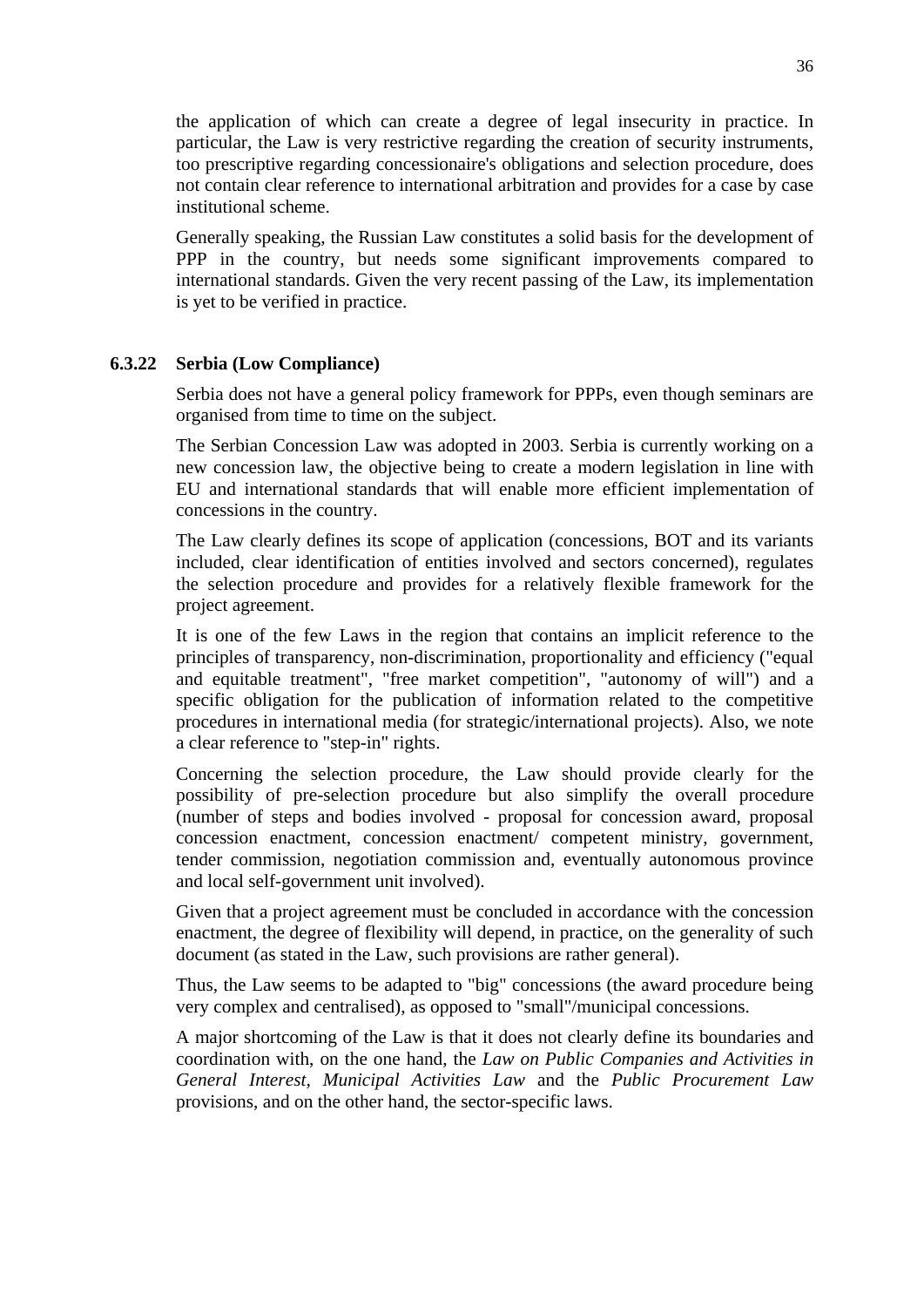#### **6.3.23 Slovak Republic (Medium Compliance)**

A strong policy framework for improving the legal environment and promoting PPP was developed in the Slovak Republic by the Ministry of Finance and approved by the Government. In addition, methodological Guidelines for the implementation of PPP have recently been published. However, the Slovak Republic does not have a specific Concession or PPP Law.

Several sources of public law (including the Public Procurement Act, laws governing the administration of property owned by the state or self-administration, the Budgeting Act, the Road Traffic Act and the Act on Electronic Toll Collection) and private law (the Commercial and Civil Codes) may apply to PPP, the main source being the Public Procurement Act.

A recent Public Procurement Law dated 2004 containing provisions regulating concessions has now been repealed and replaced by Act No. 25/2006 Coll. on Public Procurement, as amended.

Slovak public procurement law is harmonised with EU public procurement legislation. Specifically, through the new Public Procurement Act (effective as of February 2006), the Slovak Republic transposed into its law the acts of the European Communities and of the European Union regarding public procurement (Directive 2004/17/EC, Directive 2004/18/EC, Council Directive 89/665/EEC, Council Directive 92/13/EEC, and Commission Directive 2005/51/EC).

In addition to the general provisions on procurement, the Public Procurement Act also introduced provisions regarding concessions for the procurement of building works, and as such enabled the creation of contractual relationships between public and private actors (such as PPP projects). The contracting authority is obliged to follow these provisions where the estimated value of a building works concession contract equals or exceeds  $\epsilon$ 5,923,000. The provisions need to be followed accordingly also if the estimated value is below this amount, and however equal to or higher than SKK 12,000,000. [Art 97, 98]

Concessions are defined by reference to work or service contracts. The law does not regulate project agreements in any way (apart from specifying duration) and makes no reference to possible government support and financial securities. The selection procedure, as provided for, may not be suitable for certain PPP projects (for example there is no reference to unsolicited proposals).

The main, if not sole, objective of this new Public Procurement Act has been to comply with the EU harmonisation requirement by copying parts of concerned Directives rather than to promote PPP or concession in any way.

The fact that the former Concession Law (adopted in 1996) has been cancelled and that references to concession are now part of the general Public Procurement Law but only with respect to Work Concession (not Service Concession) and for operation in sectors other than water, energy, transport, and postal services for which no specific legislation has been enacted (in contrast to the existence of more flexible rules provided by EU Directive 2004/17/EC for such specific activities) means that the law is broad enough to cover all types of concession and PPP and is not sufficiently specific to concessions and PPP. Thus, in addition to the Public Procurement Law (regulating public contracts and possibly certain works or service concessions), the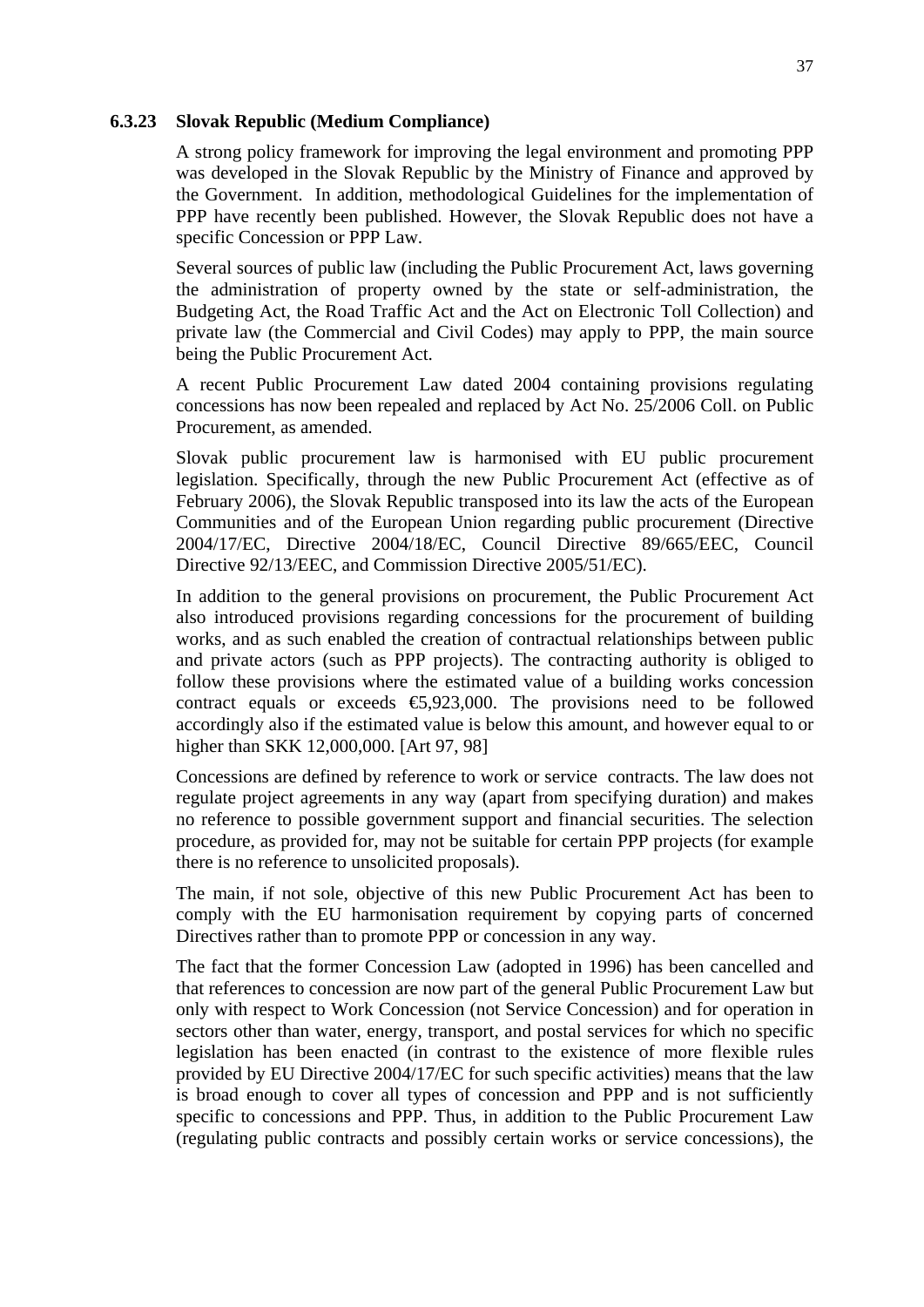development of PPP in the Slovak Republic requires the adoption of a specific PPP law or substantial expansion of the existing part of the Public Procurement Law.

However, the adoption of a specific Concession Law is not currently being considered.

# **6.3.24 Slovenia (High Compliance)**

The new Slovenian Public-Private Partnership Act entered into force on March 7 2007. The new Act systematically regulates the way in which government services and private business ventures are funded and operated through a partnership between government and one or more private sector companies. The Act implements Directive 2004/181 8/EC on the coordination of procedures for the award of public works contracts, public supply contracts and public service contracts and regulates not only "construction works concessions" but also "service concession", which are entirely excluded from EC secondary legislation. The Act includes provisions to improve transparency in public procurement procedures.

The new Act applies on a subsidiary basis, which means that it only applies when certain PPP issues are not otherwise regulated in a specific act (for example in the Public Procurement Act or the Public Utilities Act). However, for certain legal instruments such as competitive dialogue, construction work concessions, the definition of public procurement and exclusive right, the Act applies on a primary basis.

The Act on public-private partnership will be applicable to all forms of PPP: contractual partnerships such as concessions, BOT, BOO and similar forms, licence authorisations and public contracting relationships (public works and public services). It also seems to apply to privatisations.

It appears to observers that the fact that it wishes to cover every type of PPP both contractual and institutional with a broad definition of partnership including all forms of public-private type cooperation from public procurement to quasi privatisation is certainly an interesting intellectual exercise but one which leads to a great deal of confusion.

The law aims at regulating concessions, public procurement and equity participation where public and private interests coexist and in each case to incorporate EU Directives with respect to work concession and service concessions with a special treatment for water, energy, transport and postal services. The issue is further confused by the fact that the Law aims to give a "subsidiarity" effect applicable only for the procedures of establishing and operating PPPs with regard to those issues that are not regulated otherwise by a special act or regulation (sector law or local government regulations) except on specific provision..

In this context it is hard to reconcile the provision of the Law with the PFI Guide as benchmark. Furthermore, there is little doubt that foreign investors will have some difficulty deciphering the legal framework applicable to concessions in a specific sector and the associated risks which may further give the impression of bureaucracy and protectionism which is just the opposite of the objective of the Law.

One of the most positive developments is that Slovenia now has a PPP framework which forces the awarding authority to undertake a compulsory feasibility study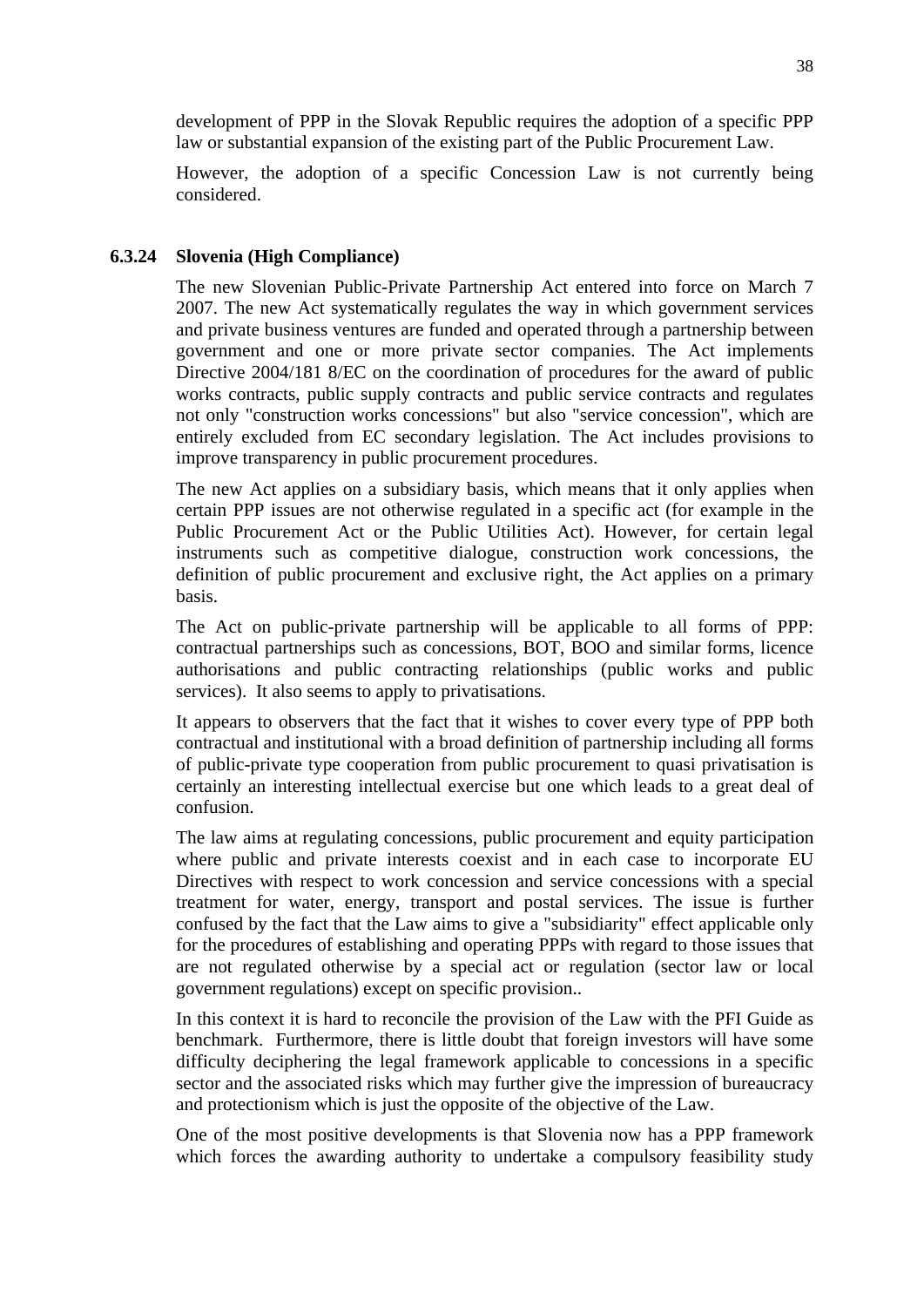before entering into any public procurement contract.

The issues which still leave room for improvement concern the content of the concession agreement and termination provisions, as well as the security package available to the lenders which remains very unclear but without express prohibition.

# **6.3.25 Tajikistan (Very Low Compliance)**

A policy framework for improving the legal environment and promoting PPP has not been identified in Tajikistan (even though the Concession Law provides that the Government shall draw up "priority investment programmes").

The Tajik Concession Law was adopted in 1997. It was supplemented in 2000 by the regulations on concession agreements and on auction and tender. Additionally the Resolution on Approval of the List of Objects not Subject to Transfer into Concession, and Objects Subject to Transfer into Concession by Resolution of the Government of the Republic of Tajikistan lists objects which may be the subject of concessions. The Regulations on Procedure of Concession Contract Registration provide for the registration of concession contracts. The Law is too vague as far as the majority of core areas are concerned.

Its scope of application needs serious improvements (concession defined as "transfer of temporary exploitation of enterprises (associations) belonging to the state, land with right of extraction of minerals, construction of infrastructure, water resources (…) and other natural resources not forbidden by the Republic of Tajikistan", discrimination against domestic investors, unclear definition of concerned sectors).

The selection procedure merits further clarification. Even though regulations exist in this respect, they are in many respects repetitive in comparison to the Law (preselection procedure is not mentioned, unclear grounds for direct negotiations – "exceptional cases", subject to government decision, no regulation of unsolicited proposals). We note, however, that the Law provides for notification to all participants of the tender results and for the right to challenge them. The Law also provides for the registration of project agreements.

Even though the Law contains provisions on the project agreement, they do not contribute to the creation of a flexible environment for the negotiation of such agreements (e.g. priority of the State to purchase concession production, non assignment of concessionaires' rights). We note, however, the possibility of unilateral termination by the Contracting Authority only in case of misrepresentation by the concessionaire.

Finally, the Law is not substantially developed as far as support and financial securities are concerned. Also, international arbitration is limited.

We note, however, a certain number of positive elements such as the reference to the "mutual advantage", and "non involvement in economic activity of the concessionaire".

Despite certain positive components, the Law does not constitute a sufficiently solid legal basis for the development of PPP in infrastructure and utility services in Tajikistan.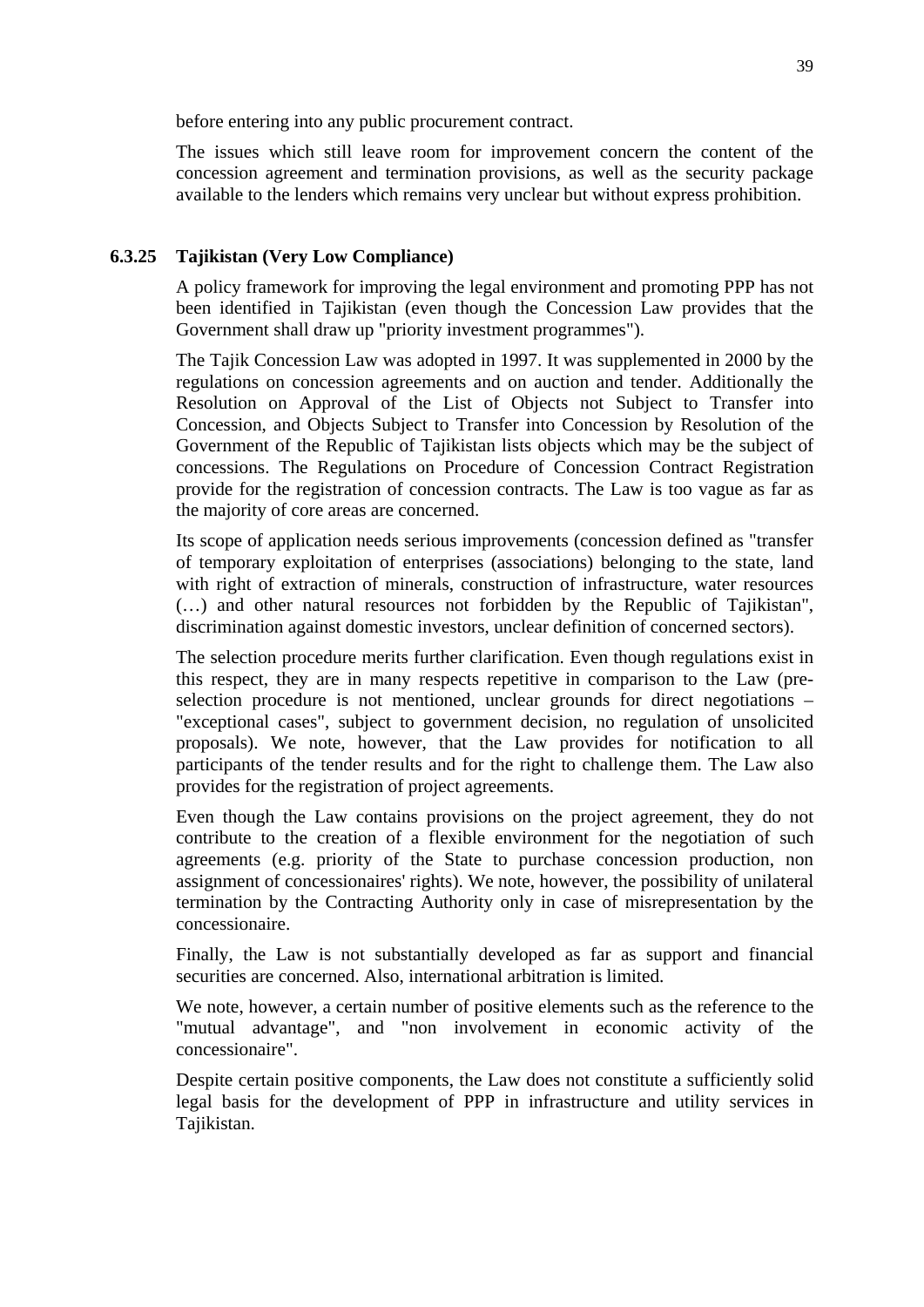#### **6.3.26 Turkmenistan (Low Compliance)**

A policy framework for improving the legal environment and promoting PPP has not been identified in Turkmenistan.

The Turkmenistan Law was adopted in 1993 *(Law on Foreign Concessions).* The Law is too vague as far as the majority of Core Areas are concerned.

Its scope of application needs serious improvements (concession is defined as "a permission of the state to carry out a specific type of business activity").

The Contracting Authority is not clearly defined and there is discrimination against domestic investors. Sectors that may be subject to concessions are not defined, and seem limited to natural resources.

The selection procedure is not developed. The Law refers to the Cabinet of Ministers decisions in this respect. No such general public document was identified (except in the oil and gas sector) even though certain internal rules are used in this respect.

The settlement of disputes privileges domestic courts.

We note, however, a certain number of positive elements (e.g. provisions regulating compensation for early termination, general principle of government assistance in "achieving objectives" of concession agreements).

Despite certain positive components, the Law does not constitute a sufficiently solid legal basis for the development of PPP in infrastructure and utility services in Turkmenistan.

## **6.3.27 Ukraine (Medium Compliance)**

A policy framework for improving the legal environment and promoting PPP has not been identified in Ukraine.

The Ukraine Concession Law was adopted in 1999. The Economic Code of Ukraine dated 2003 also contains provisions on concessions (Chapter 40).

Numerous decisions of the Cabinet of Ministers of Ukraine "On Conformation of the List of the Objects of State Ownership which may be given into concession" have taken place since 2006. The most recent amendments were made on 15 March 2006. "Amendments to the Law of Ukraine 'On Concessions' concerning the specifics of application of concession contracts with regard to the objects of the state or communal ownership, that are used for realisation of centralised water and heat supply and water discharge activity", on "Concessions on Construction and Exploitation of Highways", on "Distinctions of Transfer into Concession of the Objects of Heating Supply, that are in Communal Ownership", "On Distinctions of Transfer into Concession of the Objects of Water Supply and Water Discharge, that are in Communal Ownership" was put before the Verkhovna Rada of Ukraine and either accepted or rejected by the Parliament of Ukraine in 2007. At the time of writing, the review of the Draft Law by the Parliament of Ukraine is postponed because of the dissolution of the Verkhovna Rada of Ukraine.

The Law as it currently stands clearly defines its scope of application. It would be advisable to develop in the Law or, as an implementing regulation, clearer and more detailed tender rules (with principles of transparency, non -discrimination,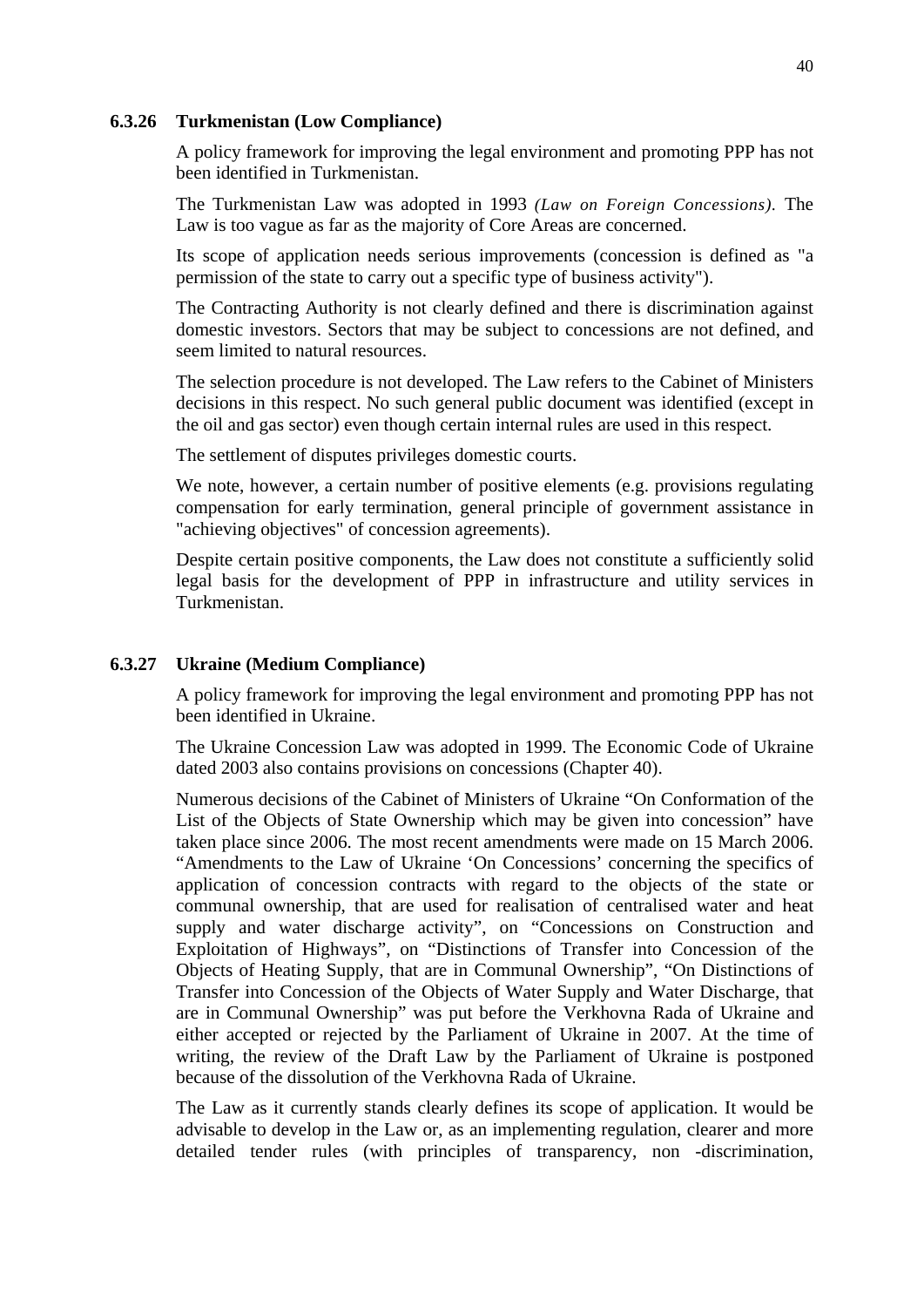proportionality and efficiency, clear regulation of the pre-selection procedure and of review procedures). The identification and collaboration between different public entities involved could be improved.

The provisions regulating the project agreement give relatively clear guidance on the main issues to be covered, and they remain sufficiently flexible to allow the parties to freely negotiate its terms (existence of a model project agreement the use of which is optional).

The Law should place an emphasis on lenders' requirements with respect to security and step-in provisions (not regulated at this stage). We note the possibility of obtaining government support for the concessionaire "of disadvantageous and lowprofit concession objects".

Thus, the Law constitutes a relatively solid legal basis for the development of PPP in infrastructure and utility services. Certain improvements may however be required.

## **6.3.28 Uzbekistan (Low Compliance)**

A policy framework for improving the legal environment and promoting PPP has been identified in Uzbekistan (Resolution *On approval of the concept of furthering economic reform in the public utility services system,* dated 1998, Commission on Perfection of the Public Utility Services in the Market Economy).

The Uzbek Law was adopted in 1995. The Law is too vague as far as the majority of Core Areas are concerned. Its scope of application needs serious improvement (concession being defined as an authorisation "for the performance of a certain kind of economic activity connected with the granting of property, plots of the land and subsoil to an investor on the basis of the conclusion of the concession agreement", discrimination against domestic investors, unclear definition of the concerned sectors). In this respect, we note that other general pieces of legislation do contain certain interesting provisions (in particular the *Law on Guarantees and Measures for the Protection of Foreign Investors' Rights* of 1998).

The selection procedure is not detailed (no reference to the pre-selection procedure, to the publication of concession award, no sufficiently clear grounds for the possibility of direct negotiations- "exclusive cases", Cabinet of Ministers decision, no reference to review procedures).

Even though the Law contains provisions on the project agreement, these do not contribute to the creation of a flexible environment for the negotiation of such an agreement (e.g. priority of the State to purchase concession production, "necessary cases for concession extension).

Finally, the Law is silent as far as government support, financial securities and lenders' rights are concerned. Provisions regulating disputes favour domestic courts.

We note however certain positive elements such as the reference to "mutual benefit".

The Law does not constitute a sufficiently solid legal basis for the development of PPP in the infrastructure and utility services in Uzbekistan.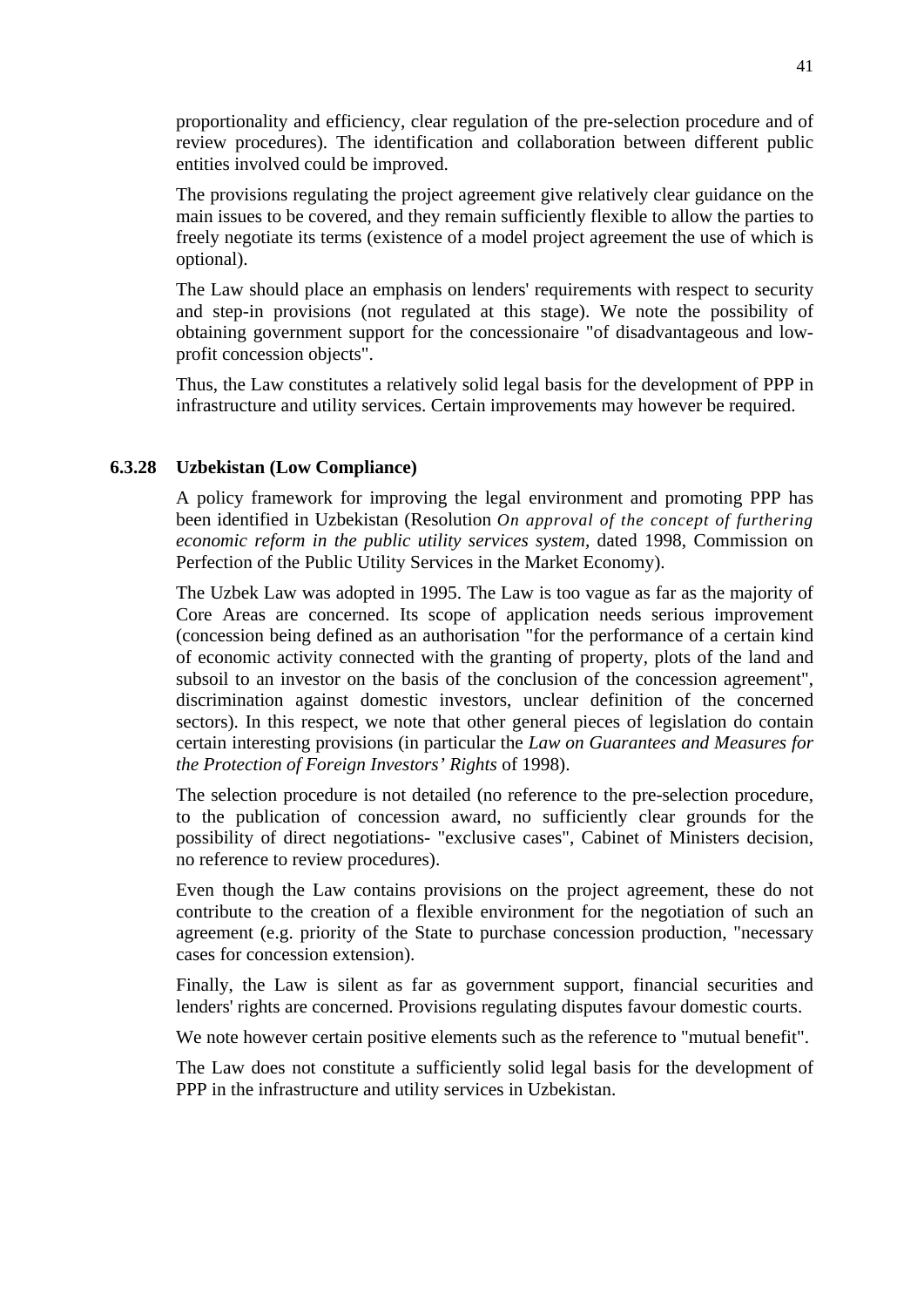# **7. EVOLUTION OF ASSESSMENT RESULTS AND TREND**

# **7.1 Evolution in the EBRD's region**

Since the last concession law assessment in EBRD's countries of operations made in 2004 and 2005, roughly half of the 28 concerned countries have experienced significant changes with respect to their concession legal framework, either through the enactment of a new concession or PPP law or as a result of changes in their public procurement law affecting works or service concessions.

This represents a very significant development in such a short period of time and so many changes could be deemed as detrimental to the stability of the legal framework for such long -term projects.

One of the main reasons for such a rapid evolution of the legal framework in such a short period of time was the imperative need for EU accession countries to reach the required level of harmonisation and compliance with EU basic principles applying to all forms of public procurement and concession laws.

As noted in the EU PPP Green Paper, as of today Community law does not lay down any special rules covering the phenomenon of concessions or PPPs but it sets out as a minimum the principles of transparency, equality of treatment, proportionality and mutual recognition.

There are only few provisions of secondary EU legislation which coordinate the procedures for the award of contracts designated as concession contracts in Community law and such provisions are included in more general Directives concerning the coordination of procedures for the award of public works contracts, public supply contracts and public service contracts.

Under Community secondary legislation, any contract for pecuniary interest concluded in writing between a contracting body and an operator, the object of which is the execution of works, the execution of a work or provision of a service, is designated as a "public works or public services contract". The concept of "concession" is defined as a contract of the same type as a public contract except for the fact that the consideration for the works to be carried out or the services to be provided consists either solely in the right to exploit the construction or service, or in this right together with payment.

In the case of works concessions, there are only certain advertising obligations, intended to ensure prior competition by interested operators, and an obligation regarding the minimum time-limit for the receipt of applications. The contracting bodies are then free to decide how to select the private partner, although in so doing they must nonetheless guarantee full compliance with the principles and rules resulting from the Treaty above recalled. It should be noted that it is the criterion of the right of exploitation and its corollary, the transfer of the risks inherent in the exploitation, which distinguish public contracts from concessions under EU legislation.

As a result of this limited legal requirement concerning concession and PPP and of some confusion as to the specificity of concessions compared to public works under EU legislation the EU acceding countries which have been compelled to adapt their entire legislation in an extremely short period of time have not given much consideration apparently to the improvement of the concession or PPP legal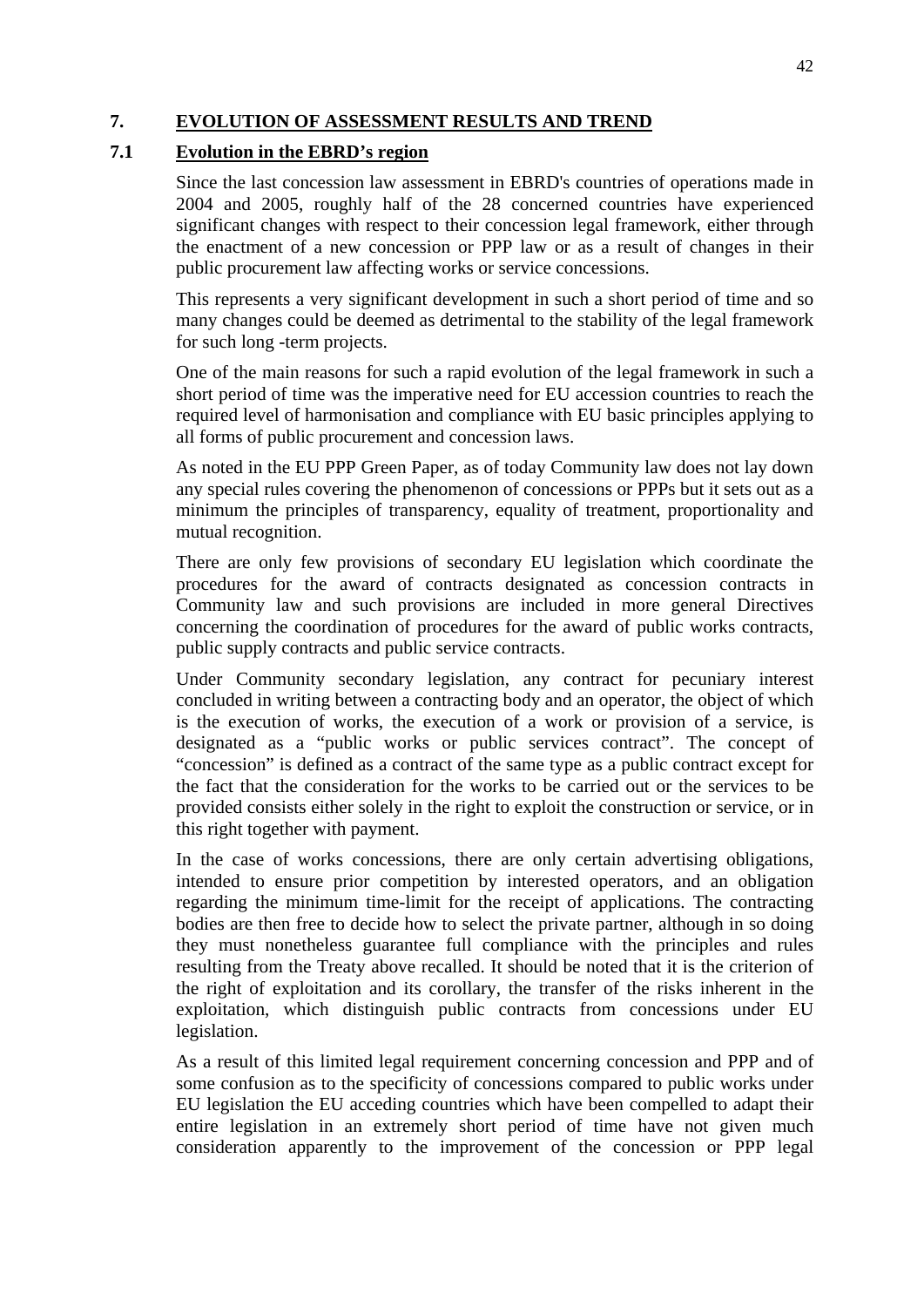framework at the time of this urgent and huge legislative exercise.

Most of the concerned acceding countries, as well as the countries candidate for future accession to the EU, have tried to transpose the European Union Directives regarding public procurement (Directive 2004/17/EC, Directive 2004/18/EC, Council Directive 89/665/EEC, Council Directive 92/13/EEC, and Commission Directive 2005/51/EC) into their legislation through a new public procurement Act..

However as a result of the attempt by several countries (Slovakia, Slovenia, Romania) to regroup all these Directives in a single procurement Act, usually an extremely long and complex piece of legislation was published and such new text not directly related to concessions and PPP may appear to be detrimental to their promotion and development and even confusing as far as enabling provisions are concerned like for Slovakia for instance.

The fact that the former Slovakian Concession Law (adopted in 1996) has been cancelled at the time of enactment of the new Public Procurement Law and that reference to concession is now part of the general Public Procurement Law but only with respect to Work Concession (not Service Concession) and for operation in sectors other than excluded activities (water, energy, transport, and postal services) means that the new Procurement law does not cover all types of concession and PPP and is not sufficiently specific to concessions and PPPs, In such cases we can consider that the trend has not been towards an improvement of the concession legal framework but just the opposite.

One tendency which has recently arisen and which becomes more and more common is for the Governments awarding authorities and investors to consider now that PPP are generating too complex, onerous and time consuming deals which will obviously not be contradicted by the reading and analysis of such set of new regulations based on EU public procurement directives and to be completed by implementing regulations.

One of the very few positive results of the transposition of the of EU public procurement Directives as far as concessions and PPP are concerned may have been the adoption of a new procedure known as "competitive dialogue" which allows the public authorities to hold discussions with the applicant businesses in order to identify the solutions best suited to their needs when awarding particularly complex contracts provided that the use of such competitive dialogue is well understood and only applied when effectively required.

The competitive dialogue procedure should provide the necessary flexibility in the discussions with the candidates on all aspects of the contract during the set-up phase, while ensuring that these discussions are conducted in compliance with the principles of transparency and equality of treatment which is not so obvious and may create some governance problem.

Only some of the concerned countries during this period from 2005 to 2007 have created specific tools to coordinate and promote PPPs along the lines advocated by the PFI Guide. Such tools were aimed, *inter alia,* at disseminating expertise and "good practice" for PPPs at national level based on past successful experience in other countries like for example the Task forces in the United Kingdom or in Italy.

Even for such countries where specific legislation was enacted with the intention to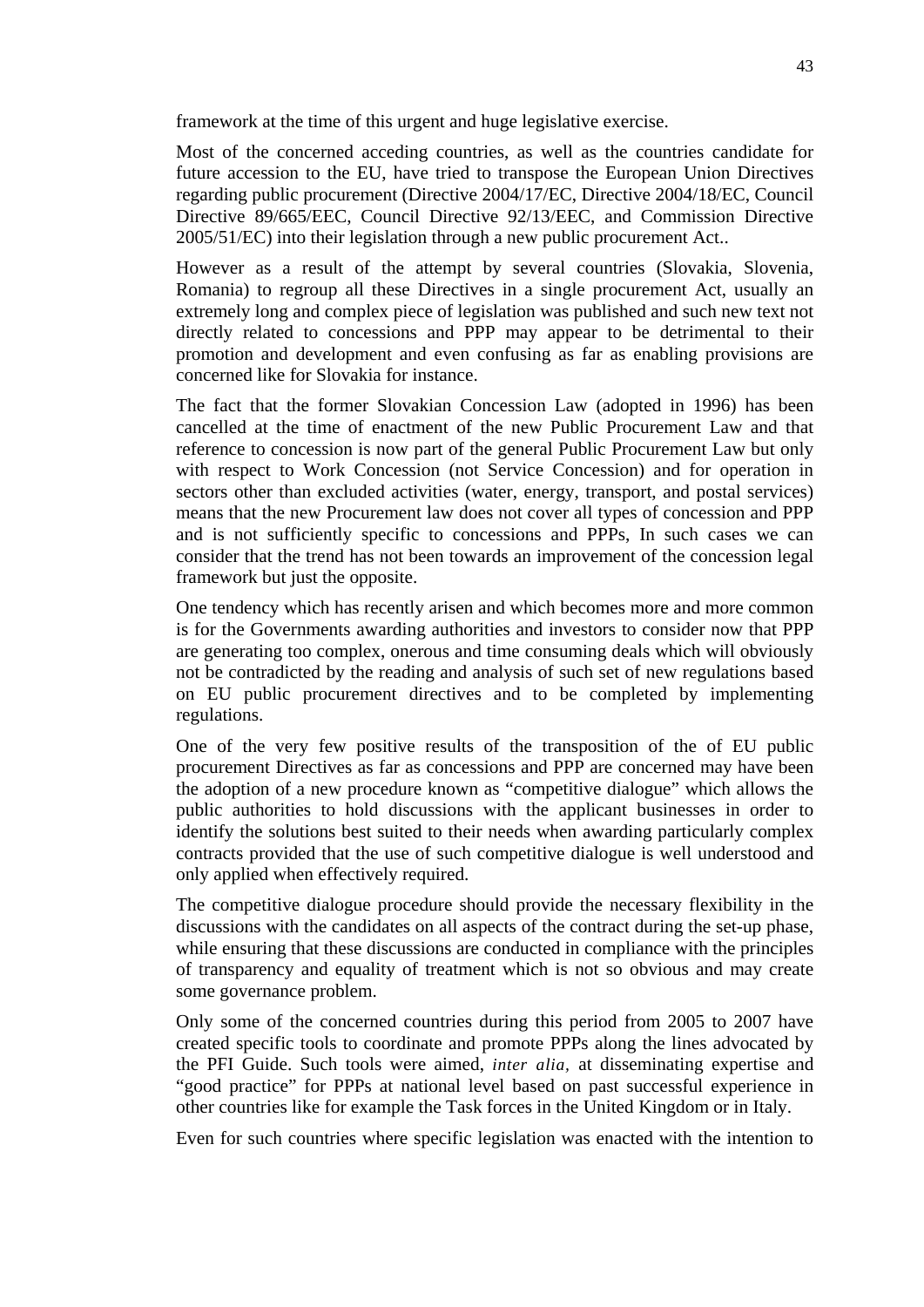promote PPPs, such as Slovenia, the fact that the PPP Act wishes to cover every type of public private partnership both contractual and institutional with a broad definition of partnership including all public private type cooperation from Public Procurement to quasi privatisation is certainly an interesting intellectual exercise which inevitably results in considerable confusion.

Based on our experience, a PPP law is usually designed to provide remedies to specific problems or issues deterring the development of private sector participation in the delivery of infrastructure and public services. Consequently, the primary objective of such legislation is usually about removing private sector investment bottlenecks or disincentives in the targeted sectors or activities. While some new PPP legislation has done a good job in defining the main objectives of the PPP programme for their countries, it does not seem in many cases to provide appropriate solutions to the urgent need to streamline the preparation and approval and procurement procedures for privately sponsored infrastructure projects.

Finally, one main objective in order to promote PPP is to promote a change in mentality of the public administrations from owner position to provider of services. This can only be achieved if the law is really part of a PPP general policy.

Few new laws are really oriented by a PPP policy toward the satisfaction of a specific need for PPP following best practice and PFI Guide and much progress remains to be done to ensure that such laws contain sufficient enabling provisions and remain flexible enough not to become a deterrent to the development of PPP projects.

# **7.2 International Trend**

From looking at other distinctive and developed jurisdictions outside the perimeter of operations of EBRD for which a parallel assessment has been made, using the same methodology and checklist tool, it is plain to see that where there is a dynamic policy toward PPP and where the legal framework and institutions have been adopted, significant progress toward PPP and private financing of public infrastructure have been experienced. This is not the case for countries where no such public interest and new legislation have been experienced.

If we look at France and Portugal, countries in which concession projects have been implemented for centuries by the State, Municipalities and local authorities in different sectors without much specific legislation and mainly based on administrative court cases, a new wave of PPPs can be discerned (since 2002 in Portugal and since 2004 in France) as PPP projects have been implemented under new specific laws or ordinances. These new PPPs are supported by an explicit policy and a new PPP legal framework which highly compliant with the PFI Guide and in line with the UK Private Finance Initiative policy.

This new trend based on the successful British experience aims to enlarge the scope of traditional concessions which usually included a delegation of a public service with some investment commitment. The new PPP legislations compared to concessions allow the financing and construction of public facilities by the private sector even without the delegation of the management of the public service itself to which the facility concurs but with service to the facilities being operation, utilisation